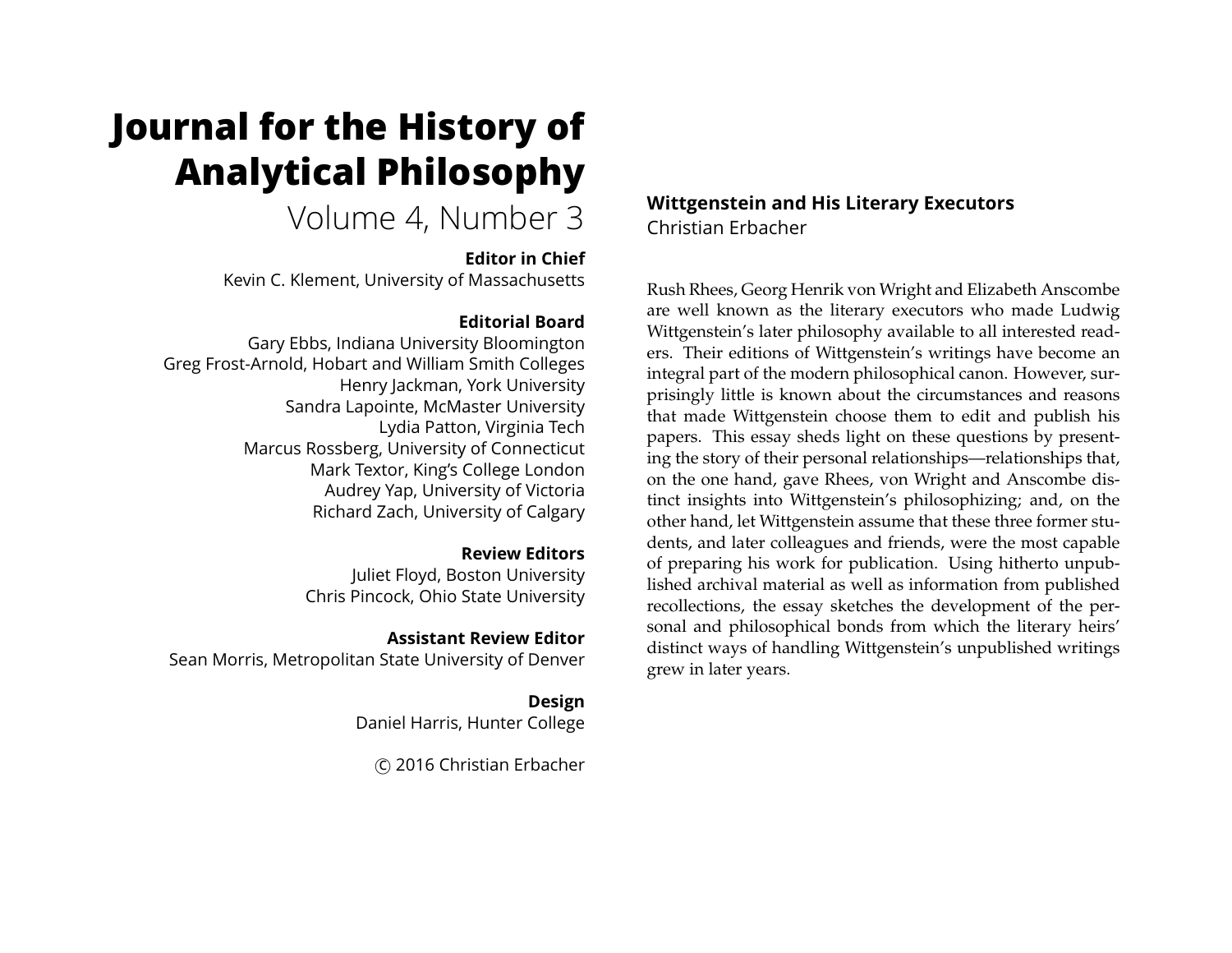# **Wittgenstein and His Literary Executors**

**Rush Rhees, Georg Henrik von Wright and Elizabeth Anscombe as students, colleagues and friends of Ludwig Wittgenstein**

Christian Erbacher

#### **Rhees 1**

Born in Rochester, New York in 1905, Rhees was the oldest of the three literary executors and the one who knew Wittgenstein the longest. He arrived at Cambridge in 1933 and soon began attending Wittgenstein's lectures. However, by this time the 28 year old Rhees was no longer an undergraduate and had already begun his philosophical life-journey.

At the age of 17, Rhees had begun studying philosophy at the University of Rochester. Though he had an outstanding position as the son of the president of that University, Rhees would not allow that his freedom of speech was restricted quite the contrary. For example, Dr. George Mather Forbes—a distinguished professor of philosophy, head of the department of education and creator of the department of psychology at the University of Rochester—expelled Rhees from his ethics course because he would not comply with his teacher's doctrines. This revolt against institutional authority aroused the attention of the press and was even reported by *The New York Times* in a front-page story:

Young Rhees said the professor's action was a "blessing". "I am a radical. Dr. Forbes is not. That is why I am barred from the course. ... An anarchist does not believe in law. Nor do I. Therefore I say that law is directly opposed to any notion of ethics. Law is a system of compulsion and does away with any individual decision."[1](#page-1-0)

Uncompromising advocacy for individual freedom had a tradition in the Rhees family. One of Rhees' ancestors, Morgan John Rhys, was a Welsh preacher who wrote pamphlets agitating for the ideas of the French Revolution.<sup>[2](#page-1-1)</sup> In 1793, Rhys moved to Paris to experience the outcomes of the revolution firsthand, but he was prosecuted under the reign of terror. To save himself, he fled to America where he founded a colony for Welsh emigrants. In this mission, Morgan John Rhees (as he spelled his surname after emigration) was supported by Benjamin Rush, signatory of the Declaration of Independence. Expressing his gratitude to Rush, Morgan Rhees named his son after him. Ever since, the Christian name "Rush" has been passed down from generation to generation. The Rush Rhees of our story not only continued the fight for freedom in the first Rush's name, he had also inherited the passion for defending his views with radical statements; and as with his distinguished ancestors, Rhees was prepared to act. Only 19 years old, Rhees left the land of his forefathers and went off to study philosophy in Europe.

"Wearing his shirt collar loose & open at the neck" [\(von](#page-38-0) [Hugel 1981,](#page-38-0) 275–76, quoted in [Phillips 2006,](#page-37-0) 268), Rhees appeared like a young Percy Shelley to Professor Norman Kemp Smith when he arrived in Edinburgh in 1924. Kemp Smith, a Scotsman, had been professor of psychology and philosophy at the University of Princeton when he published an extensive Commentary to Kant's *Critique of Pure Reason* [\(Kemp Smith](#page-37-1)

<span id="page-1-0"></span><sup>1</sup>"Radicalism of Rochester President's Son Causes Professor to Bar Youth From Class", *Special to The New York Times*, 28 February 1924, p. 1. The preceding passage in the article reads: "'The most unsatisfactory notebook for the year's work I have ever had turned in to me.' Dr. Forbes told his class of seventy-five students, referring to young Rhees's work. 'It attempted refutation of everything I had taught during the year'."

<span id="page-1-1"></span><sup>&</sup>lt;sup>2</sup>Most of the biographical information in the following three paragraphs can be found in [Phillips](#page-37-0) [\(2006\)](#page-37-0).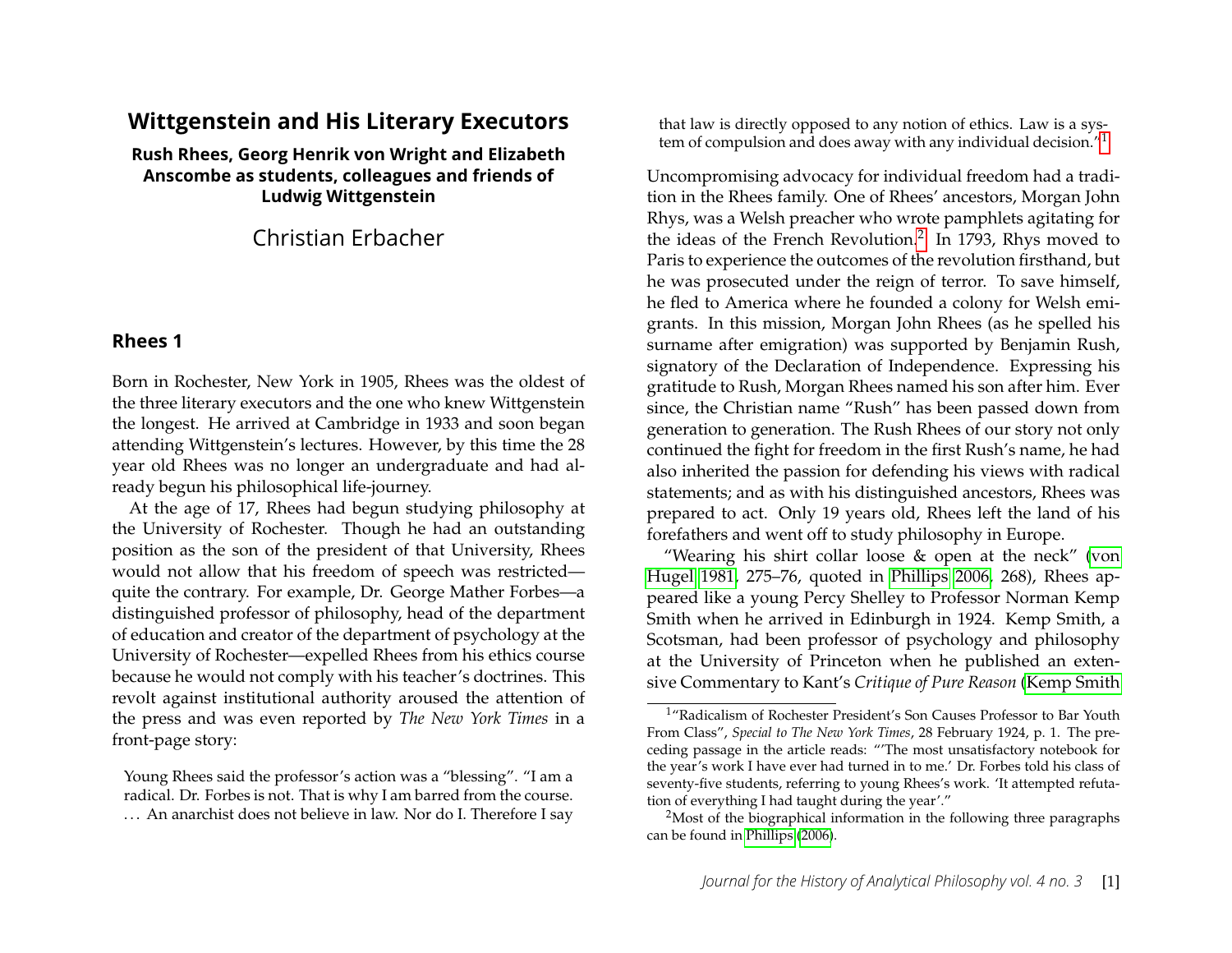[1918\)](#page-37-1). In 1924, Kemp Smith was professor of logic and metaphysics at the University of Edinburgh and would soon prepare his epoch-making translation of Kant's first *Critique* [\(Kant](#page-37-2) [1929\)](#page-37-2). At the beginning of Rhees' years of study, Kemp Smith understood that Rhees aspired to be a poet and mainly sought inspiration from philosophy [\(Phillips 2006,](#page-37-0) 268). However, he convinced the strong-headed youth that he could only achieve any of his high ambitions through disciplined work. Under the guidance of this thoughtful and strict teacher, Rhees, after four years, graduated from the University of Edinburgh with high honors. That same year, 1928, he was given a post as lecturer at the University of Manchester, where he distinguished himself through his "wholehearted commitment in teaching" [\(Phillips](#page-37-0)  $2006, 268$  $2006, 268$ <sup>[3](#page-2-0)</sup>

When the post as lecturer at the University of Manchester expired after four years, Rhees took this as an opportunity to pursue philosophical research. In 1932 he moved to Innsbruck, Austria, in order to study the philosophy of Franz Brentano with Professor Alfred Kastil. Kastil, a former student of Brentano, had been appointed editor of Brentano's unpublished writings some 15 years earlier. While Rhees was in Innsbruck, Kastil edited the *Kategorienlehre* for Brentano's complete works [\(Brentano 1968\)](#page-36-0). This book contained Brentano's theory of the continuum. Rhees developed a keen interest in Brentano's treatment of continuity as a perceptual phenomenon and of the relation between continuous phenomena and their parts [\(Körner and Chisholm 2010\)](#page-37-3). Kastil was impressed by Rhees' philosophical vigour and he believed that Rhees could elaborate on Brentano's theory:

Brentano struggled with the difficulties of the continuum repeatedly throughout his life and developed a general theory of continuity, which sets forth the general laws for continua of various

numbers of dimensions. In this connection he did not neglect the peculiarities which distinguish topic continua from chronic continua. But Brentano devoted special study to double continua, of which motion is the most important example. Here he developed the conceptions of teleiosis and of plerosis, the former of which applies to differences of velocity, the latter to the quantitative differences in the connections of boundaries. But even in regard to these relations of continuity Brentano's theory remains incomplete; indeed he indicated to me a few days before his death that his theory was in a process of alteration, without giving any further indication of the kind of improvements which he had in mind. It now appears very probable that Mr Rhees's acumen and unsparing diligence have succeded [sic] in finding the proper approach here.[4](#page-2-1)

Since Brentano built on Aristotle's doctrine of relations, Kantscholars accused him of scholasticism. In turn, it was Brentano's intention to target their jargon with his philosophy [\(Brentano](#page-36-0) [1968,](#page-36-0) XXVIII). Thus, key features of Brentano's work—namely, the thorough criticism of scholarly jargon and the firm conviction that psychology and philosophy ought to be conducted like the sciences—made him a congenial thinker to the movement of analytical philosophy in England. It is therefore no wonder that after working for one year on Brentano's theories of relations and continuity, Rhees was accepted as a doctoral student at Cambridge. In 1933, George Edward Moore became his supervisor.

Moore had been Wittgenstein's friend and one of his closest discussion partners since Wittgenstein's years of study at Cambridge before World War I; he had visited Wittgenstein in Norway in the Spring of 1913, taking dictations from the student he believed to be already a most significant philosopher. After Wittgenstein returned to Cambridge in 1929, the professor

<span id="page-2-0"></span> $3$ The qualification stems from a recommendation written by Rhees' superior, professor J. L. Stocks, at the University of Manchester.

<span id="page-2-1"></span><sup>&</sup>lt;sup>4</sup>Letter of recommendation, Easter 1935, Richard Burton Archives (hereafter abbreviated RBA), UNI/SU/PC/1/1/2/3. See also [Erbacher and](#page-36-1) [Schirmer](#page-36-1) [\(2016\)](#page-36-1).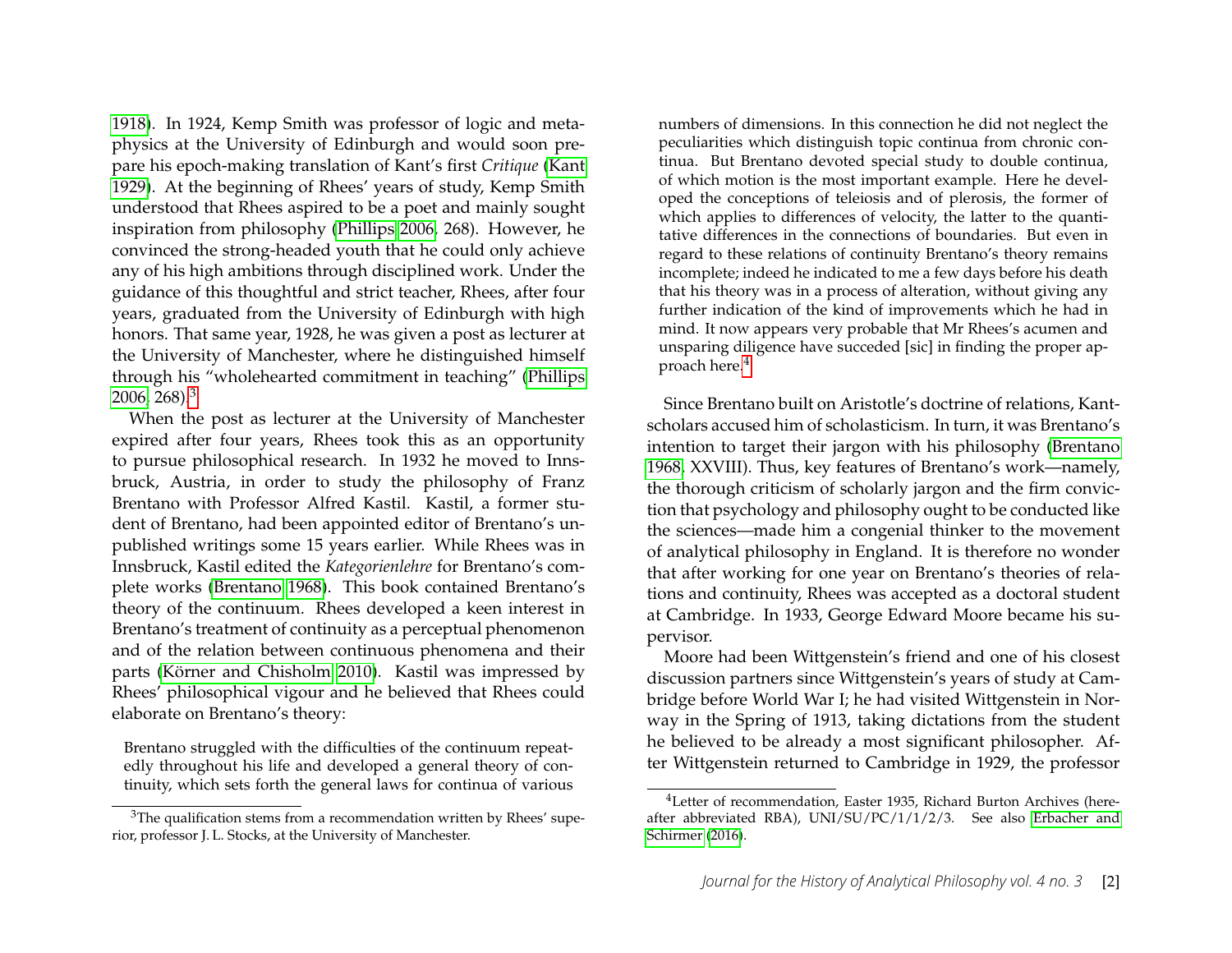became an attendee of Wittgenstein's lectures. When Rhees arrived at Cambridge in 1933, Moore therefore recommended that he also attend Wittgenstein's lectures. By this time Wittgenstein had already worked through at least one major phase of his new philosophy: he had departed from the conception of analysis presented in the *Tractatus*, he had identified misleading ideas in his youth work and developed a method to clarify them, and he had just given a summarizing compilation of his new writ-ings to a typist.<sup>[5](#page-3-0)</sup> Around the time of Rhees' arrival at Cambridge, Wittgenstein was trying out new formats for presenting his views in a book. He was collaborating with Friedrich Waismann, a member of the Vienna Circle who wanted to give a systematic account of Wittgenstein's new philosophy, and he was dictating another draft to selected students.<sup>[6](#page-3-1)</sup>

Amongst the Cambridge freshmen, Wittgenstein had become an almost mystical figure, famous, in any case, as an unconventional and eccentric teacher. Many students imitated his gestures and phrases when following him through Whewell's Court on their way to the lectures.<sup>[7](#page-3-2)</sup> Rhees was put off by those acolytes [\(Monk 1991,](#page-37-4) 357), but for his supervisor's sake he approached Wittgenstein and received a probing reply:

When I Rhees asked him [Wittgenstein] first if I could come to his lectures, he asked if I had any idea of what went on in them. And when I said (or said something like) obviously I had only such ideas as came from discussion with those attending them, Wittgenstein said: "Suppose you asked someone 'Can you play the violin?', and he said: 'I don't know, but I can try.'"[8](#page-3-3)

On reflection, this puzzling response may be understood as a grammatical joke, showing the kind of philosophical investi-gation that took place in Wittgenstein's lectures.<sup>[9](#page-3-4)</sup> However, Rhees was not taken with the philosophizing that he witnessed in Wittgenstein's class, as he told his Austrian mentor Kastil in a letter:

I went to Wittgenstein a few times. He very much gives me the impression of being a straightforward and honest person; however, I don't think that I will go to him more often. I did not make this decision instantly, as Moore seems to be very appreciative of Wittgenstein. I, in turn, value Moore's judgment very highly, and I know that he would not have his opinion without a reason. Nonetheless, I think I will not go anymore. I find his style of lecturing confusing. He never prepares—and when he does, his lectures suffer. (I am convinced that he is no posturer in this, although he is probably mistaken.) He continuously speaks in similes (which are only partly actual examples), and says about himself that he always thinks in similes. If something does not become clear, he does not try to give an explanation in simple words but instead looks for a new simile. This method, though, is in accordance with his philosophical position, according to which the answers to the most important philosophical questions cannot be given through propositions or theories, but can only be "*shown*" by means of similes or "symbolic forms". Therefore, he says that he may be the right man for philosophy. (This is again, I believe, only naivety, not a sign of vanity.) But this is why his lectures do not get *show* a clear thread. Currently he lectures on the philosophy of language, particularly on the idea of meaning. He constantly emphasizes that the matter is exceptionally difficult. Sometimes he grabs his head, giving the explanation, "All this is *tremendously* difficult, we are in the middle of *hell* right now." And I asked myself if some of the attendees have any clear impression about philosophy, barring that the whole (quite undefined) matter is "tremendously difficult". This I regard as pedagogically bad. I hear that only after having heard him for a fairly long time one starts to recognize how much one gets from him. That I am willing to believe. But life is

<span id="page-3-0"></span><sup>5</sup>Editions of a major step in this development have appeared as [Wittgen](#page-38-1)[stein](#page-38-1) [\(1969b\)](#page-38-1) and [Wittgenstein](#page-39-0) [\(2000a\)](#page-39-0).

<span id="page-3-1"></span> $6$ Waismann's account was published in [Waismann](#page-38-2) [\(1976\)](#page-38-2); Wittgenstein's dictation was published in [Wittgenstein](#page-38-3) [\(1958\)](#page-38-3).

<span id="page-3-3"></span><span id="page-3-2"></span><sup>7</sup>From notes of a personal conversation with Sir John Bradfield.

<sup>&</sup>lt;sup>8</sup>Letter from Rhees to von Wright, 22 January 1976, von Wright and Wittgenstein Archives at the University of Helsinki (hereafter abbreviated WWA).

<span id="page-3-4"></span> $9$ I am thankful to James Conant for this suggestion.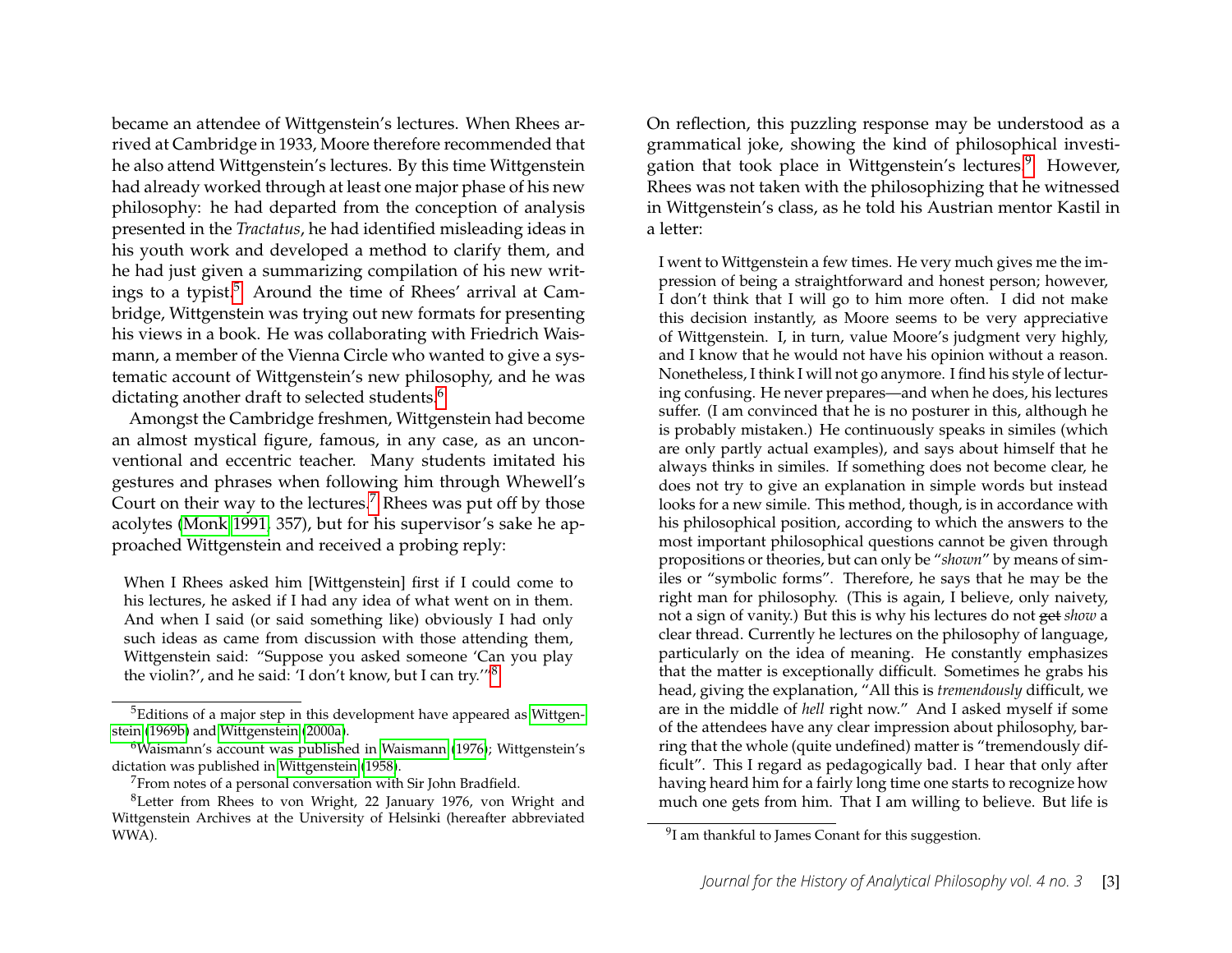short; and the question is whether I would not profit even more if I used the time for something else (e.g. for the study of Marty's works). And at the moment, it seems to me that this question has to be answered in the affirmative. $10<sup>10</sup>$  $10<sup>10</sup>$ 

Wittgenstein himself was not satisfied with these lectures that were unusually crowded with 30–40 people [\(Wittgenstein](#page-39-1) [2003a,](#page-39-1) 345). In fact, soon after Rhees had written the above letter, Wittgenstein announced that he couldn't continue to lecture and proposed that selected students should write down dictations that could then be distributed [\(Wittgenstein 2003a,](#page-39-1) 345).

Though Rhees continued to attend Wittgenstein's lectures during the subsequent terms [\(Wittgenstein 2003a,](#page-39-1) 346–47), he remained critical towards the philosophy he was confronted with at Cambridge. As a participant in lectures, he would not merely sit and listen, but pose challenging questions [\(Rhees](#page-37-5) [2006,](#page-37-5) XXV). Still in 1935, Rhees firmly held on to the views he had acquired in Austria, as the following letter to Kastil shows:

My work here doesn't go particularly well. You have no idea which entanglement of fictions people here believe in; which different "meanings" of "is" and "exists". These are not regarded as homonymia pros hen (if people know what that means?), but, apparently, as homonymia apo tuches. They indeed are supposed to be different forms of existence, but without having anything in common. And no matter to what extent one thinks to have uncovered such doctrines, new objections come from unexpected quarters—also based on different "meanings". In the course of one argument, I remarked that the apodictic "is impossible" includes an empiric "is not". Moore wanted to deny this and told me that Wittgenstein holds this opinion as well. He admits that if a round quadrangle is impossible, there is no round quadrangle. But, according to him, the latter must mean something different than the "there is no  $-$ " as in "there is no green human being". The discussion about this point went on for quite a long time. Yet I still can't see what he suggests. His argument seems to mainly rest on the idea that I cannot learn through experience that no round quadrangle exists; therefore, the "is" or the "exists" must have a different meaning. If it is readily clear that we cannot learn it by experience? And if so, how does this give a different meaning to the "is"? Yes, Moore says, as it shows that the truth or the fact that is believed in is of a different kind.

Oh well; so, one should debunk the doctrine of "facts". I've partly already tried this. But when does one finish with the introduction to a theory of relations?<sup>[11](#page-4-1)</sup>

One can imagine that Wittgenstein liked Rhees' obstinate attachment to his philosophical convictions. In turn, Rhees came to appreciate Wittgenstein's philosophizing despite his initial misgivings. Rhees' intelligent unruliness, his acquaintance with the University of Manchester—where Wittgenstein had once studied engineering—and his experiences in Wittgenstein's homeland Austria may have further contributed to a mutual sympathy. In any case, three years after their first encounter, Rhees and Wittgenstein had become discussion partners also outside class:

At the end of the academic session, in June 1936, I had tea with him and he talked about the question of what he should do now. His fellowship was coming to an end, and the question was whether he should try to get a job of some sort or go somewhere by himself and spend his time working on his book. [\(Rhees 1984,](#page-37-6) 208–9)

As it turned out, Wittgenstein left Cambridge in order to return to Skjolden, Norway, where he had made decisive breakthroughs for what became his *Tractatus Logico-Philosophicus*. More than 20 years after this experience, he now envisaged going there again to work on his second philosophical book. He

<span id="page-4-0"></span> $10$ Letter from Rhees to Kastil, 5 November 1933, Franz Brentano Archiv at the University of Graz, inventory number 000616–000622; original in German, translation by Tina Schirmer and Christian Erbacher. Underlinings in the original letter are transcribed as italics. A new edition of Moore's lecture notes of these lectures has appeared as [Wittgenstein](#page-39-2) [\(2016\)](#page-39-2).

<span id="page-4-1"></span><sup>&</sup>lt;sup>11</sup> Letter from Rhees to Kastil, 5 January 1935, Franz Brentano Archiv Graz, inventory number 000643–000645; original in German, translation by Tina Schirmer and Christian Erbacher.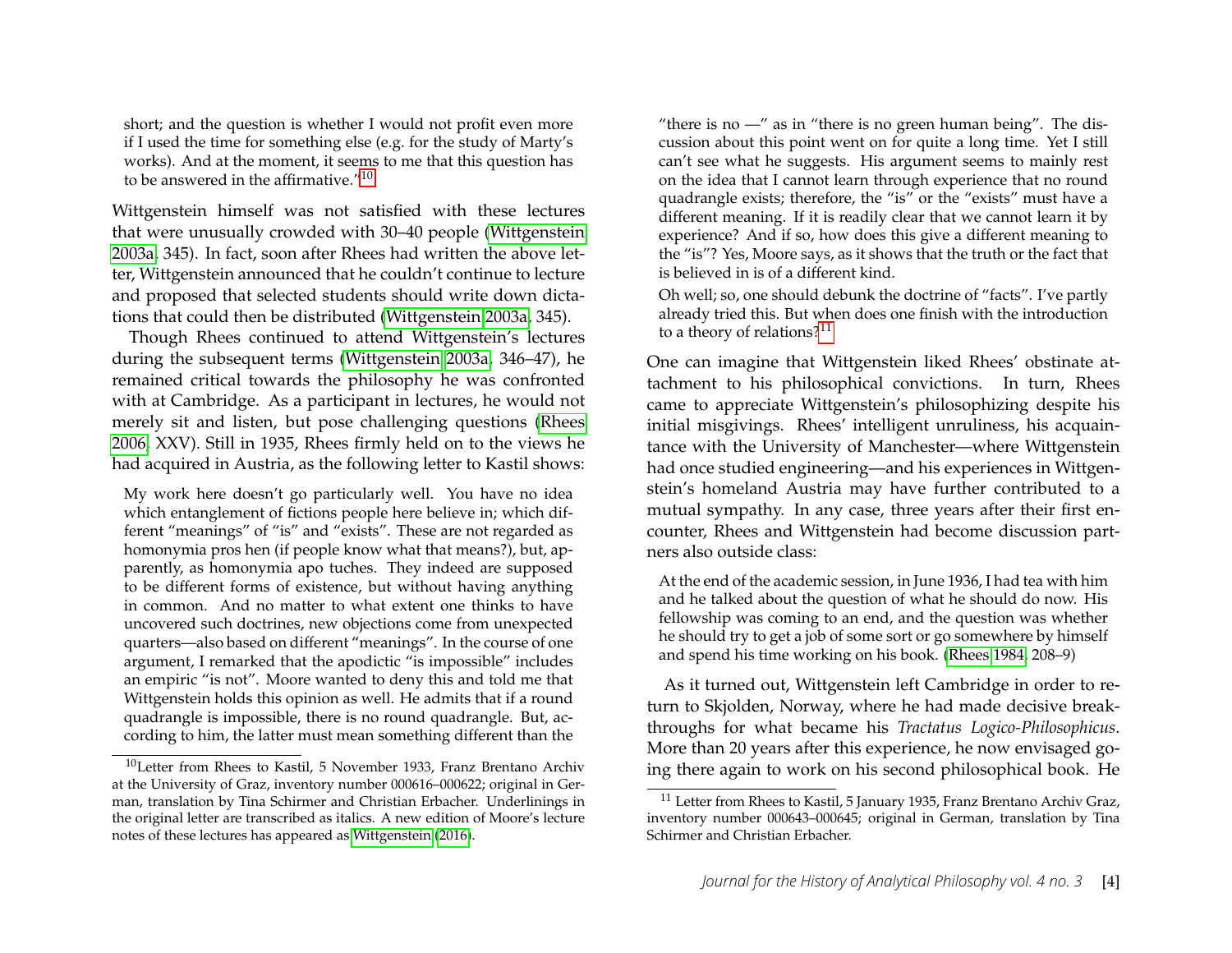had written a huge number of remarks during his fellowship at Cambridge. His latest strategy for turning them into a book had been to dictate to two students and friends throughout the academic year—four days a week for several hours at a time.<sup>[12](#page-5-0)</sup> Wittgenstein wanted to translate the results of this dictation into German whilst staying at his cabin in Skjolden. Having been built especially for him before the Great War, this small house was located in an isolated spot at bottom of the Sognefjord.

Wittgenstein arrived at his cabin in August 1936 and began revising the voluminous dictation with the working title *Philosophische Untersuchungen—Versuch einer Umarbeitung*. After working through 180 pages, he suddenly stopped, drew a line and put down a devastating judgment: "This whole attempt at a revision from page 118 up to this point is *worthless*".[13](#page-5-1) This uncompromising rejection turned out to be a decisive moment in Twentieth Century philosophy: in early November Wittgenstein began writing a new manuscript entitled *Philosophische Untersuchungen*. [14](#page-5-2) On the first page he declared this new manuscript to be a bad Christmas present for his sister. Even so, what he produced was a beautiful, fair copy of 188 handwritten paragraphs. Today it is considered the very first version of what posthumously appeared as Wittgenstein's *Philosophical Investigations*.

For Rush Rhees, 1936 also proved to be a turning point because he gave up his ambition to finish his dissertation. Moore, his supervisor, was very sorry to learn of this; like Rhees' previous colleagues and superiors, Moore felt he had benefited immensely from discussions with Rhees and regarded him as "exceptionally well qualified to lecture" [\(Phillips 2006,](#page-37-0) 271). Abandoning the idea of submitting a dissertation, however, did not mean Rhees would give up philosophical writing altogether. Rhees travelled to Austria in order to resume studies with Kastil, who was by then professor emeritus and living in Vienna. Returning to England from this sojourn, Rhees substituted for his former professor at the University of Manchester in 1937, teaching a wide range of topics in philosophy. Wittgenstein travelled back and forth between Vienna, Cambridge and Norway during these years. In Spring 1938, when Nazi Germany annexed Austria, Wittgenstein decided to apply for British citizenship and stay in England. Soon afterwards, he resumed lecturing at Cambridge. Rhees, who lived in London since his temporary post at the University of Manchester had expired, was among the hand-picked invitees to Wittgenstein's classes on aesthetics and religious belief.[15](#page-5-3) This refreshed their relationship and led to a phase of intensive cooperation.

Wittgenstein and Rhees met every afternoon for about three consecutive weeks in the Autumn of 1938, mainly to discuss the problem of continuity [\(Rhees 1970,](#page-37-7) vii). Rhees was trying to write down his account of continuity in immediate experience. Like before, his treatment built on Brentano's theories of relations and the continuum.[16](#page-5-4) But this was not what he discussed with Wittgenstein; he later remembered:

<span id="page-5-0"></span> $12$ The dictations were later published in [Wittgenstein](#page-38-3) [\(1958\)](#page-38-3); for information on the circumstances of dictating, see [Bouwsma](#page-36-2) [\(1961\)](#page-36-2).

<span id="page-5-1"></span><sup>&</sup>lt;sup>13</sup>[Wittgenstein](#page-39-3) [\(2000b,](#page-39-3) Ms 115); the revision begins at page 118 (= Ms 115, 118[1]) and ends on page 297 (= Ms 115, 297[5]). The original is in German; double underlining is transcribed as italics. An edition of the manuscript is published in [Wittgenstein](#page-38-3) [\(1958\)](#page-38-3); transcripts and facsimiles of the items in Wittgenstein's Nachlass can be found in [Wittgenstein](#page-39-3) [\(2000b\)](#page-39-3) and online at <www.wittgensteinsource.com>.

<span id="page-5-2"></span><sup>14</sup>[Wittgenstein](#page-39-3) [\(2000b,](#page-39-3) Ms 142); in German this very first version of the *Philosophical Investigations*is referred to as "Urfassung" (foundational version) in [Wittgenstein](#page-39-4) [\(2001\)](#page-39-4).

<span id="page-5-3"></span> $15$ Notes from the lectures were later published as [Wittgenstein](#page-38-4) [\(1966\)](#page-38-4); see also [Monk](#page-37-4) [\(1991,](#page-37-4) 402) and Wittgenstein's letter to Rhees from 15 July 1938 in [Wittgenstein](#page-39-5) [\(2011\)](#page-39-5).

<span id="page-5-4"></span><sup>&</sup>lt;sup>16</sup>Rhees' extensive, but fragmentary treatise of 77 typewritten pages has been discovered recently. An edited excerpt is published in [Erbacher and](#page-36-1) [Schirmer](#page-36-1) [\(2016\)](#page-36-1). A comprehensive edition of the fragment will appear in Erbacher's forthcoming book on the work of Wittgenstein's literary executors.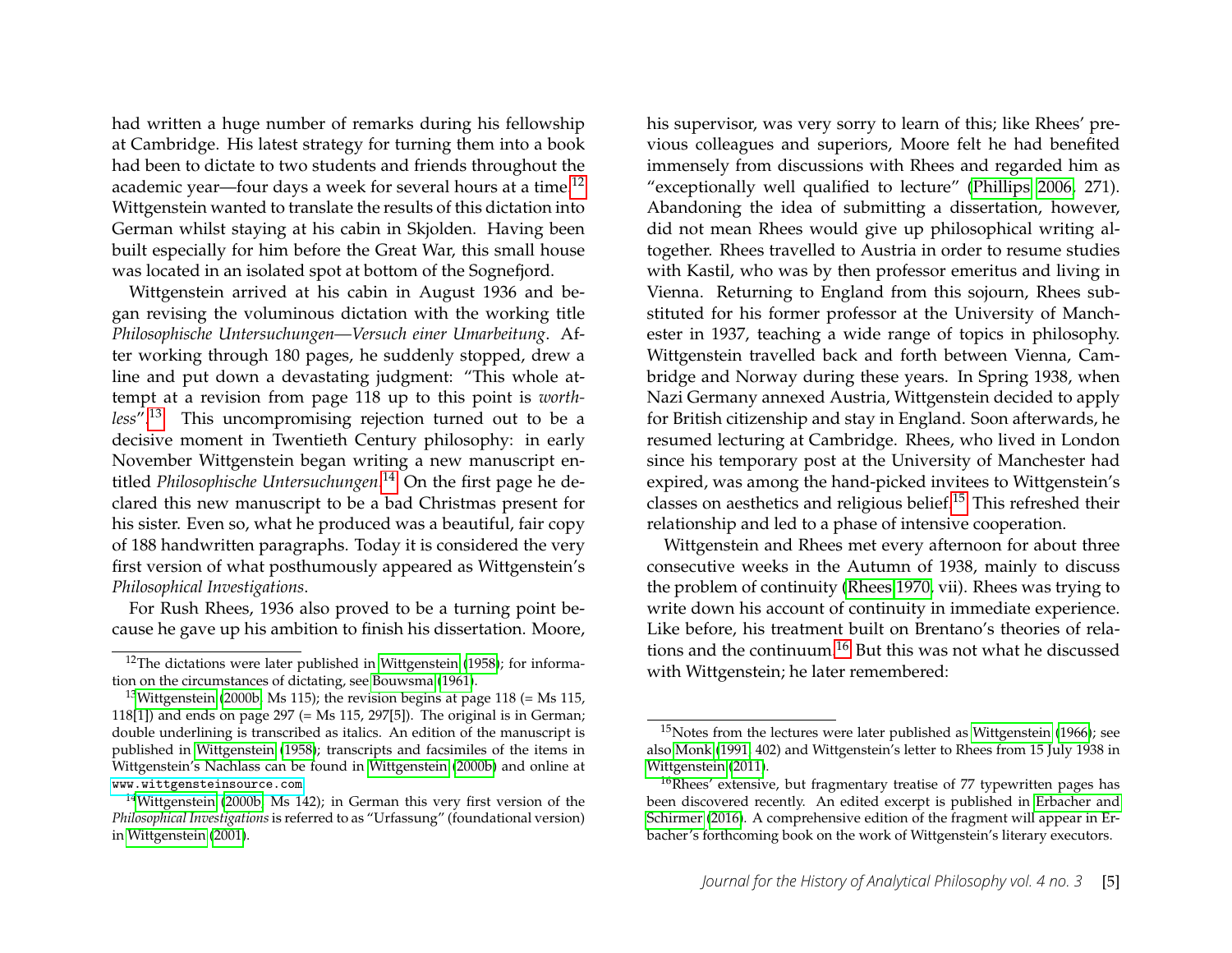I came to know Wittgenstein after I had known Kraus and studied Brentano, and I was interested to learn if I could whether Wittgenstein had read Brentano. I think it is certain that he had not. . . . And I cannot really find anything in Wittgenstein which *reminds* me of Brentano.<sup>[17](#page-6-0)</sup>

Wittgenstein's acquaintance with the problem of continuity had another background. Ten years earlier, in 1928, he had attended a lecture entitled "The structure of the Continuum" by the mathematician Luitzen Brouwer (see [Brouwer 1996\)](#page-36-3). It is said that the experience of Brouwer's lectures on the intuitionist solution to the foundational crisis of mathematics was a main reason for Wittgenstein to return to Cambridge and to take up his philosophical writing [\(Stadler 1997,](#page-37-8) 449–50). In the notebooks Wittgenstein wrote upon his return, the problem of continuity appears, as well.<sup>[18](#page-6-1)</sup> Now, whereas Rhees deliberately excluded the mathematical concept of continuity in his study, Wittgenstein began discussing with Rhees precisely the use of continuity in mathematics and then went on to treat the use of continuity outside mathematics [\(Rhees 1970,](#page-37-7) 157). These discussions could take hours [\(Rhees 1970,](#page-37-7) vii). They found that dissecting continuity may have served certain purposes in mathematics, but that philosophical confusion was produced when one tried to transfer those mathematical terms to other contexts, for instance to the perception of continuous movement. Only then did the puzzle arise of how a continuity of movement could be built using individuated positions and points [\(Rhees 1970,](#page-37-7) 157). Thus, what was puzzling about the problem of continuity was not that continuity actually was discontinuous; rather, the puzzlement was created by transferring a mathematically useful conception to a non-mathematical context.

Rhees took notes from his discussions with Wittgenstein and published them later as "On Continuity: Wittgenstein's Ideas, 1938" [\(Rhees 1970,](#page-37-7) 104–57). At the same time, he tried to formulate his own account of continuity, and Wittgenstein encouraged him in this ambition:

As you know, I wish you lots of luck with your writing. Just stick to it; and if possible, sacrifice coherence sometimes. I mean, if you feel you could just now say something, but it isn't exactly the thing which ought to come in this place—rather say it and jump about it a bit than stick to the 'single track' and not get on. That is, if you can do it. If you can't jump, just plod on.[19](#page-6-2)

Despite Wittgenstein's encouragement to submit this work as an application for a fellowship, Rhees would not send it off. Wittgenstein expressed his disagreement with this decision:

I found your first chapter here and was disappointed that you had not sent it in. I think it was wrong not to do it and I think you ought *still* to do it if there is a chance that it might be overlooked that you're a bit late. I have only glanced at a few pages & can't do more at present, but I didn't at all have a bad impression! So why the hell you should wish to be your own examiner I can't see.<sup>[20](#page-6-3)</sup>

Rhees measured his philosophical writing according to the highest possible standards. His reluctance to submit a doctoral dissertation and his draft on continuity (as well as his reluctance to publish in later life) testifies to his belief that he seldom achieved the originality in his writing that he demanded from himself. His merciless self-criticism coupled with humility and an unwillingness to compromise with the customs of academic life certainly hindered Rhees from pursuing a smooth academic career; but who may have understood him better than

<span id="page-6-0"></span><sup>&</sup>lt;sup>17</sup>Rhees to McGuinness, 6 May 1963, RBA, UNI/SU/PC/1/1/3/5. Underlinings in the original letter are transcribed as italics.

<span id="page-6-1"></span> $18W$ ittgenstein [\(2000b,](#page-39-3) Mss 105–107). These notebooks contain Wittgenstein's so-called phenomenological phase. The problem of continuity appears, for example, in Ms 106, 38.

<span id="page-6-2"></span><sup>&</sup>lt;sup>19</sup>Letter from [Wittgenstein](#page-39-6) to Rhees, 9 September 1938, in Wittgenstein [\(2012,](#page-39-6) 230). Numbers refer to the numbering of letters in this book (and not to the book's pagination).

<span id="page-6-3"></span> $^{20}$ Letter from [Wittgenstein](#page-39-6) to Rhees, 3 October 1938, in Wittgenstein [\(2012,](#page-39-6) 233).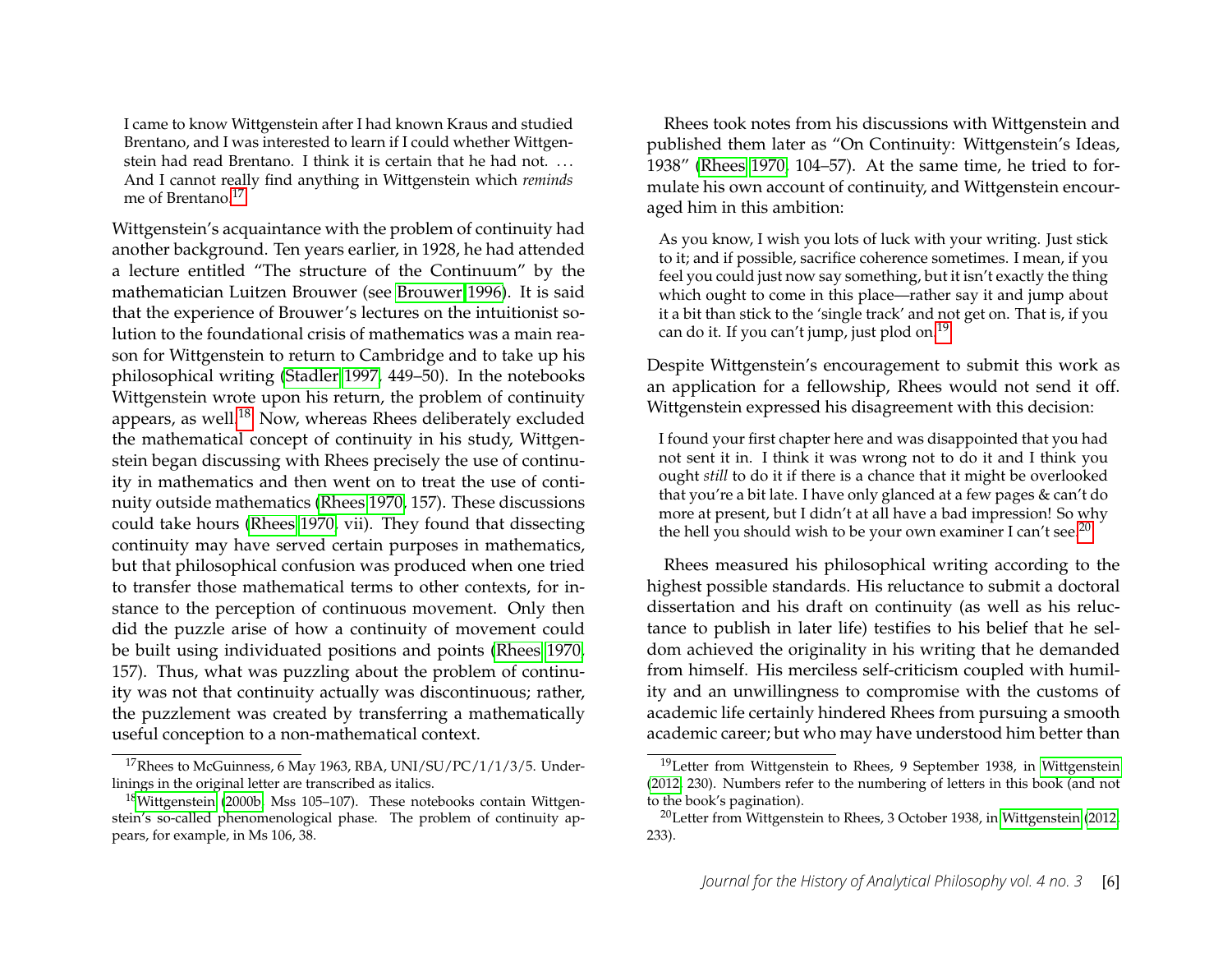Wittgenstein in this respect? Perhaps it was a shared attitude towards the requirements of decent writing in philosophy that made Rhees especially sensitive and attentive to Wittgenstein's concerns about publishing his work. In any case, Rhees became Wittgenstein's confidant in the question of publishing. This is understood, for instance, from a letter Wittgenstein wrote in the Summer of 1938:

... this morning I had an idea which I can't very easily explain to you in writing. The gist of it is that I am thinking of publishing something before long after all so as to end the constant misunderstandings and misinterpretations. I very much want to talk the business over with you.<sup>[21](#page-7-0)</sup>

At this time, a couple of texts were circulating which Wittgenstein considered plagiarism and misrepresentations of his views. Some of his students had written about his new philosophy on several occasions. Richard Braithwaite had published his impression of Wittgenstein's philosophy, to which Wittgenstein responded with a disclaimer in *Mind*, stating that one part of Braithwaite's presentation was inaccurate and the other false [\(Wittgenstein 1933;](#page-38-5) [Monk 1991,](#page-37-4) 335). When Alice Ambrose wanted to publish an article on Wittgenstein's view on finitism in mathematics, Wittgenstein disapproved of the idea and tried to hinder the article's appearance in *Mind* [\(Monk 1991,](#page-37-4) 346). In early 1936, well after Wittgenstein had abandoned working with Waismann on a book intended to present his ideas, Waismann published an article and Wittgenstein accused him of appropriating ideas without acknowledging that he was the au-thor of the views and similes put forward.<sup>[22](#page-7-1)</sup> As a consequence, Wittgenstein would not meet Waismann again, although the latter had also immigrated to England and settled in Cambridge by 1938.[23](#page-7-2) These events incited Wittgenstein to publish his works. In addition, since he had resolved to live permanently in England, a publication might have been helpful, if not manda-tory, for continuing his work at the university.<sup>[24](#page-7-3)</sup> Thus, Wittgenstein envisioned publishing the typed and reworked version of the manuscript he had created in Skjolden.<sup>[25](#page-7-4)</sup> He wanted to know if Rhees would make an attempt to translate the book:

I think it was in June 1938 that Wittgenstein asked me if I would translate his book—certainly before the beginning of July. And he sent me a copy of his preface soon after this, asking me to translate it. Moore had already given me the typescript of the Untersuchungen which Wittgenstein had given him  $\ldots^{26}$  $\ldots^{26}$  $\ldots^{26}$ 

Why Rhees was asked to do the translation may partly have to do with his familiarity with Wittgenstein's philosophizing and the fact that he had a good command of Austrian German. However, Theodore Redpath, another regular attendee of Wittgenstein's lectures at that time, was also asked to translate the preface. Redpath agreed and reported what an exhausting task working with Wittgenstein could be:

We sat for several hours one day thinking out not only every sentence, but pretty well every word, and Wittgenstein got very worked up when he (or we) could not find words or phrases which entirely satisfied him. Time and again I found myself wishing to heaven that he would let me work on the German quite alone and present him with a version which he could then comment on and revise, but he pushed inexorably on, and though his interpositions were sometimes quite awry, as well as exasperating, one did

<span id="page-7-0"></span><sup>21</sup>Letter from Wittgenstein to Rhees, 13 July 1938, in [Wittgenstein](#page-39-6) [\(2012,](#page-39-6) 227).

<span id="page-7-1"></span> $22$ Letter from Wittgenstein to Waismann, 19 May 1936, quoted in [Pichler](#page-37-9) [\(2004,](#page-37-9) 135).

<span id="page-7-2"></span><sup>&</sup>lt;sup>23</sup>See [Monk](#page-37-4) [\(1991,](#page-37-4) 335, 346); Wittgenstein would also try to make Norman Malcolm and others publish a correction of John Wisdom's presentation of his philosophy: see [Malcolm](#page-37-10) [\(1958,](#page-37-10) 57–59).

<span id="page-7-4"></span><span id="page-7-3"></span> $^{24}$ I am especially indebted to Peter Keicher for this suggestion.

 $25$ [Wittgenstein](#page-39-3) [\(2000b,](#page-39-3) Ts 220); this typescript is referred to as "Frühfassung" (early version) of the *Philosophical Investigations* in [Wittgenstein](#page-39-4) [\(2001\)](#page-39-4).

<span id="page-7-5"></span><sup>&</sup>lt;sup>26</sup>Letter from Rhees to von Wright, 13 May 1977, RBA, UNI/SU/PC/ 1/2/1/3.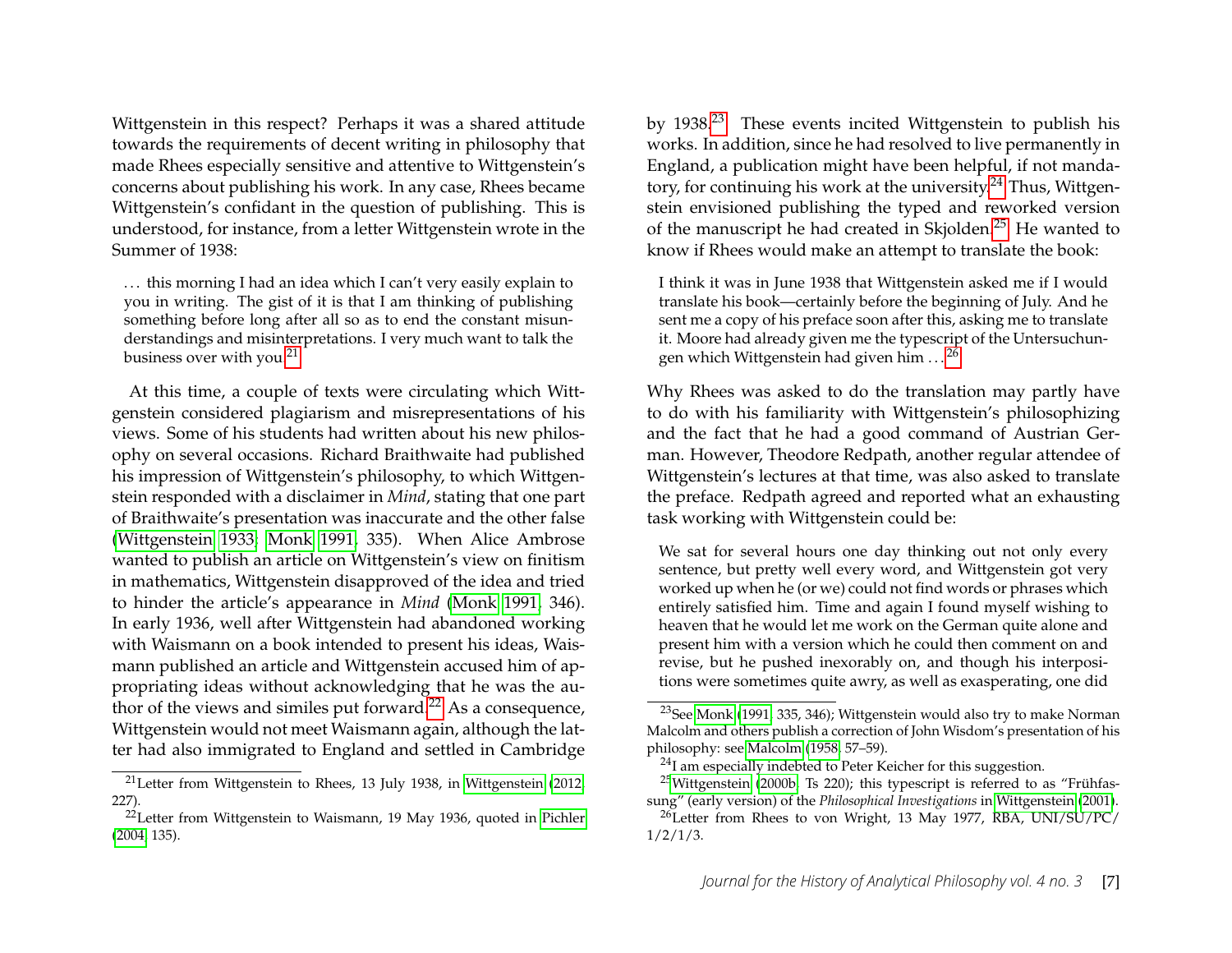learn something from the procedure, and it gave one an insight into Wittgenstein's fanatical care both for accuracy and for style. [\(Redpath 1990,](#page-37-11) 73)

Rhees was probably one of the few people prepared for the struggle of crafting each and every formulation. In October 1938, Cambridge University Press agreed to publish the book in a bilingual edition under the title *Philosophische Bemerkungen* (*Philosophical Remarks*),<sup>[27](#page-8-0)</sup> and Rhees worked on his translation throughout the Autumn and Winter. He regularly met with Wittgenstein for discussions. In January 1939, Rhees' father died and Rhees travelled to the United States. Before departing, he left the translation with Wittgenstein.[28](#page-8-1) It was deemed unsatisfactory [\(Monk 1991,](#page-37-4) 414). But although Wittgenstein disapproved of the translation, he was always, in the same breath, keen to emphasize Rhees' qualities. To Moore he wrote: "please don't mention to anyone that I don't think highly of the translation. Rhees did his very best & the stuff is damn difficult to translate."[29](#page-8-2) A few days later, Wittgenstein pointed out to John Maynard Keynes, to whom he had sent the German manuscript together with the translation: "Yes, the translation is pretty awful, & yet the man who did it is an excellent man." $30$  Wittgenstein's high esteem for Rhees was not altered by the disappointment over his translation, as is also evident from a recommendation that Wittgenstein wrote soon after:

I have known Mr R Rhees for 4 years; he has attended my lectures on philosophy and we have had a great many of discussions both on philosophical and general subjects. I have been strongly impressed by the great seriousness and intelligence with which he

tackles the problem. Mr Rhees is an exceptionally kind and helpful man and will spare no trouble to assist his students. His German is very good indeed. (Quoted in [Phillips 2006,](#page-37-0) 271–72)

## **Von Wright 1**

Rhees' translation never appeared in print. $31$  Wittgenstein began to revise it but soon gave up the idea of publishing the book at all. His dissatisfaction with the translation was most likely not the only reason (see [Wittgenstein 2001,](#page-39-4) 19–21). In early 1939, Keynes informed Wittgenstein that he had been elected to succeed Moore as professor of philosophy.<sup>[32](#page-8-5)</sup> Wittgenstein may then have seen a possibility to improve the book. After receiving word of his election, Wittgenstein resumed lecturing on the foundations of mathematics—the theme that was supposed to make up his book's second part. Again, Rhees was among the attendees of these lectures, which were held twice a week in a friend's room at King's College.<sup>[33](#page-8-6)</sup> One day, two new faces appeared in class, as Redpath recalled:

Knowing his aversion to such invasions, I wondered what would happen. If I remember rightly, Wittgenstein asked them what they were doing there and whether they intended to follow the course. They didn't really answer, at all events to his satisfaction. Indeed he hardly gave them time to, for he added, quite uncompromisingly: 'I don't want any tourists here, you know!' They were, however, allowed to stay for the rest of the lecture. [\(Redpath 1990,](#page-37-11) 86)

<span id="page-8-0"></span><sup>27</sup>Letter from Wittgenstein to Rhees, 6 October 1938, in [Wittgenstein](#page-39-6) [\(2012,](#page-39-6) 234); see also [Wittgenstein](#page-39-4) [\(2001,](#page-39-4) 20).

<span id="page-8-2"></span><span id="page-8-1"></span> $28$ The translation can be found in [Wittgenstein](#page-39-3) [\(2000b,](#page-39-3) Ts 226).

 $29$ Letter from [Wittgenstein](#page-39-6) to Moore, 1 February 1939, in Wittgenstein [\(2012,](#page-39-6) 240).

<span id="page-8-3"></span> $30$ Letter from [Wittgenstein](#page-39-6) to Keynes, 8 February 1939, in Wittgenstein [\(2012,](#page-39-6) 242).

<span id="page-8-4"></span> $31$ Though Rhees' translation [\(Wittgenstein 2000b,](#page-39-3) Ts 226) never appeared in print, P. M. S. Hacker and J. Schulte have consulted it, together with Wittgenstein's comments on it, for their new translation of *Philosophical Investigations* [\(2009\)](#page-39-7). I thank an anonymous reviewer for making me aware of this fact.

<span id="page-8-5"></span> $32$ Letter from Keynes to [Wittgenstein](#page-39-6), 11 February 1939, in Wittgenstein [\(2012,](#page-39-6) 243); [Monk](#page-37-4) [\(1991,](#page-37-4) 415).

<span id="page-8-6"></span><sup>&</sup>lt;sup>33</sup>[Wittgenstein](#page-39-1) [\(2003a,](#page-39-1) 350); notes from the lectures were later published as [Wittgenstein](#page-38-6) [\(1976b\)](#page-38-6). A new edition of Wittgenstein's lectures from this period is about to appear as [Wittgenstein](#page-39-8) [\(forthcoming\)](#page-39-8).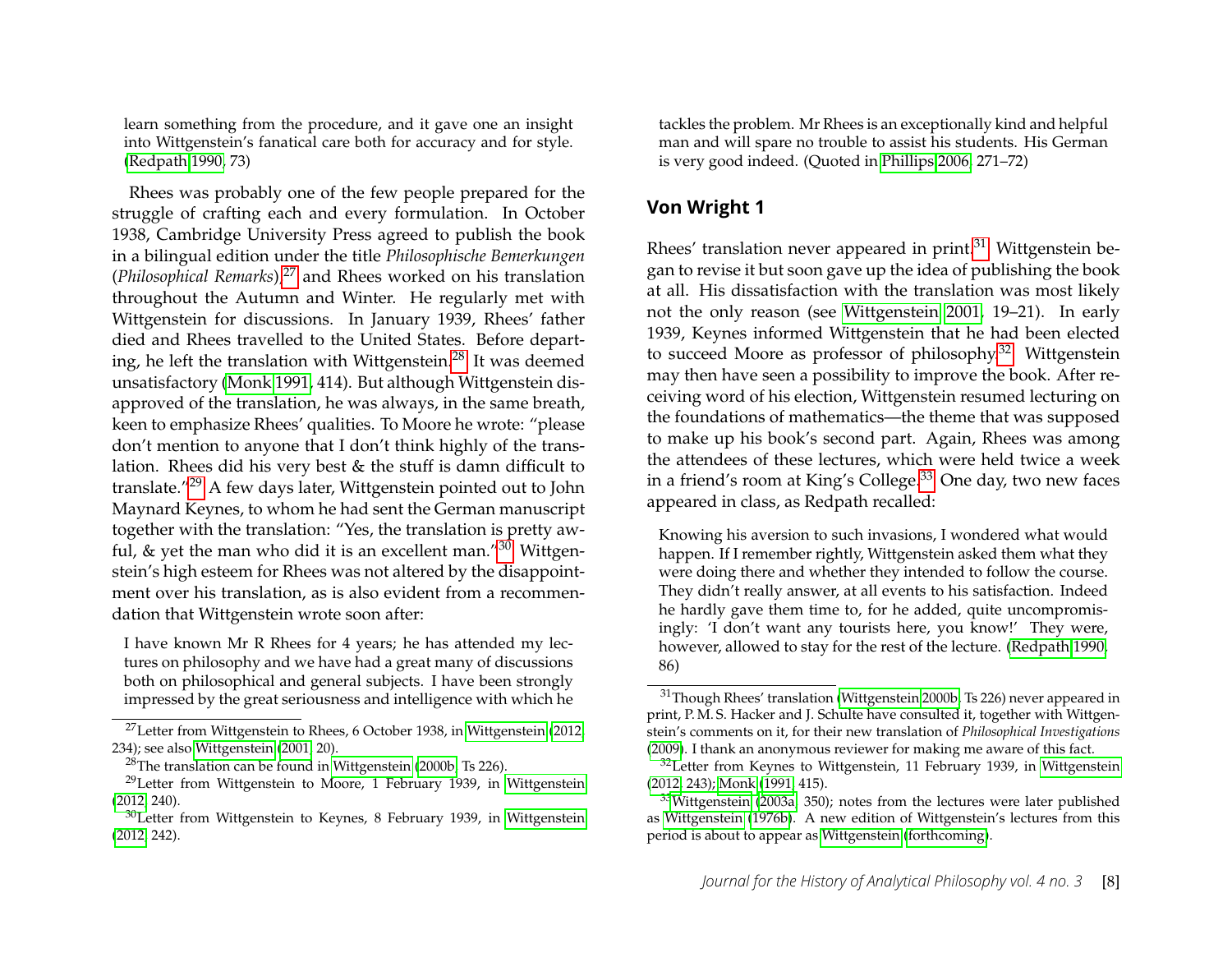One of the intruders was Georg Henrik von Wright. He too described the encounter:

I went to his lecture in a room in King's College, introduced myself when he entered, and said that I had the chairman's permission to attend lectures in the faculty. Wittgenstein muttered something which I did not understand, and I seated myself among the audience. He started to lecture and I became at once fascinated. "The strongest impression any man ever made on me", I wrote in my diary that same day—and the statement remains true. At the end of the lecture, however, Wittgenstein expressed his great annoyance at the presence of 'visitors' in his class. He seemed furious. Then he left the room without waiting for an apology or explanation. I was hurt and shocked. My first impulse was to give up efforts to approach this strange man. [\(von Wright 1989,](#page-38-7) 10–11)

Von Wright, a 22 year-old doctoral student from Helsinki, was not accustomed to such a brusque rejection. Indeed, his life up to this point seems to have been completely governed by polite conduct and gentle deportment. Nothing similar to the ruptures and rebelliousness that characterize Rhees' early biography can be discovered in descriptions of von Wright's youth. However, like Rhees, von Wright was wholeheartedly determined to make his way in philosophy.

Born in 1916, von Wright had grown up in a wealthy and well-educated family that was part of Finland's Swedish speak-ing elite.<sup>[34](#page-9-0)</sup> His father had graduated from the Swedish commercial college and had gone on to study economics and philosophy at the University of Helsinki. Though he could have pursued an academic career, he chose to become a businessman. Despite his success in business, the son admired him not for being a smart manager but for being a generous gentleman, a fine

intellectual who met with the academics, writers and publishers who attended Helsinki's cultural salons. Von Wright's education and physical care were left to his mother. She too had graduated from the Swedish commercial college and thereafter had continued her education in Germany. When von Wright was twelve years old, he and his mother went to a health-resort in Merano, Italy, which at the time was under the jurisdiction of Austria. Here, von Wright not only received private lessons in German but was also introduced to geometry by his mother an experience von Wright regarded as his "intellectual awakening":

It happened through my acquaintance with the elements of geometry in the spring 1929. This gave me a tremendous thrill—and sleepless nights of thinking about triangles and circles, cones and spheres, and the mysterious number  $\pi$ , whose value it was impossible to tell 'exactly'. [\(von Wright 1989,](#page-38-7) 4)

Only a few months later, around Christmas in 1929, the now thirteen year-old von Wright asked his father what "philosophy" was. In response, his father gave him a small selection of books. While reading them, he decided that philosophy would become his subject—and Georg Henrik von Wright would never question this decision again. His early mastery of German provided him with what would become his "spiritual home": the literature of Schiller and Goethe, Nietzsche and Schopenhauer [\(von Wright 1989,](#page-38-7) 8).

Having made his vocational choice at this early stage in his life, von Wright began studying philosophy at the University of Helsinki immediately after finishing secondary school in 1934. A few years before, Eino Kaila (whose wife was a cousin of von Wright's mother) had been appointed professor of theoretical philosophy at the University of Helsinki. Von Wright admired him as a strong, charismatic person who was able to captivate large audiences. Kaila had earned his doctorate with a dissertation in experimental psychology and, as a professor, raised

<span id="page-9-0"></span> $34$ Most of the biographical information in this section can be found in [von](#page-38-7) [Wright](#page-38-7) [\(1989\)](#page-38-7) and [von Wright](#page-38-8) [\(2001\)](#page-38-8). For the sake of readability, additional citations are only given in cases of direct quotations or when a source different from these was used or when it seemed to be of special interest to the reader to refer to specific pages.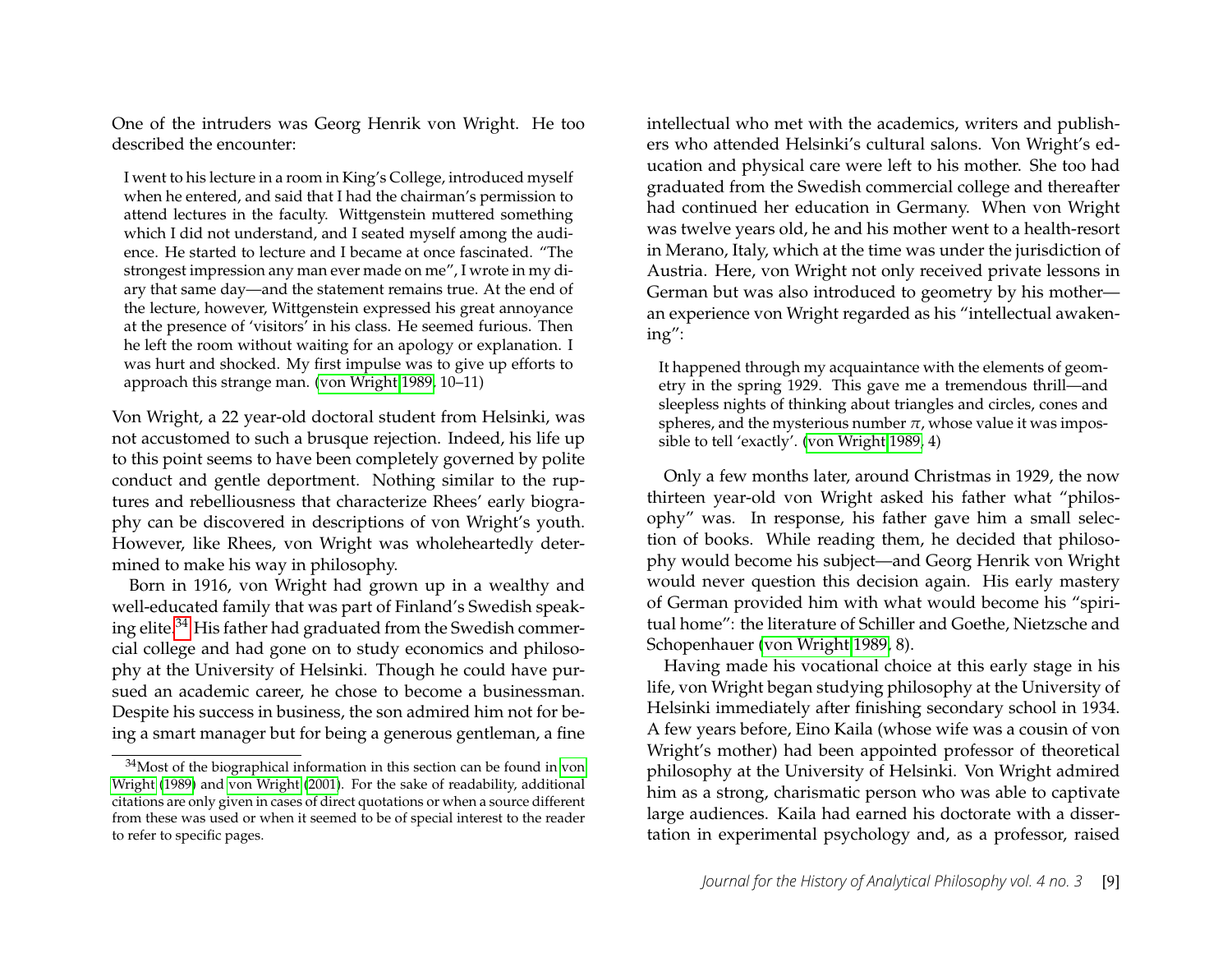a whole generation of Finnish philosophers and psychologists in a new scientific spirit. $35$  During the years that immediately preceded von Wright's matriculation, Kaila had been in contact with Rudolf Carnap and Moritz Schlick in Vienna. Since the Vienna Circle had gone public with its program in the late 1920s, Kaila paid research visits to Vienna and conducted psychological research in the city orphanage. Back in Helsinki, he was developing his own branch of logical empiricism. When von Wright began studying at university, Kaila was about to reach the peak of his academic creativity.

At the beginning of his studies, von Wright expressed to Kaila, perhaps naively, a preference for logic more than psychology [\(von Wright 2001,](#page-38-8) 54). As a consequence, Kaila introduced him to the writings of Carnap, and this was decisive for von Wright's career [\(von Wright 2001,](#page-38-8) 55–56). It only took one semester for von Wright to be convinced that logic would be his "gateway to serious philosophizing" [\(von Wright 1989,](#page-38-7) 5). At only twenty years old, he committed himself to the idea of becoming a professional in "Logistic Philosophy". This was also the title of an article the young von Wright published in the Swedish intellectual journal *Nya Argus* [\(1938\)](#page-38-9). This article displays his gift of expressing philosophical ideas in an accurate, clear, and easily accessible language which is neither too technical nor too simplistic. Von Wright honed this skill of writing lucidly for a broad audience by regularly contributing short essays to the student journal. Meanwhile, the article "Logistic Philosophy" shows that von Wright cleaved to the views of the positivistic movement. Wittgenstein's *Tractatus*, which Kaila had chosen as the topic for von Wright's final exam in philosophy, is also mentioned in this early piece and interpreted in a positivistic vein: von Wright celebrates the *Tractatus* as the first

<span id="page-10-0"></span><sup>35</sup>For this and the subsequent information on Kaila, see von Wright's Introduction to [Kaila](#page-37-12) [\(1979\)](#page-37-12).

great work of logistic philosophy, the consequences of which were explicated by the Vienna Circle.

After graduating with a Master of Arts in Philosophy in 1937, von Wright wanted to proceed immediately to doctoral studies [\(von Wright 2001,](#page-38-8) 69–70). His suggestion to Kaila was to write a dissertation on "The Justification of Induction". Von Wright was aware of the problem's tradition in philosophy, especially of Aristotle's and Hume's expositions of the inconclusiveness of inductive inferences. The most important reason for making this suggestion, however, was that the problem of inductive reasoning was currently of prime interest for the type of logistic philosophy that aimed at clarifying the logic of the empirical sciences. Von Wright developed an understanding of the great role of inductive reasoning in the practice of research as well as in everyday life. Though Kaila had originally planned another topic for von Wright's dissertation—namely, a comparison of a Platonic and an Aristotelian philosophy of science—he approved of von Wright's suggestion.

Reading Hume and Bacon on the problem of induction shifted von Wright's focus towards philosophical works originally written in English. The works he had studied up to that point had been written almost exclusively in German. In fact, von Wright had not learned English before he began studying the classic works on the problem of induction [\(von Wright](#page-38-8) [2001,](#page-38-8) 71). Von Wright used the literature on his doctoral topic for learning English that became the new *lingua franca* of science since Nazi Germany intellectually desiccated the Germanspeaking academia. First and foremost von Wright studied treatises by Keynes, Braithwaite and Charlie D. Broad. Since all these authors taught at Cambridge at that time, and since the Vienna Circle was practically dissolved, it was only natural for von Wright to choose Cambridge as his destination for a period of study abroad which was a traditional element in Finnish doctoral studies.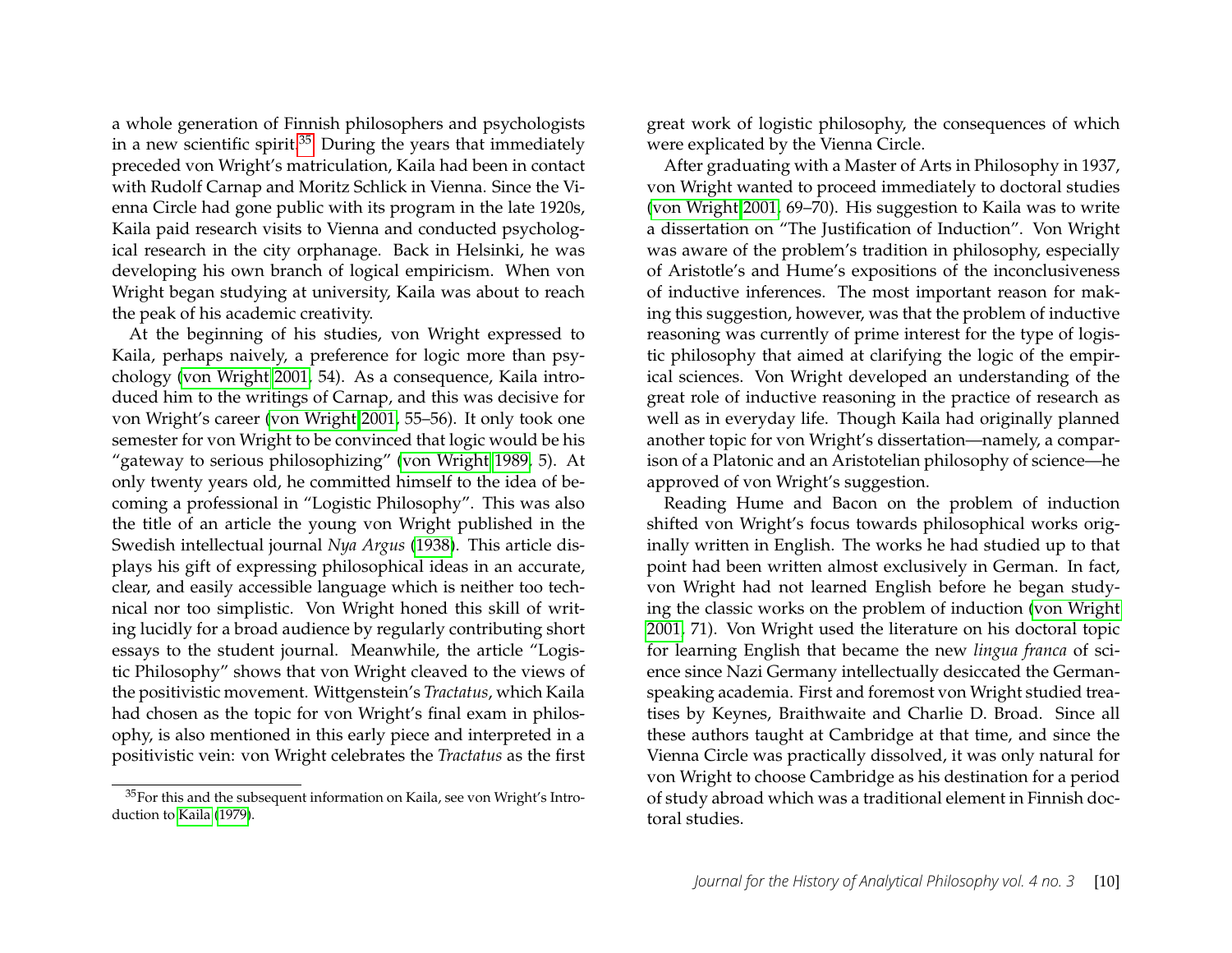Von Wright arrived at Cambridge in early March 1939 [\(von](#page-38-8) [Wright 2001,](#page-38-8) 72–77). Without having made any official prearrangements, he moved into a hotel and simply approached the scholars he knew from his readings. Upon paying his first visit to Braithwaite, he was surprised to hear that Wittgenstein currently taught at Cambridge. Without a second of doubt, von Wright wanted to attend his classes. When visiting Broad, who was the faculty chairman, he asked for permission to participate in courses in philosophy. Having Broad's permission in his pocket, von Wright went to Wittgenstein's class at King's College: here, as we saw, he was expelled, perhaps for the first and only time in his life. But contrary to his initial impulse of giving up trying to approach Wittgenstein, von Wright had the courage to write a letter to the man who had made such a strong impression on him through only one encounter. To his great surprise, he immediately received a friendly response with an invitation for tea for  $4:45$  pm on March  $10<sup>th</sup>$ . This was still during von Wright's first days in Cambridge.

The conversation von Wright and Wittgenstein enjoyed that afternoon was the first step in their long friendship. What Wittgenstein found most interesting about his young visitor was probably not his belief in logistic philosophy. Wittgenstein knew this agenda from his discussions with Waismann, Schlick and Carnap. He had never considered philosophy a science and was against deriving theories or principles from the *Tractatus* or his new philosophy. In fact, just a few days before Wittgenstein and von Wright met, Wittgenstein had made this clear at the Moral Sciences Club (see [Wittgenstein 2003a,](#page-39-1) 334–35, 377-80). By contrast, what Wittgenstein found of interest may have been that he met in von Wright a young man who shared an upbringing rooted in the non-aristocratic and non-religious cultural nobility of the central European world of the 19<sup>th</sup> century. In any case, according to von Wright, he and Wittgenstein did not talk about philosophy during their first meeting. They

talked instead about architecture and Scandinavia, the landscape Wittgenstein had come to adore since sojourning in Norway. $36$ 

It seems that a common ground for their conversation was not their philosophical views but a cultural resemblance. Indeed, there was a side to the young von Wright that could not be descried from his professional interest in logistic philosophy. His intellectual passions were aroused by the  $19<sup>th</sup>$  century art historian and humanist Jakob Burckhardt, and he was greatly inspired by the philosopher of history Oswald Spengler, whose books he first came across in his father's library.[37](#page-11-1) Spengler's morphology of world history put von Wright in a mood he described as his 'early Spenglerism' that was in his own words:

. . . to view history as a sort of *tableau vivant*, to be looked at in awe and contemplated like a work of art. In the details of history one should try to discern the typical, the 'morphological similarities', the recurrent patterns. The great changes, the crises and revolutions of history, are like earthquakes and other catastrophes in nature. They cannot be judged under the moral categories of justice and rightness. But they may, like life as whole, be seen in the light of 'tragedy'. [\(von Wright 1989,](#page-38-7) 8)

Although "rightness" was no category for contemplating history, "greatness" certainly was. "Greatness" was the element von Wright integrated into his Spenglerism from reading Jakob Burckhardt, in whose writing he found:

... greatness of achievement but also of personality (Goethe, Leonardo). Greatness is an unpredictable chance element in his-

<span id="page-11-0"></span><sup>36</sup>Wittgenstein wrote to von Wright six months after their discussion: "I wish I were in that landscape of yours. It must be similar to the landscape in Norway, which I love." Letter from Wittgenstein to von Wright, 13 September 1939, in [Wittgenstein](#page-39-6) [\(2012,](#page-39-6) 263).

<span id="page-11-1"></span><sup>37</sup>Von Wright read the German original of Spengler's *The Decline of the West* in the editions [Spengler](#page-37-13) [\(1922\)](#page-37-13) and [Spengler](#page-37-14) [\(1923\)](#page-37-14). The original copies from the library of von Wright's father can be consulted at WWA.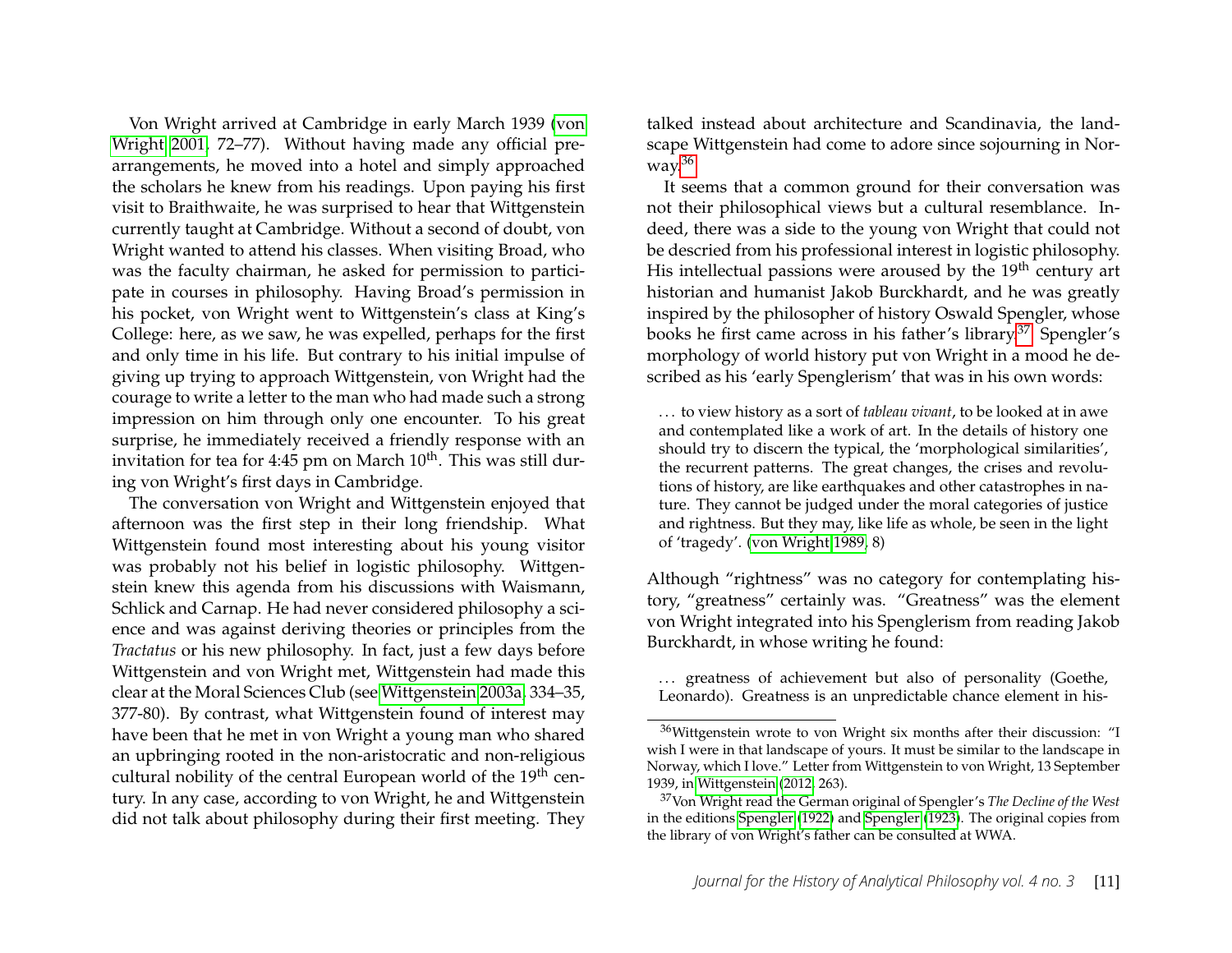tory; it is largely through greatness that the typical and recurrent gets its individuality. [\(von Wright 1989,](#page-38-7) 8)

Thus, in contrast to a pure cultural pessimism often associated with Spengler's subsequently proverbial book-title of *The Decline of the West*, von Wright's early Spenglerism involved a glowing appreciation of past cultures and great personalities. This sense of greatness and a romantic belief in humanity's cultural refinement through education were surely present in his first conversation with Wittgenstein, even though they did not explicitly talk about Spengler who Wittgenstein regarded as one of the authors that influenced him.[38](#page-12-0)

Wittgenstein visited von Wright for discussing philosophy in the Easter vacation and invited him to attend his classes in Easter term [\(von Wright 2001,](#page-38-8) 77; [1989,](#page-38-7) 11). He continued lecturing on the foundations of mathematics. During the lectures von Wright did not try to take notes, but wanted to concentrate on Wittgenstein's train of thought. Retrospectively, he confessed that he had understood next to nothing [\(von Wright](#page-38-7) [1989,](#page-38-7) 11). But already then, he was aware of witnessing a historical moment when Wittgenstein and the young Alan Turing fought what appeared to him dramatic intellectual duels [\(von](#page-38-8) [Wright 2001,](#page-38-8) 77). Rhees and Norman Malcolm also attended these lectures, and both became good friends and colleagues of von Wright in later life. In 1939, however, von Wright did not associate with either of them [\(von Wright 1989,](#page-38-7) 11). After all, his main purpose for being at Cambridge was to work on his dissertation, and he pursued this goal with great determination.

The greater part of his stay at Cambridge von Wright spent either in the library or in discussions with Broad, who grew very fond of his student from Helsinki [\(von Wright 1989,](#page-38-7) 12). Broad would become von Wright's influential mentor and promoter.

He invited von Wright to dine at the High Table of Trinity College where the bright young gentleman impressed all fellows he met.[39](#page-12-1) This detail is remarkable for it gives an idea of von Wright's outstanding diplomatic talents: within a few weeks, he won favor with both the academic establishment at Cambridge and Wittgenstein, whose position can be regarded as diametrically opposed to that academic establishment. Indeed, Wittgenstein and Broad had for a long time been intellectual antipodes at Cambridge.[40](#page-12-2) Wittgenstein was appalled by the artificiality of the conversation at the High Table, where he was once reprimanded for not wearing a tie [\(Malcolm 1958,](#page-37-10) 30). Broad, on the other hand, could not stand Wittgenstein's appearances at meetings of the Moral Sciences Club and had asked him to stop attending.[41](#page-12-3) This coincided with complaints from others that Wittgenstein tended to disturb and dominate the meetings. Accordingly, Wittgenstein had not been at the Moral Sciences Club between 1931 and 1938.<sup>[42](#page-12-4)</sup> Though he resumed participating a few weeks before von Wright's arrival, there is no documentation that Wittgenstein was present when von Wright gave a talk on "The Justification of Induction" on 25 May 1939.[43](#page-12-5)

Von Wright's talk at the Moral Sciences Club testifies to the

<span id="page-12-3"></span><sup>41</sup>See [Broad](#page-36-6) [\(1959a,](#page-36-6) 61), [Monk](#page-37-15) [\(2001,](#page-37-15) 201), and Letter from Wittgenstein to Russell, 28 November 1935, in [Wittgenstein](#page-39-6) [\(2012,](#page-39-6) 199).

<span id="page-12-4"></span> $42$ According to James Klagge in a note to the author, Wittgenstein was paying dues to the Moral Sciences Club again in Fall 1938.

<span id="page-12-0"></span><sup>38</sup>See [von Wright](#page-38-8) [\(2001,](#page-38-8) 127); Wittgenstein's note on Spengler's influence is to be found in [Wittgenstein](#page-39-3) [\(2000b,](#page-39-3) Ms 154, 15v). The remark stems from 1931 and is published in [Wittgenstein](#page-38-10) [\(1980a\)](#page-38-10).

<span id="page-12-1"></span><sup>39</sup>Letter from Broad to von Wright, 17 July 1939, National Library of Finland (hereafter abbreviated NLF), Coll. 714.28–32.

<span id="page-12-2"></span> $40$ See [Broad](#page-36-4) [\(1959b\)](#page-36-4). Already in 1925 Broad wrote in the preface to his book [\(Broad 1925\)](#page-36-5): "In the meanwhile I retire to my well-earned bath-chair, from which I shall watch with a fatherly eye the philosophic gambols of my younger friends as they dance to the highly syncopated pipings of Herr Wittgenstein's flute." Wittgenstein, in turn, mentioned Broad in his lectures of the academic year 1931–32: see [Wittgenstein](#page-39-9) [\(1982b,](#page-39-9) 72–81).

<span id="page-12-5"></span> $43$ The minutes of the meeting with von Wright's talk are brief and do not indicate whether or not Wittgenstein was present. The minutes from the previous week's talk by Ayer show that Wittgenstein participated in that discussion. I am very thankful to James Klagge for this information.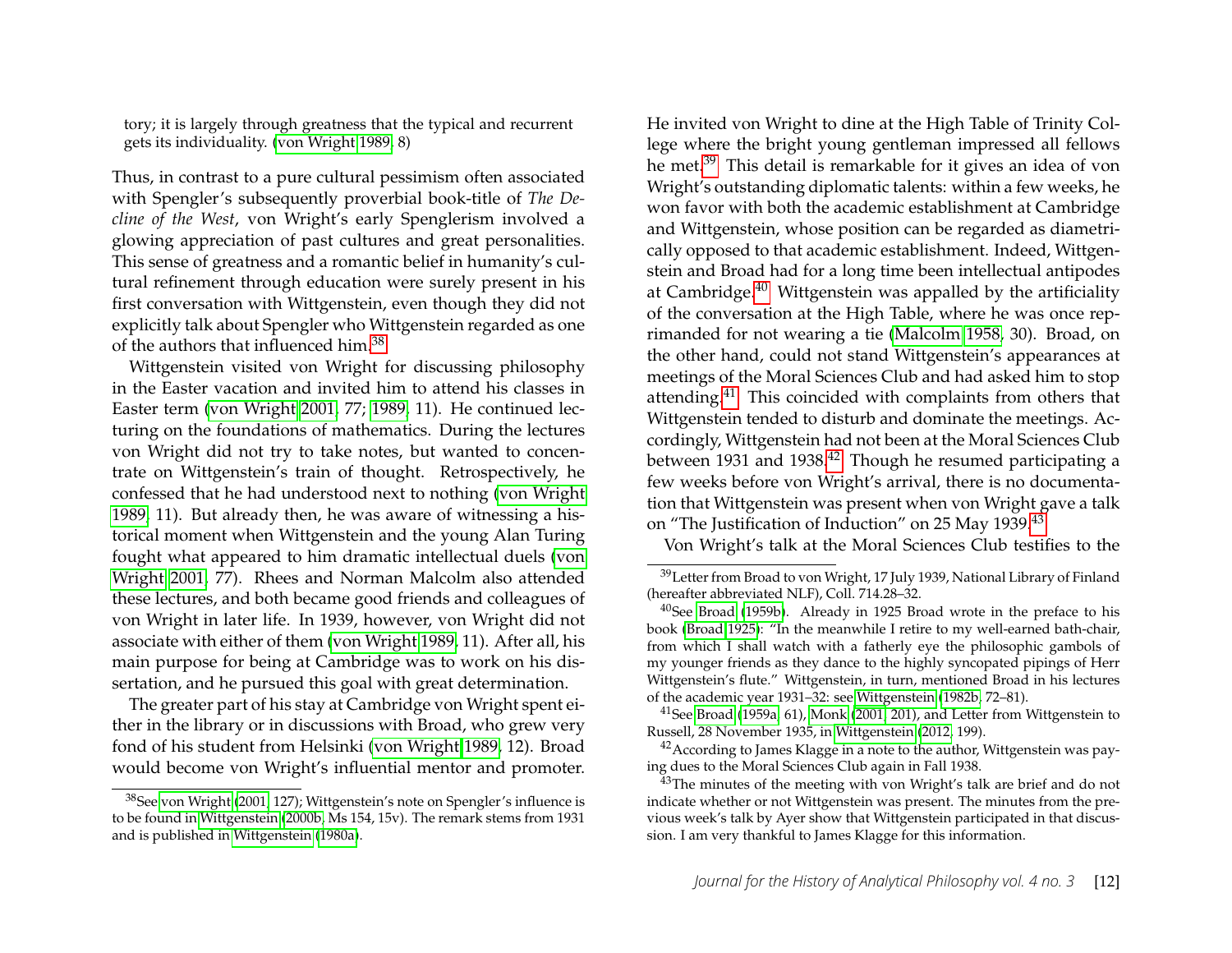influence that Wittgenstein had on him after only a few intense encounters. One can almost sense a departure from logical positivism when von Wright introduced the problem of induction as a "pseudo-problem" and then specified it as "a confusion of pic-tures which we associate with different terms".<sup>[44](#page-13-0)</sup> While his notion of "pseudo-problem" belongs to the logistic diction, "confusion of pictures" sounds much more like the Wittgenstein of the 1930s. In his talk, von Wright presented the inductive problem as the "demand for a proof that inductive inference if not with certainty so at least with considerable degree of probability will be true". Von Wright argued that the solution of this problem lay not in finding or constructing such a proof, but rather in avoiding the philosophical error that leads to the demand for proof in the first place. This too reminds us of Wittgenstein. So also does the very end of von Wright's talk, which is written in his hand at the end of his typescript:

... the problem of finding a justification of induction is no problem at all in the proper sense of the word, that what matters is not that the justification of induction is lacking, but rather: that there is nothing to justify.

The inductive problem—like so many other problems in philosophy—is like a mist and to solve the problem is to make the mist disappear. What I have said is not meant to be a proof for this, I have merely tried to point out a way, which if followed ought to contribute to a clarification of the ideas which we are apt to connect with this particular problem.

This is one of the rare cases in which von Wright can be said to have adopted a Wittgensteinian style. He later consciously resisted the temptation to imitate Wittgenstein's way of philosophizing, but this early talk shows that Wittgenstein immediately left a stamp on von Wright's thinking, and that von Wright was capable of immediately recognizing and assimilating new

thoughts of great significance. Of this intellectual impact, he later said:

What Wittgenstein did was to completely 'shake me up'. The position in philosophy which I had come to hold during my studies with Kaila was being called into question, the basic problems of philosophy, which I had considered settled, revived. I felt that I had to start again from scratch in philosophy. [\(von Wright 1989,](#page-38-7) 11)

Von Wright's talk at the Moral Sciences Club in May 1939 was warmly applauded and probably was yet another high point of his five months at Cambridge [\(Redpath 1990,](#page-37-11) 87). As Summer approached, Wittgenstein offered to finance an extension of von Wright's stay, which he would be able to afford in his future position as professor from Autumn 1939 onwards [\(von](#page-38-8) [Wright 2001,](#page-38-8) 77). Von Wright declined. As military airplanes began to appear over Cambridge, he feared the outbreak of war [\(von Wright 2001,](#page-38-8) 77–78). Von Wright discussed this issue with Wittgenstein. Although he was aware that Wittgenstein regarded Western civilization as a deteriorated culture, he was shocked when Wittgenstein indeed wished for its destruction. When von Wright asked him: "Do you really think that Europe needs another war?", Wittgenstein replied: "Not one, but two or three" [\(von Wright 1995,](#page-38-11) 5). This statement was outrageous, all the more since, as a young soldier, Wittgenstein had experienced the cruelties of World War I.[45](#page-13-1)

Von Wright left England before the Summer. From his family residence at the Finnish coast, he wrote to Wittgenstein about the significance of their acquaintance:

I must add very sincerely that already what I got from your lectures and my discussions with you during my time in Cambridge has given me a certain 'tune' to follow into a realm of thoughts, on the border of which I am standing, trying to listen carefully in

<span id="page-13-0"></span><sup>&</sup>lt;sup>44</sup>This and the following quotatations are from the typescript for the talk kept at WWA.

<span id="page-13-1"></span><sup>45</sup>I am thankful to Harald Johannessen for directing my attention to this aspect.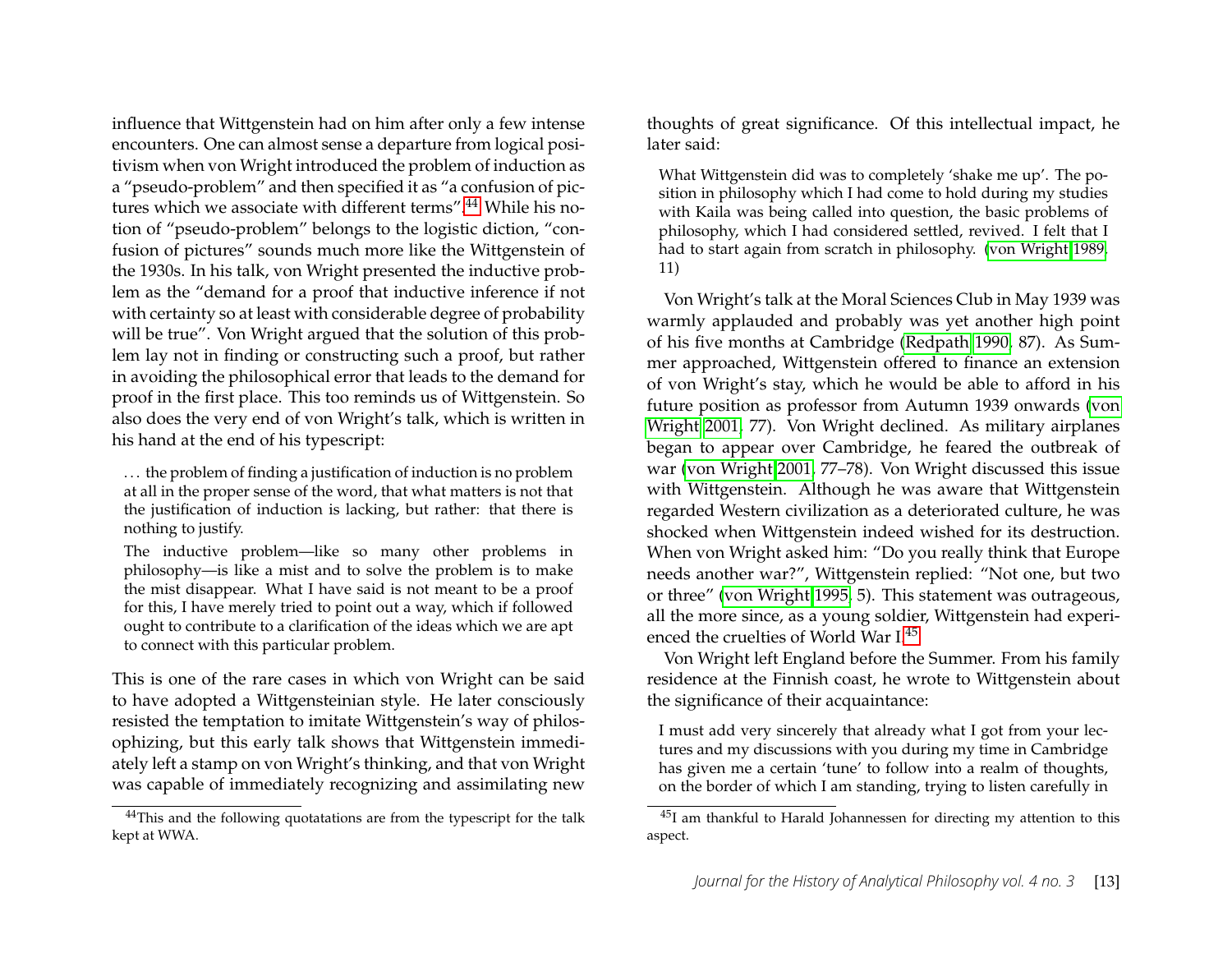order to take the right course to the place, from where the tune is emanating. We do not know as yet wheather [sic] I shall arrive there or whether I only shall take the wrong course over and over again, but the fact that I hear the tune is enough to fill me with life-long happiness and thankfulness for that I have met you and been thought [sic] by you, even if for a very short time.<sup>[46](#page-14-0)</sup>

Wittgenstein, in his reply, expressed that the appreciation of both philosophical understanding and personal respect was mutual, and almost like a premonition, he wrote about the book manuscript that he had not sent to the printers at the beginning of that year:

I should very much like to send you the M.S. of what would be the first volume of my book. I have an idea that it shall never be published in my lifetime & might perhaps be entirely lost. I should like to know that you had read it & had a copy of it. Write me if you like to have it; & if it can be sent I'll send it to you.

I think it goes without saying that I shall always be exceedingly glad to hear from you. $47$ 

#### **Rhees 2**

A few days after von Wright had written to Wittgenstein, World War II broke out. Wittgenstein was greatly affected by this. In his reply to von Wright he revealed his state of mind and occupational doubts:

I can't imagine how I shall be able to lecture. I feel as though, under the present shameful & depressing circumstances, I ought to do anything but discuss philosophical problems, with people who aren't really deeply interested in them anyway.

 $\ldots$  everything that I do seems to me futile & I don't know what sort of life I ought to lead.<sup>[48](#page-14-2)</sup>

Wittgenstein's contempt for modern and Western ways of living extended to the academic life that surrounded him. He had always been in doubt about his role as a university teacher, and he advised several students to leave academic philosophy for a more practical occupation. The war aggravated these concerns. Although Wittgenstein had just been appointed professor of philosophy at Cambridge, he wrote to Rhees the very same day he replied to von Wright's letter, stating that he considered leaving university again if the war should continue:

... I am as unclear about what I ought to do as ever, except that I think, just now the right thing is to wait and see whether this war really develops into a war or not for this still seems to me very doubtful. In case it does I suppose one will get a job with the Red Cross pretty easily and not so many occupations will be 'reserved'.[49](#page-14-3)

The 35 year-old Rhees shared Wittgenstein's rejection of academic customs. He had, perhaps under Wittgenstein's influ-ence, taken a job as a welder at a factory in Swansea.<sup>[50](#page-14-4)</sup> Rhees soon contemplated quitting, but Wittgenstein advised him to stick to it:

No job will ever absolutely & entirely fit you (just as ready made clothes don't ever fit certain people). What I mean is: please beware of drifting between jobs but thank the Lord that you've found one which however moderately, fits you somewhat. For-give me for writing to you in this way.<sup>[51](#page-14-5)</sup>

<span id="page-14-0"></span><sup>46</sup>Letter from von Wright to Wittgenstein, 27 August 1939, in [Wittgenstein](#page-39-6) [\(2012,](#page-39-6) 259); see also: Letter from von Wright to Wittgenstein, 22 February 1940, in [Wittgenstein](#page-39-6) [\(2012,](#page-39-6) 269).

<span id="page-14-1"></span><sup>47</sup>Letter from Wittgenstein to von Wright, 13 September 1939, in [Wittgen](#page-39-6)[stein](#page-39-6) [\(2012,](#page-39-6) 263).

<span id="page-14-2"></span><sup>48</sup>Letter from Wittgenstein to von Wright, 13 September 1939, in [Wittgen](#page-39-6)[stein](#page-39-6) [\(2012,](#page-39-6) 263).

<span id="page-14-3"></span><sup>&</sup>lt;sup>49</sup>Letter from [Wittgenstein](#page-39-6) to Rhees, 13 September 1939, in Wittgenstein [\(2012,](#page-39-6) 261).

<span id="page-14-4"></span><sup>&</sup>lt;sup>50</sup>I am indebted to Brian McGuinness, who pointed out that Wittgenstein's influence may have led Rhees to take the welding job.

<span id="page-14-5"></span><sup>&</sup>lt;sup>51</sup>Letter from [Wittgenstein](#page-39-6) to Rhees, 14 August 1940, in Wittgenstein [\(2012,](#page-39-6) 281).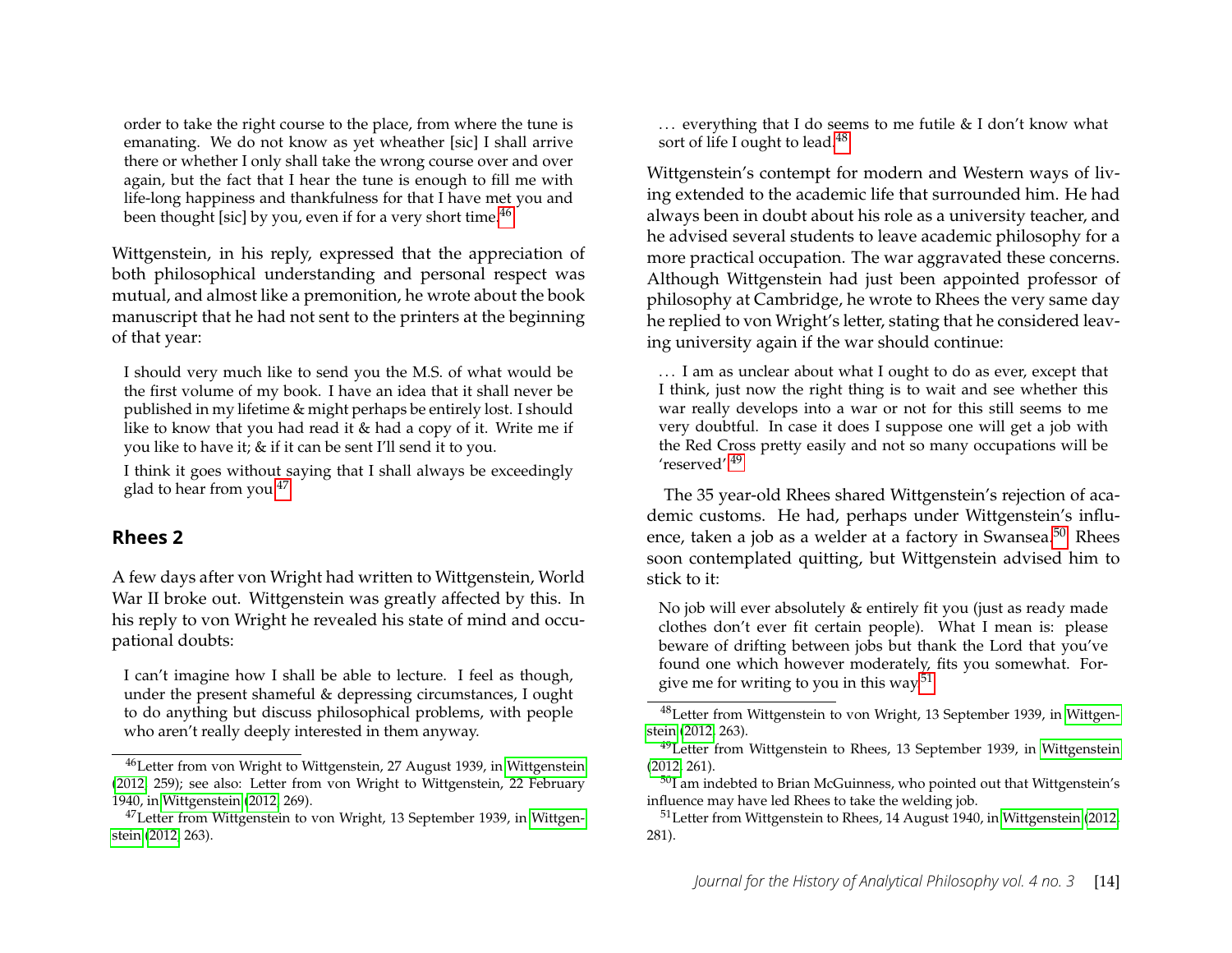These words weighed heavily in Rhees' conscience. In a long letter written on New Year's Eve 1940, Rhees struggled to justify his decision to give up welding in order to take a teaching post at the University of Swansea. He finally explained this decision by appealing to yet another opinion of Wittgenstein:

I would like to say that I didn't just disregard your advice. I was worried by your suggestions at the time when I finally did decide to come here; and I have seen a number of things which favour your view since then. My welding kept on being bad, and I thought (not so stupidly either) that it probably would never develop into anything decent. There was a lot more that was connected with this, but I'd better leave that out. I mention two considerations which played a considerable part. One was that such training as I had had was in the academic and pedagogical line. ... Another consideration, I confess, was a saying of yours which kept recurring to me. Your first opinion, when I suggested that I might go in for welding, was that it was foolish for me to try it. And one of your remarks about that sort of job generally was, 'It's too impersonal'. This kept going around in my head as I kept making a mess of things. $52$ 

It is probably fair to say that Rhees' decision to give up welding was prudent. As in his earlier university posts, Rhees proved his outstanding capacity as a teacher in philosophy. Being highly respected by students and colleagues, he would, in later years, inspire the atmosphere at the department of philosophy in Swansea with his honest and deep thinking. Moreover, the post at the University of Swansea also introduced an element of stability in a life full of discontinuities.

Visiting Rhees in 1942 and 1943, Wittgenstein discovered Swansea to be a place of retreat and inspiration. Lecturing had become unbearable to him. In the Autumn of 1941, he took a job as a porter at Guy's Hospital in London and scheduled his lectures for the weekends. After a year and a half, in Spring

of 1943, he moved to Newcastle where he assisted in a medical laboratory. During these years of war-work, Wittgenstein paid visits to Rhees in Swansea. They attended meetings of the Philosophical Society which Rhees had initiated and had many philosophical discussions, for example about Freud and psychoanalysis.[53](#page-15-1) Just as Wittgenstein had come to like the Norwegian landscape and people, he now came to like Wales and the Welsh.

In his writing, Wittgenstein was still mainly occupied with his remarks on the foundations of mathematics. He heavily reworked them for the second part of his book and once again considered publishing it.<sup>[54](#page-15-2)</sup> After discussions with Nikolai Bachtin (the older brother of Michail Bachtin), Wittgenstein thought that the *Tractatus* and his new book ought to be printed together in the same volume. Though Cambridge University Press had already received permission from Kegan Paul to reprint the *Tractatus*, the plan of publishing the book was once again abandoned, since Wittgenstein shifted the focus of his work during his next stay in Swansea. In 1944, Trinity College called Wittgenstein back to Cambridge, but he negotiated a sabbatical from teaching and decided to spend it with Rhees in Swansea. It was now that Wittgenstein entirely stopped working on the foundations of mathematics and turned towards investigating psychological concepts [\(Wittgenstein 2001,](#page-39-4) 23–24).

That Wittgenstein stopped elaborating his remarks on the foundations of mathematics seems to be a far more significant turn in his work than is usually recognized. For it was Wittgenstein's interest in the philosophy of mathematics that brought him to philosophy in the first place: the idea of studying the philosophy of mathematics incited him to visit Gott-

<span id="page-15-0"></span><sup>&</sup>lt;sup>52</sup>Letter from Rhees to [Wittgenstein](#page-39-6), 31 December 1940, in Wittgenstein [\(2012,](#page-39-6) 288).

<span id="page-15-1"></span> $53$ Notes from their conversations are published in [Wittgenstein](#page-38-4) [\(1966\)](#page-38-4), a memoir of a meeting at the Philosophical Society in [Rhees](#page-37-6) [\(1984,](#page-37-6) 201). A new edition of Rhees' philosophical discussions with Wittgenstein has appeared as [Wittgenstein and Rhees](#page-39-10) [\(2015\)](#page-39-10).

<span id="page-15-2"></span><sup>&</sup>lt;sup>54</sup>Selections of these writings were later published in [Wittgenstein](#page-38-12) [\(1976a\)](#page-38-12).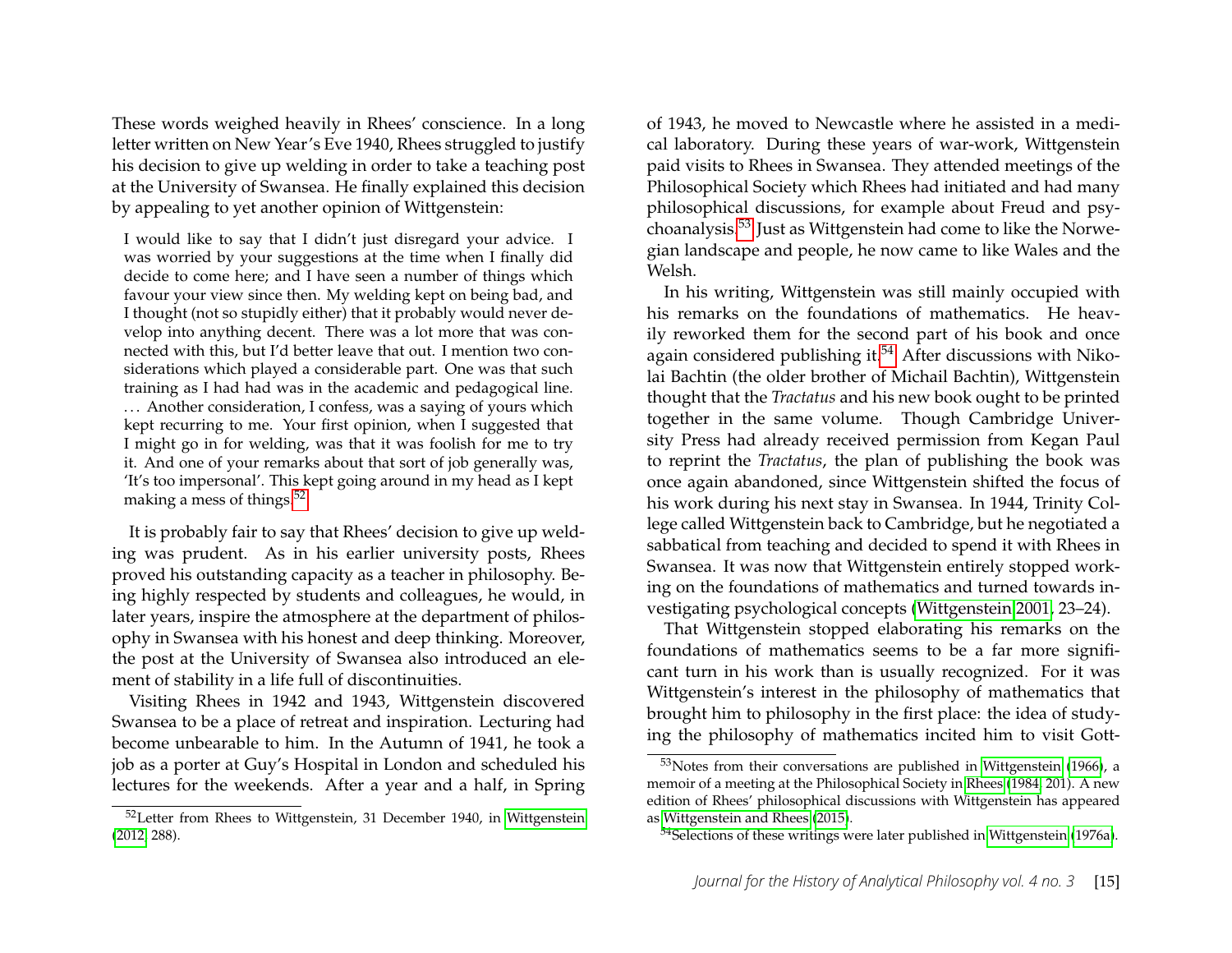lob Frege in 1911, and Frege recommended him to study with Bertrand Russell in Cambridge [\(McGuinness 1988,](#page-37-16) chap. 4). In 1928, Brouwer's lectures on the foundational crisis of mathematics contributed to Wittgenstein's return to philosophy and, in 1929, his first fellowship at Trinity College allowed him to carry out work on the foundations of mathematics. Teaching at Cambridge, Wittgenstein devoted many of his lectures to the foundations of mathematics, and for several years his plan was that remarks on this topic would constitute the second part of his book. Now, after so many years of creating, selecting and composing these remarks, he stopped working on them entirely, without achieving a version he declared ready to be published. It seems that just as the *Tractatus* took a new course after Wittgenstein's experiences in World War I, his work during World War II was followed by a change in the course of the *Philosophical Investigations*. While staying in Swansea between April and September 1944, Wittgenstein wrote 114 new remarks [\(Wittgenstein 2000b,](#page-39-3) Ms 129). He read this new material to Rhees and discussed it with him [\(Rhees 2006,](#page-37-5) 257):

He had read the last part of Part I aloud to me from Zettel clamped together, in September 1944. I cannot remember now just how much of the text now printed he read to me—partly because he discussed other parts—or rather: expounded to me the points he makes in them—when we walked or met indoors during earlier months.<sup>[55](#page-16-0)</sup>

I remember in particular the finish of it, when he read the paragraph concluding "([sic]Man könnte auch von einer Tätigkeit der Butter reden, wenn sie im Preise steigt; und wenn dadurch keine Probleme erzeugt werden, so ist es harmlos." This was at the end of September, 1944. And I remember what a kick I got out of it. I thought his stuff was wonderful.<sup>[56](#page-16-1)</sup>

These remarks formulated during Wittgenstein's stay in Swansea in 1944 were later typed and incorporated into the already-reworked typescript of the *Philosophical Investigations*. [57](#page-16-2) This may have been after Wittgenstein's return to Cambridge in Autumn 1944. There, he wrote what became the preface to the posthumous edition of the *Philosophical Investigations*. Having experienced Swansea as a stimulating place for philosophizing, it is no wonder that Wittgenstein later advised Rhees to stay there when now it was Rhees who wanted to leave. Being strongly attracted to anarchistic thought, Rhees considered joining a Trotskyist party. Wittgenstein objected: if one became a party member one could not question the party line, whereas in philosophy one had to be constantly prepared to change directions [\(Rhees 1984,](#page-37-6) 207–8). Wittgenstein obviously regarded Rhees as better suited for the latter and at the same time he urged him not to change his occupational direction again, but to accept the offer of a permanent post at the University of Swansea:

I was glad to hear that they had the sense to offer you an appointment in Swansea. I wish to God you'd take it!! I don't know, of course, what your special reasons are for wanting to leave Swansea, but please weigh them damn carefully. I should, for personal reasons, hate you to leave Swansea. Our talks & discussions have done me good. Don't stupidly throw away an opportunity of doing some good. Your derogatory remarks about your philosophical abilities & success are so much rubbish. You are all right. And I mean just that: nothing more & nothing less.—Philosophical influences much worse than yours & mine are spreading rapidly, & it's important that you should stay at your job. That your success won't be brilliant is certain; in fact it will be meagre, it's bound

<span id="page-16-1"></span><span id="page-16-0"></span><sup>55</sup>Letter from Rhees to von Wright, 10 August 1972, WWA.

<sup>56</sup>Letter from Rhees to von Wright, 27 February 1969, WWA. The sentence quoted by Rhees became the last sentence of the last paragraph (§693) in the *Philosophical Investigations*. In Anscombe's translation it reads: "(It would also

be possible to speak of an activity of butter when it rises in price, and if no problems are produced by this it is harmless.)"

<span id="page-16-2"></span><sup>&</sup>lt;sup>57</sup>The typescript containing the remarks that were written in Swansea are published in [Wittgenstein](#page-39-3) [\(2000b,](#page-39-3) Ts 241). A reconstructed typescript of the subsequent version of the *Philosophical Investigations*, is referred to as "Zwischenfassung" (intermediate version) in [Wittgenstein](#page-39-4) [\(2001\)](#page-39-4).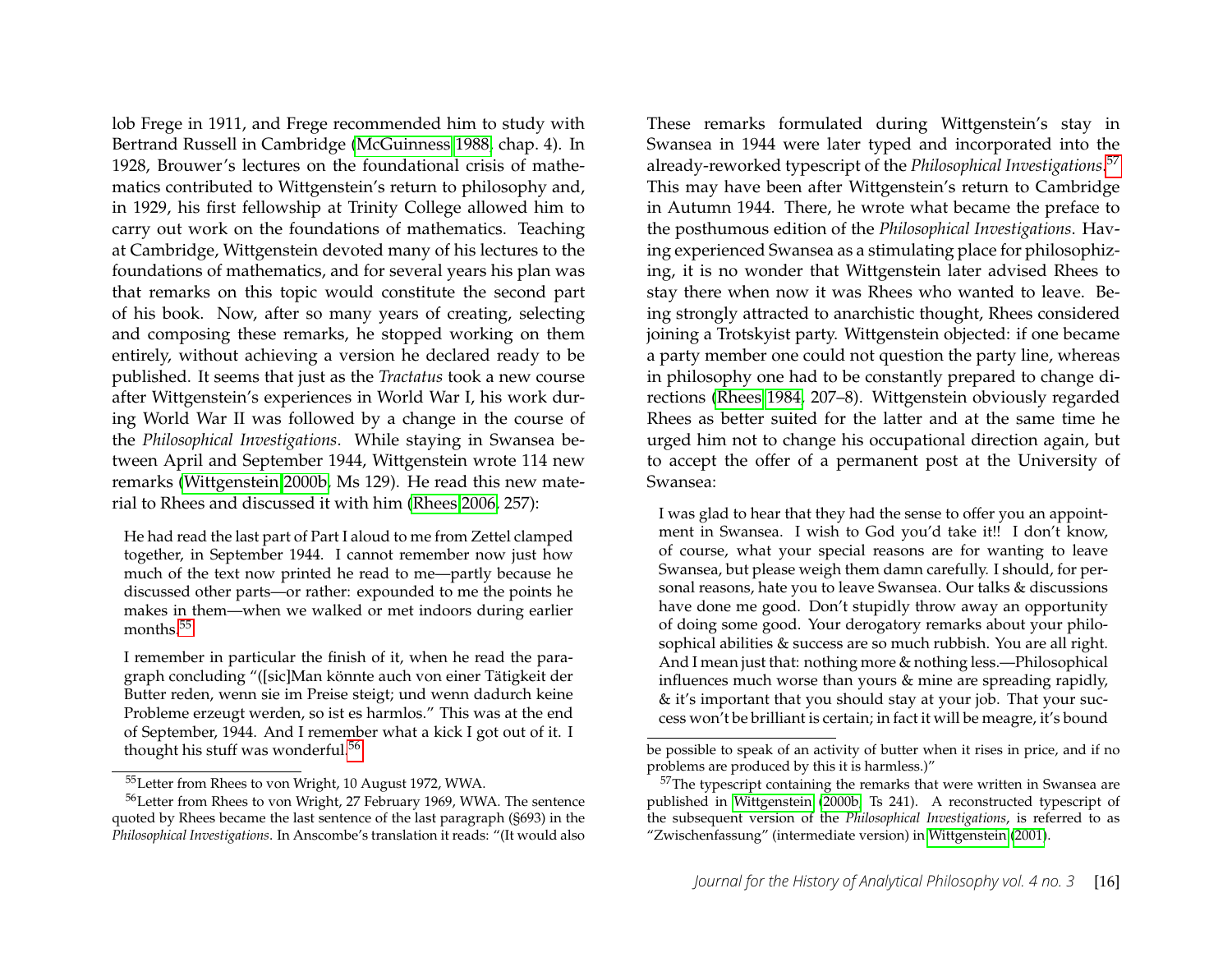to be. Please, if you possibly can, resign yourself to it & stay on.— Don't misunderstand me. I'm not trying to appear wise. I'm just as silly as you are. But that doesn't make you any less silly.

So long!

Ludwig Wittgenstein

P. S. Read this letter again from the beginning.<sup>[58](#page-17-0)</sup>

Though this letter still echoes many of Wittgenstein's previous recommendations to Rhees to stick with what he began, its tone indicates that the relationship between the two men had changed after the months they spent together in Swansea. Wittgenstein no longer spoke as a tutor advising an undecided student; Rhees was a discussion partner on equal footing, and the two could speak frankly. Hence, after Wittgenstein resumed lecturing in Cambridge, their correspondence became a relaxed exchange between colleagues, two friends really, sharing their experiences in the same occupation of teaching philosophy. This comes across in a letter Wittgenstein wrote shortly after returning to Cambridge:

I wish you one moderately intelligent & awake pupil to sweeten your labour! Please look after your health. You can't expect good work when your health isn't really good, & colds are nasty things. I've so far been in good health, & consequently my classes haven't gone too bad. (Or should I say "badly"?) Thouless is coming to them, & a woman, Mrs so & so who calls herself Miss Anscombe, who certainly is intelligent, though not of Kreisel's caliber.<sup>[59](#page-17-1)</sup>

## **Anscombe 1**

Unlike Rhees and von Wright, Elizabeth Anscombe did not enter philosophy through the discipline's modern focus on the empirical sciences and their logic. Her thinking was embedded in and directed towards human action and its relations to reason and God. Anscombe, the daughter of a schoolmaster and a headmistress, fell for philosophy after reading a work called *Natural Theology* written by a 19th century Jesuit:

The book contained an argument for the existence of a First Cause, and as a preliminary to this it offered a proof of some 'principle of causality' according to which anything that comes about must have a cause. The proof had the fault of proceeding from a barely concealed assumption of its own conclusion. I thought that this was some sort of carelessness on the part of the author, and that it just needed tidying up. So I started writing improved versions of it; each one satisfied me for a time, but then reflection would show me that I had committed the same fault. I don't think I ever showed my efforts to anyone; I tore them up when I thought they were no good, and I went round asking people why, if something happened, they would be sure it had a cause. No one had an answer to this. In two or three years of effort I produced five versions of a would-be proof, each one of which I then found guilty of the same error, though each time it was more cunningly concealed. In all this time I had no philosophical teaching about the matter; even my last attempt was made before I started reading Greats at Oxford. [\(Anscombe 1981a,](#page-36-7) vii)

In contrast to von Wright who, as a thirteen year-old, had asked what philosophy was and then decided it should become his subject, Anscombe unintentionally slipped into philosophizing by stumbling upon a fallacy. Once her fascination for reasoning was awakened, it became her life's occupation.

In 1937, at the age of 18, Anscombe began studying classics and philosophy (*Literae Humaniores*) at St. Hugh's in Oxford, a college that enabled women from all backgrounds to gain a uni-versity education.<sup>[60](#page-17-2)</sup> Shortly after matriculation, she converted to Roman Catholicism. This decision, she claimed, was based

<span id="page-17-0"></span><sup>58</sup>Letter from Wittgenstein to Rhees, 21 May 1946, in [Wittgenstein](#page-39-6) [\(2012,](#page-39-6) 352).

<span id="page-17-1"></span><sup>59</sup>Letter from Wittgenstein to Rhees, 28 November 1944, in [Wittgenstein](#page-39-6) [\(2012,](#page-39-6) 321).

<span id="page-17-2"></span> $60$ Much of the biographical information in this section can be found in [Teichmann](#page-37-17) [\(2008,](#page-37-17) 1–9).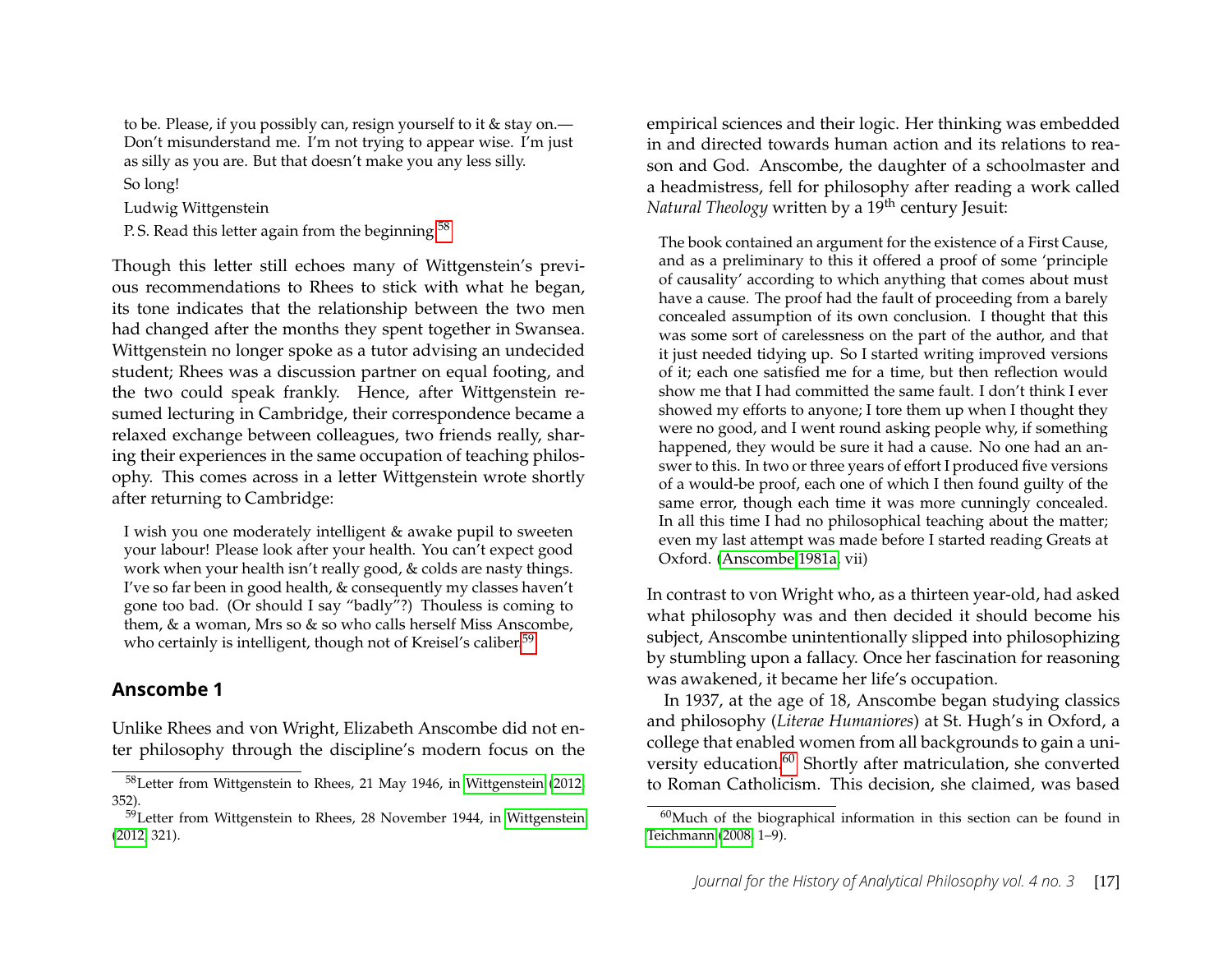on her reading and reflection from twelve to fifteen years of age [\(Anscombe 1981a,](#page-36-7) vi). At the Corpus Christi procession the year after her conversion, she met another convert, Peter Geach, whom she married three years later. Given that both Anscombe and Geach were academic philosophers, it has been suggested that—besides for aesthetic reasons—Anscombe kept her maiden name in order to avoid ambiguity in their later publications [\(Teichmann 2001,](#page-37-18) 1).

Philosophy, faith and life—by some regarded as incompatible—informed and enlightened each other and merged into a unity in Anscombe's conduct. She was able to employ reason to answer a question that sprang from daily life while gaining orientation for her reasoning from Catholic doctrines and tenets. Hence, it could happen that she let teachings of the Catholic Church lead her in philosophy. This is beautifully illustrated by an event that probably took place in Blackwell's bookshop when Anscombe was an undergraduate student at Oxford. Her daughter Mary Geach describes this event:

She had come across a passage in Russell to the effect that an argument from the facts about the world to the existence of God could not be valid, as one could not deduce a necessary conclusion from a contingent premiss. She had not at the time been able to see what was wrong with the notion that necessities can only be deduced from necessities, but she had known that to deny the possibility of moving by reason from the facts about the world to a knowledge of the existence of God was to deny a doctrine defined as of faith by an ecumenical council.

She went then to church and made an act of faith; I suppose it was the standard one 'My God I believe in thee and all thy Church doth teach, because thou hast said it and thy word is true'. She realized later that of course one can derive necessary conclusion from contingent premises. [\(Geach 2008,](#page-36-8) xvi)

It seems as though Russell's reaching a conclusion that contradicted her theological beliefs merely prompted her to try to see more clearly where the fault of the argument was. And there

was no tension in this. In Anscombe's case, faith and rationality complemented each other. In particular, rather than providing a foundation for religion, Anscombe may have found that logical analysis helped to remove misunderstandings that hinder belief.

The ability of bringing together rationality and faith was evident already in Anscombe's first publication from 1939. In this pamphlet entitled *The Justice of the Present War Examined* (reprinted in [Anscombe 1981b,](#page-36-9) 72–81), Anscombe derived from Catholic principles seven necessary and, in combination, sufficient conditions for a just war. She then carried out a sharp analysis of the conditions' fulfillment in the actual case of British policy in 1939 and came to the conclusion that the war of the then-present government was not a just war. This early piece of Anscombe's writing weaves a dense texture of religious belief, logical analysis and political criticism. These are seminal elements that would later differentiate into different lines of her writing. However, Anscombe always remained interested in arguments relevant for action, and in this she was not afraid of defending unpopular views. In the particular case of her undergraduate piece on the justice of war, criticism came not only from the public and academic philosophers but also from the Catholic Church. Anscombe and her co-author Norman Daniel gave their pamphlet an extra description as expressing a "Catholic view" [\(Anscombe 1981b,](#page-36-9) vii). The Archbishop of Birmingham objected that they had no right to do so without an official *imprimatur*. Dutifully, Anscombe and Daniel withdrew the essay from bookshop-shops in Oxford and London [\(Anscombe 1981b,](#page-36-9) vii).

Obeying the teachings of the Catholic Church did not mean that Anscombe demanded such obedience from her partners in philosophical discussion. She loved working on arguments as such, and not only with regard to their potential implications for religious thought. She could focus entirely on an argument's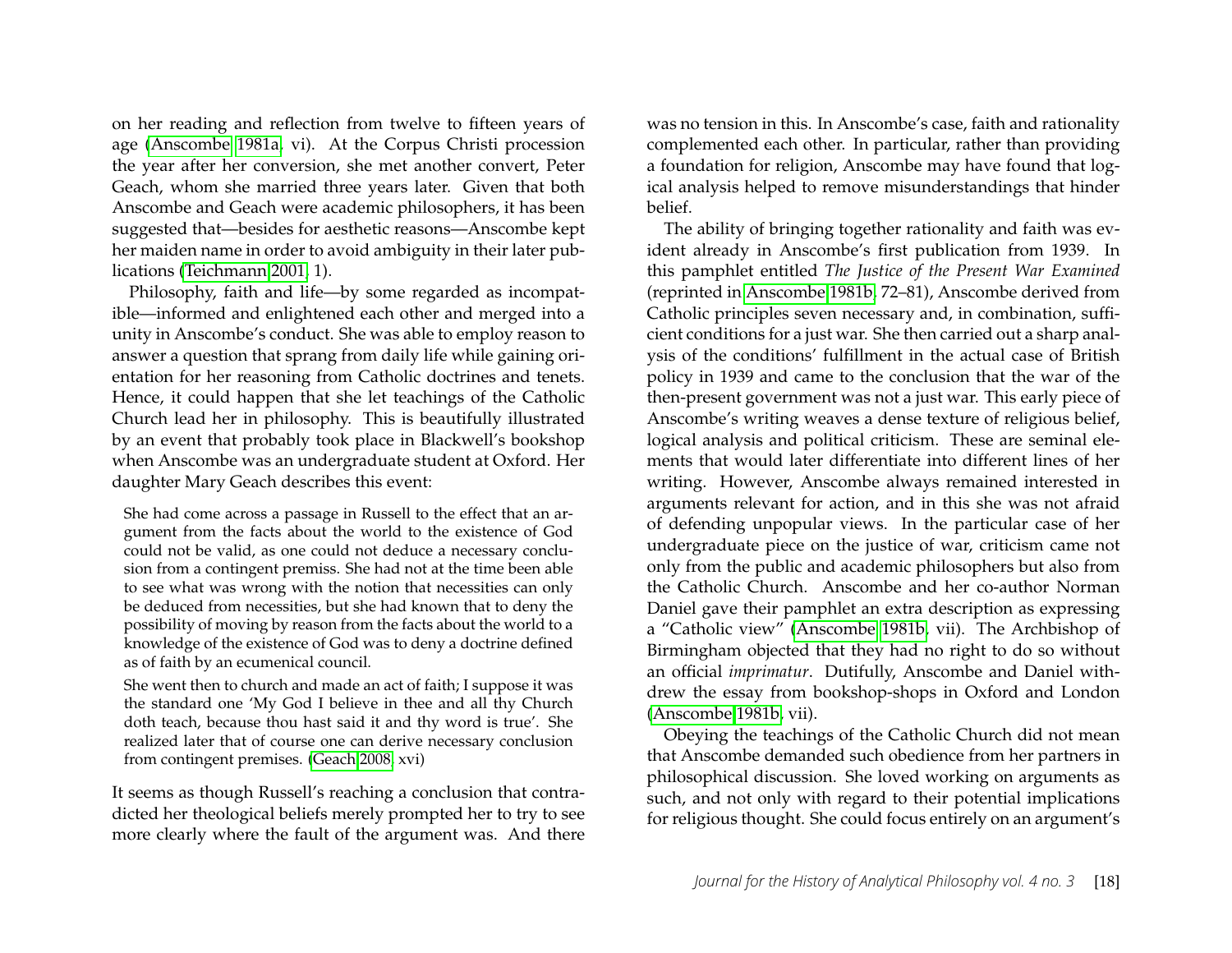structure and its significance for a discussion at hand. In doing so, she was at first not particularly interested in the contexts from which the arguments had historically originated. In this sense she may properly be called an analytical philosopher from the start. Her interest in the philosophical gist of an argument became especially clear in her final exam at Oxford, when she counterbalanced a rather incomplete knowledge of history and literature with an outstanding performance in philosophy. Indeed, it was due to her philosophical brilliance alone that she earned exceptional honors in her exam.

After graduating from St. Hugh's College, Anscombe received a research studentship from Newnham, a women's College at Cambridge. From that time onwards, she participated in almost all of Wittgenstein's lectures, which mainly dealt with the philosophy of psychology [\(Wittgenstein 2003a,](#page-39-1) 355–59). She brought to them her original philosophical curiosity that could not be contented by clever sophisms. Anscombe wanted to work until her original puzzlement was truly dissolved, and that is what the 25 year-old experienced in Wittgenstein's lectures:

For years I would spend time in cafés, for example, staring at objects saying to myself: 'I see a packet. But what do I really see? How can I say that I see here anything more than a yellow expanse?' . . . I always hated phenomenalism and felt trapped by it. I couldn't see my way out of it but I didn't believe it. It was no good pointing to difficulties about it, things which Russell found wrong with it, for example. The strength, the central nerve of it remained alive and raged achingly. It was only in Wittgenstein's classes in 1944 that I saw the nerve being extracted, the central thought 'I have got this, and I define yellow (say) as this' being effectively attacked.—At one point in these classes Wittgenstein was discussing the interpretation of the sign-post, and it burst upon me the way you go by it is the final interpretation. [\(Anscombe 1981a,](#page-36-7) xiii-ix)

It was the effort to get to the bottom of her philosophical perplexities that made Wittgenstein's lectures so valuable for Anscombe. One might expect that her rather ahistorical interest in philosophical arguments corresponded to Wittgenstein's attitude, but that would be misleading. Though Wittgenstein has sometimes been imagined as a philosopher who neglected the tradition of thought in the history of philosophy, Mary Geach makes clear that it was Wittgenstein who stimulated Anscombe's interest in the great thinkers of the past:

She recorded that before she knew him [Wittgenstein], the great philosophers of the past had appeared to her like beautiful statues: knowing him had brought them alive for her.

. . . She said to me once that the contemporary philosophy teachers who called themselves philosophers were not philosophers: she would not call herself one. Who was, I asked, and she named Wittgenstein. She had learned, by walking and talking in the company of one of them, to move in the company of people who were, in this restricted sense, philosophers; not merely listening, but seriously entering into their concerns and criticizing their thoughts. This does not mean using a philosopher's work as a text about which to make erudite observations, nor did it mean taking him as a banner for her cause, nor employing his name as a label for a mindset which she might dislike: it meant interesting herself in the topics that the philosopher discusses, taking his thoughts apart, adopting some, finding deep problems through others, and rejecting what she found silly. For she was quite capable of finding a great philosopher silly. [\(Geach 2011,](#page-36-10) xiii)

As for Wittgenstein, philosophy for Anscombe primarily meant the activity of discussing and arguing about a subject at hand. This implied the decency to respect good arguments regardless of who had uttered them or when. Ancient philosophers were thus to be respected for their good thoughts, and faulty arguments were to be rejected even if they were put forward by great thinkers. Though this way of philosophizing was probably lived and fostered by Wittgenstein, it demanded a high degree of independence from authorities. Anscombe demonstrated such independence early on, for example in 1948, when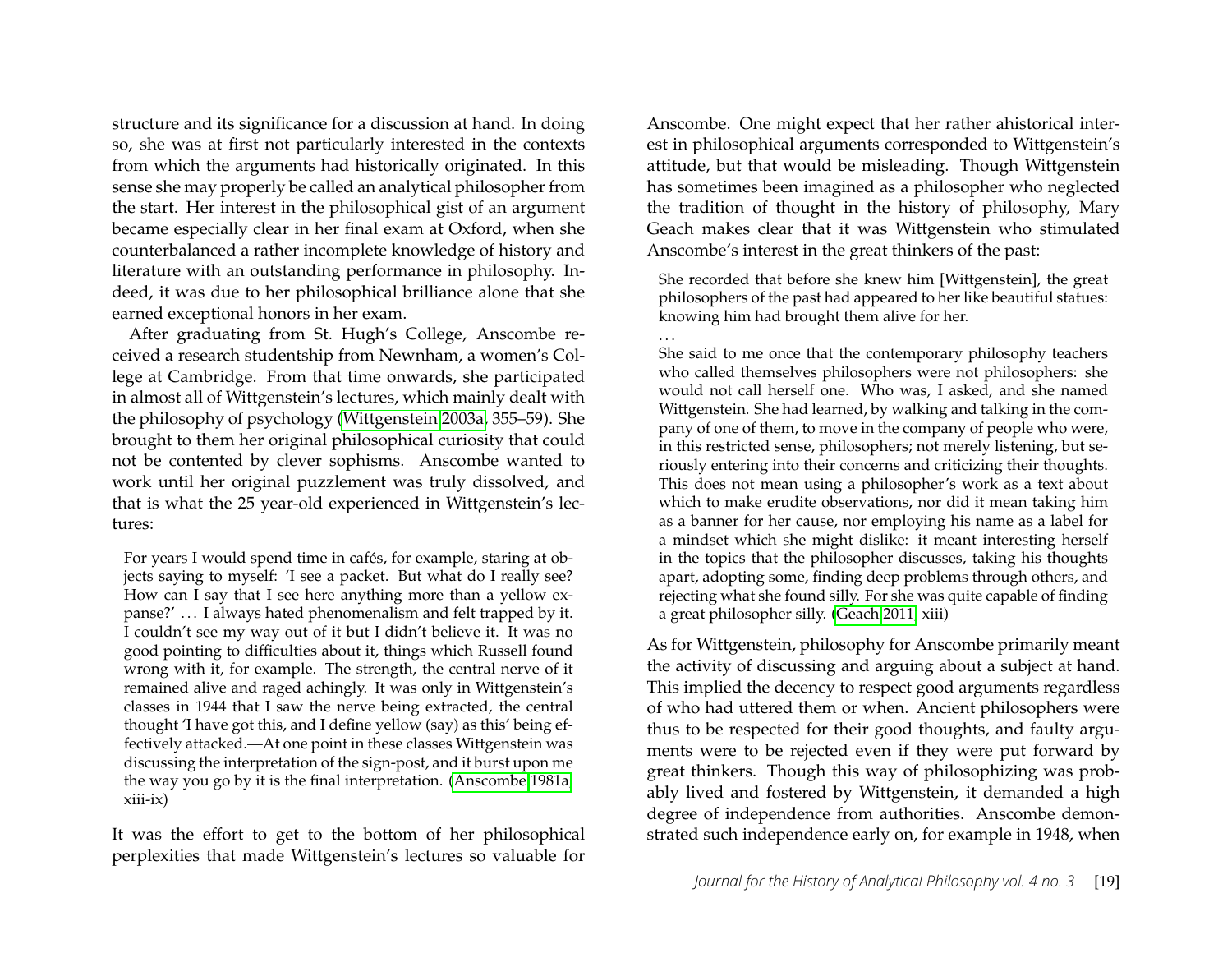she presented a paper to the Socratic Club at Oxford, criticizing an argument in Clive Staples Lewis' [\(1947\)](#page-37-19) book *Miracles.* Lewis, the founder of the Club and already a prominent academic, was present at that event. Anscombe won what people remembered as a tense argument and Lewis changed the re-spective passage in a revised edition of his book.<sup>[61](#page-20-0)</sup>

One may think that this was a bold attack by a young woman in an academic surrounding that von Wright had experienced to be completely dominated by men [\(von Wright 2001,](#page-38-8) 74). But as Mary Geach once put it: someone who was bold enough to confront Wittgenstein, could probably confront anyone.<sup>[62](#page-20-1)</sup> Anscombe's faith may have emboldened her in bravely facing superiors and authorities, if indeed fear of God destroys all earthly fears, as her husband once wrote.<sup>[63](#page-20-2)</sup> However, it is likely that in order to stave off gender prejudices, her arguments had to be more coherent and her attacks more precise than those of her male colleagues. Anscombe's intellectual assertiveness, on the other hand, may have just as well provoked comments on gender. Wittgenstein was not totally immune from this, as Anscombe's husband Peter Geach remembered:

I heard him address Elizabeth several times as 'old man' on several occasions. It was not the only way in which he treated her as an honorary male. Each year at the beginning of his course of

<span id="page-20-0"></span><sup>61</sup>The revised edition appeared in 1960.

<span id="page-20-2"></span><span id="page-20-1"></span><sup>62</sup>Note from personal conversation.

<sup>63</sup>See [Geach](#page-36-11) [\(1969,](#page-36-11) 127): "worship of a supreme power ... is wholly different from, and does not carry with it, a cringing attitude towards earthly powers. An earthly potentate does not compete with God, not even unsuccessfully: he may threaten all manner of afflictions, but only from God's hands can any affliction actually come upon us. If we fully realize this, we shall have such fear upon God as destroys all earthly fears". An anonymous reviewer for JHAP made the following comment that is worth quoting here: "Interestingly Wittgenstein expressed the very same thought in a diary entry from January 28, 1937: 'I understood what it means that belief is bliss for a human being, that is, it frees him from the fear of others by placing him *immediately* under God.'" [\(Wittgenstein 2003a,](#page-39-1) 163).

lectures Wittgenstein would have a great many listeners, largely female; this crowd would rapidly shrink to a hard core of regular attenders by the third or fourth lecture. This happened in particular during one year's attendance by Elizabeth; noticing this shrinkage, Wittgenstein looked round the room with gloomy satisfaction and remarked: 'Thank God we've got rid of the women!' [\(Geach 1988,](#page-36-12) xii)

This is probably best understood as a wry appreciation of Anscombe's abrasiveness and philosophical acumen. Wittgenstein regarded Anscombe as extraordinary talented, as is evident from a letter of recommendation that he wrote to Myra Curtis, principal of Newnham College, when Anscombe's studentship expired:

She is, undoubtedly, the most talented female student I have had since 1930, when I began lecturing; and among my male students only 8 or 10 either equaled or surpassed her. She has an excellent grasp of philosophical problems, great seriousness, and ability for hard work.<sup>[64](#page-20-3)</sup>

Thus, already in 1945, Wittgenstein considered Anscombe among his best 10 students he ever had. The emphasis of gender in his letter may be accounted for by the fact that Newham was a women's college. However, even with such a recommendation from a thinker like Wittgenstein, it was difficult to gain a foothold in the academia of that time. During the hard transition period after her studentship, "Wittgenstein showed himself a true friend" [\(Geach 1988,](#page-36-12) xi), as Peter Geach recollected:

We were very poor. He tried to persuade Newnham to do something for Elizabeth's career; indeed though he regularly did not wear a tie, he wore one for an interview with the Principal of the College—quite in vain. Later on he paid the fee for Elizabeth to go to a private maternity home for the birth of our second child, John Richard, in December 1946. He refused to regard this as anything

<span id="page-20-3"></span><sup>&</sup>lt;sup>64</sup>Recommendation by [Wittgenstein](#page-39-6) to Curtis, 18 May 1945, in Wittgenstein [\(2012,](#page-39-6) 324).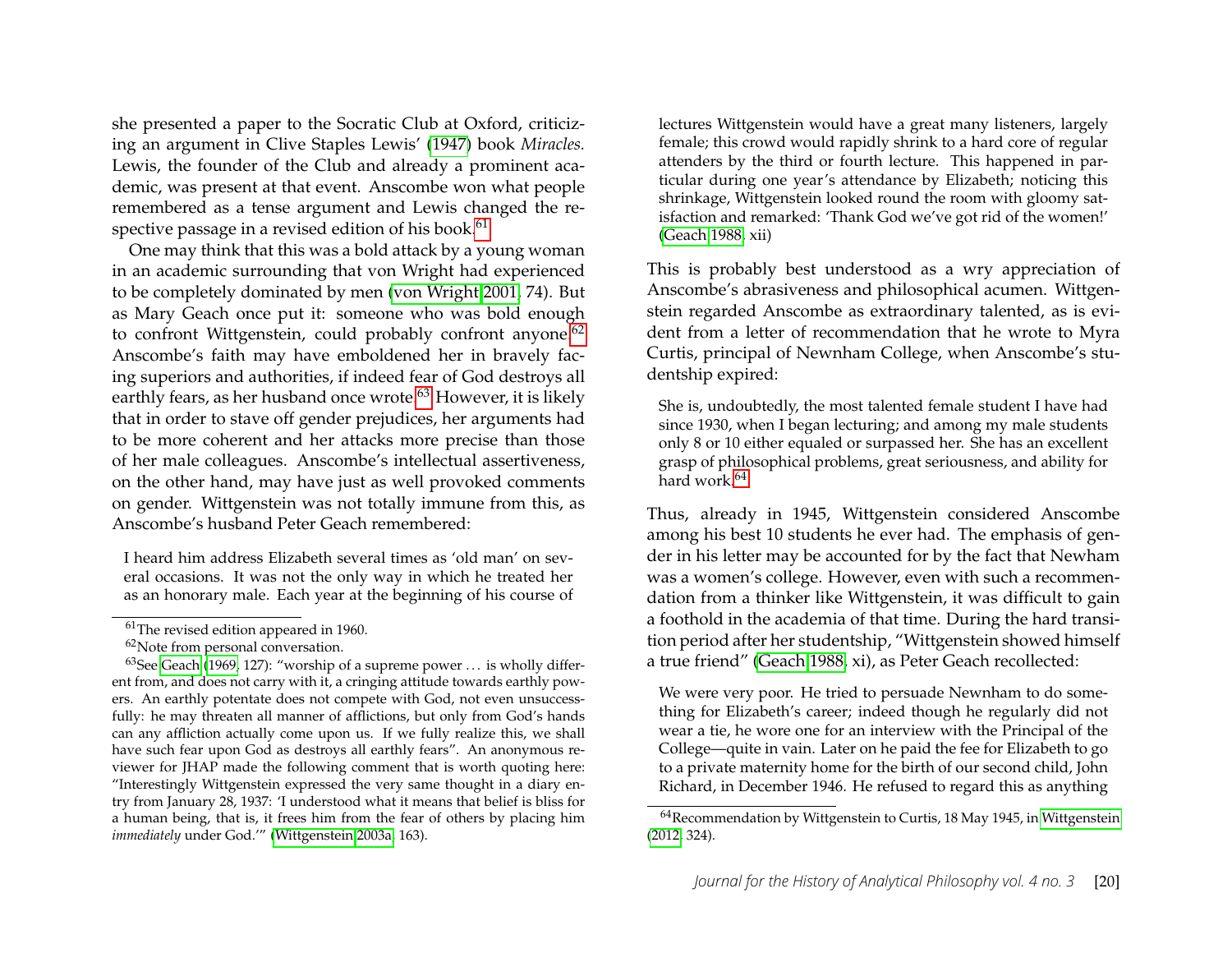but a gift: a characteristic expression of a generosity to which other friends have borne witness. [\(Geach 1988,](#page-36-12) xi)

In 1946 Anscombe obtained a research fellowship from Somerville College, Oxford. While living in Oxford, she travelled regularly to Cambridge to visit Wittgenstein for discussions. In addition to attending his lectures, she participated in his tutorials on the philosophy of religion [\(Wittgenstein 2003a,](#page-39-1) 358; [Monk 1991,](#page-37-4) 497–98). An expression by her husband seems to capture her determination: "Elizabeth did not let her pregnancy interfere with attendance at Moral Sciences Club meetings and at Wittgenstein's lectures" [\(Geach 1988,](#page-36-12) xi).

#### **Von Wright 2**

In Wittgenstein's last lecture at Cambridge in Spring term 1947, Anscombe met a guest from Finland: Professor von Wright.[65](#page-21-0) Von Wright had pursued his academic career under the hard circumstances of war. He had published the article "On Probability" in *Mind* in [1940,](#page-38-13) one year before defending his doctoral dissertation. Shortly afterwards he was given a lectureship at the University of Helsinki. As long as censorship during the war permitted, von Wright had regularly corresponded with Broad, who had praised von Wright's dissertation in three long contributions to *Mind* as the best treatment known to him of the problem of induction [\(Broad 1944,](#page-36-13) 1). By 1947 von Wright was professor in Helsinki and at times even held a second professorship at the Academy of Åbo. When Broad invited von Wright to lecture in Cambridge after the war, von Wright also received invitations to lecture in London and Oxford. Before departing for England, he informed Wittgenstein about his return to Cambridge and invited him to his lectures. Wittgenstein replied:

I'm glad that you are going to lecture here, & I know that by attending your lectures I could learn a very great deal. In spite of this I will not come to them—for the sole reason that, in order to live & to work, I have to allow no import of foreign goods (i.e., philosophical ones) into my mind. For the same reason I haven't read your book, though I am convinced of its excellence. If you think that I'm getting old—you're right. So long!  $&$  good luck!<sup>[66](#page-21-1)</sup>

As promised, Wittgenstein did not attend von Wright's lectures; but von Wright did attend Wittgenstein's class, which marked the endpoint of Wittgenstein's lecture series on the philosophy of psychology and, indeed, of his career as a university professor. During the sessions von Wright met Anscombe, Geach, and Malcolm, all of whom became friends during and after the lectures.

The adult von Wright sitting in Wittgenstein's class in 1947 was very different from the doctoral student who had sat there eight years earlier. Not only had he become a successful and sought-after professor; he had married and started a family.<sup>[67](#page-21-2)</sup> Along with the changes in his professional and personal status, his philosophical standpoints had changed significantly. In the year of his dissertation, von Wright had written the book *Den logiska Empirismen* [\(von Wright 1943\)](#page-38-14) which was to him a farewell to logical positivism. This sentiment was sustained in the talk that von Wright gave to the Moral Sciences Club upon his return to Cambridge. Contrasting his previous philosophical belief in logistic philosophy, he turned in his talk to the activity that he now called "analytical philosophy" and sketched the kinds of problems it may tackle. One sentence—though it is crossed out in the manuscript—is illustrative of his critical reflection on his previous faith in logical positivism:

As a matter of fact there has on a comparatively large scale been advocated in modern philosophy a conventionalist view that appears to have made philosophy almost to an art of sophistry. [I am

<span id="page-21-0"></span> $65$ Notes from the lectures were later published in [Wittgenstein](#page-39-11) [\(1988\)](#page-39-11).

<span id="page-21-1"></span><sup>66</sup>Letter from Wittgenstein to von Wright, 21 February 1947, in [Wittgenstein](#page-39-4) [\(2001,](#page-39-4) 361).

<span id="page-21-2"></span> $^{67}$ For information in this paragraph, see [von Wright](#page-38-8) [\(2001,](#page-38-8) 79–113).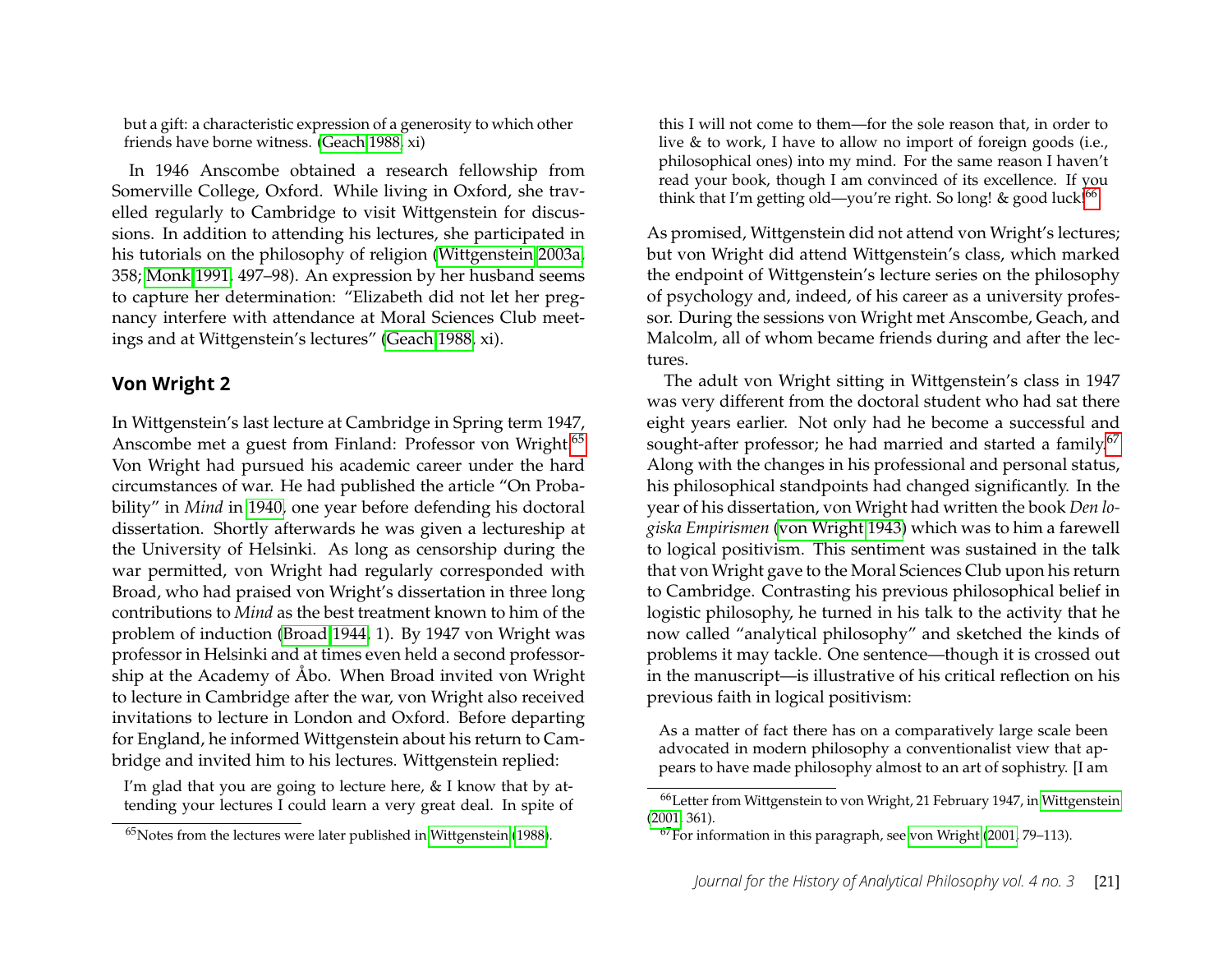thinking on the main trend of thought known as logical positivism or logical empiricism as advocated in particular by Professor Carnap $]^{68}$  $]^{68}$  $]^{68}$ 

The programmatic talk von Wright gave in 1947 stands in stark contrast to what he had said as a doctoral student at the same place almost exactly eight years earlier. Reading his manuscript, one gets the impression that throughout the entire talk, his matured intellect commented on his own statements from 1939. Though von Wright's professional philosophizing was still scientific in spirit, his intellectual passions were nourished by his acquaintance with the distinguished Brazilian diplomat Mario De Millo, in whose cultural world Nietzsche was central and logical empiricism did not even exist. De Millo had directed von Wright's attention to the book *Paideia* [\(Jaeger](#page-36-14) [1934–1947\)](#page-36-14), the third volume of which had just appeared. Von Wright was immediately fascinated by this humanistic historiography of higher education in Plato's time. *Paideia* inspired von Wright to write essays in a new vein, following more freely his attraction to the work and style of a public intellectual [\(von Wright 1947\)](#page-38-15). This change was probably also noticed by Wittgenstein, with whom von Wright repeatedly discussed during his stay in Cambridge [\(von Wright 1989,](#page-38-7) 14). Wittgenstein lent him the typescript of the then-current version of the *Philosophical Investigations*, and von Wright read it on his way to lectures in Oxford. This gave him insights into Wittgenstein's unpublished work. Nevertheless, even more than the writings, the philosophical conversations with Wittgenstein impressed von Wright:

I saw a great deal of Wittgenstein and the impression he made on me was even deeper than that of eight years earlier. Each conversation with Wittgenstein was like living through the day of judgment. It was terrible. Everything had constantly to be dug up anew, questioned and subjected to the tests of truthfulness. This concerned not only philosophy but the whole of life. [\(von Wright](#page-38-7) [1989,](#page-38-7) 14)

The torment reverberating through this published passage is also apparent in the sincere letter von Wright wrote to Wittgenstein after his return to Finland. Von Wright began the letter by stressing the great philosophical benefit he had gained from their renewed discussions:

Never before, to my memory, going abroad [sic] meant so much to my education.

I learnt an enormous mass [of] philosophy. Why and how it came to be so, you know as well as I do. What will be the consequences of it, is not as yet to be foreseen,—I can only hope they will be of more good than harm, in the long run. I know that a hard struggle is needed before the imported goods will become my own. Certain things will be ejaculated, other things assimilated. If, at the end, no visible traces of your influence remain in my thought, which is extremely unlikely, so shall I at least always have to acknowledge that I learnt from you, how difficult philosophy must be, if it is to be more than a collection of materials for academic controversy and learned conversation.[69](#page-22-1)

A second tone, as it were, grounds the significance of that encounter in a more existential dimension:

Still more, perhaps, did the stay in Cambridge mean to my human being, so to say. It was as though something, which had begun to grow in me in the last years, suddenly had ripened. Things which I hardly thought of before, became of vital importance, new values and ideals appeared and greatly revised my outlook on life.

A third tone, however, turns the chord into a minor key, as the greatness von Wright experienced in Wittgenstein also gave rise to doubt and fear:

<span id="page-22-0"></span><sup>68</sup>Quoted from the typescript for the talk kept at WWA, p. 10.

<span id="page-22-1"></span> $69$ This and the next two quotations come from the letter from von Wright to Wittgenstein, 31 July 1947, in [Wittgenstein](#page-39-6) [\(2012,](#page-39-6) 370).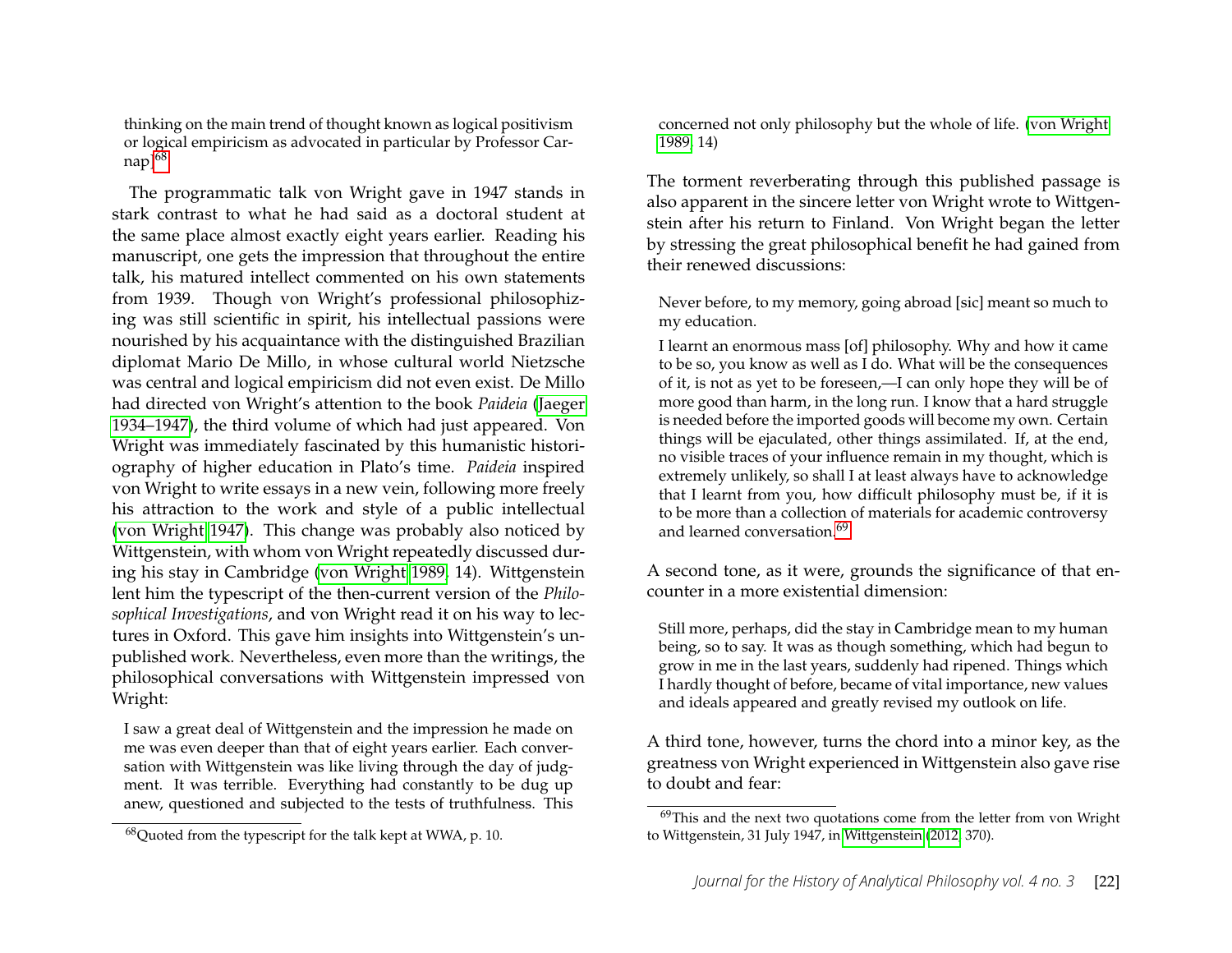The question may again be raised, whether for good or bad. I have an awful feeling, I might as well have said conviction, that nothing I consciously undertake for the sake of my soul can make me substantially different from what I am, a pharisee in minutest details, because I shall always lack courage to let myself down in the abyss of despair which I know I had to pass in order to be saved.

These words, which were written immediately after his second stay at Cambridge, show that von Wright felt that any serious engagement with the great philosopher may come at high personal cost. He must have regarded it a privilege to go for walks and have philosophical talks with Wittgenstein, yet being under the spell of such a powerful mind may have threatened von Wright's philosophical identity. This does not need to be a matter of rivalry with his much admired companion; it could rather be that von Wright was concerned about whether he would be able to free his mind again after having tuned into Wittgenstein's way of thinking. Von Wright wrote about this concern to his friend Göran Schildt:

When I came to Cambridge before the war, and to my surprise found out that Wittgenstein was there it was self-evident that I would approach him and come to receive his teaching. In two respects this was of the greatest significance for me: partly because Wittgenstein pulled me out of a dangerous philosophical jargon which I had acquired under the impression of the general development of logical empiricism in the 30s; partly, which I understood only much later, I acquired a new philosophical jargon, which for many years totally chained my thinking. (Fortunately almost all my publications have been in a very narrow field in which I more or less have been able to be myself.) Only during the two last years I experienced that I have reached a certain independence, found the beginning of a style of my own.

Then came the renewed and much deeper contact with Wittgenstein which among other things has given me a sense of significant parts of his unpublished works. This time it could not be a question of uncritical reception; it was rather a struggle of life and death. I don't say death lightly here, for god only knows, whether after this I will ever be able to think a thought of my own.<sup>[70](#page-23-0)</sup>

Despite the intensity of this inner conflict, von Wright once again made an extraordinarily good impression on everyone during his time in Cambridge. If a personal struggle was noticeable at all in the conduct of the consummately composed gentleman, it may have even added to the decency of his demeanor. Wittgenstein, in any case, obviously did not believe von Wright's philosophical sovereignty was in danger: during one of their walks through Trinity's Fellows Gardens, he revealed his plans to resign from his chair and that he would like von Wright to become his successor. Von Wright remembered that moment as equally flattering and intimidating [\(von](#page-38-8) [Wright 2001,](#page-38-8) 129; [1989,](#page-38-7) 14). It was not unimportant that as von Wright contemplated this proposition, he received encouragement from several friends. Broad supported the idea that his admired colleague and beloved friend would apply for the professorship. Anscombe concurred, as she made clear in a letter to von Wright after his return to Finland:

You will I expect by now have heard of Wittgenstein's resignation from the professorship at Cambridge. As I expect you know, he has not done it for the reasons which he used to have for wondering whether he should not—the general beastliness of the situation at Cambridge and his feeling of incongruity about his being in that job—but because he can't get on with his book. In a few weeks he is going to live near Dublin, so I suppose none of us will see him for some time. He is in a rather depressed state at present, but is not, he tells me, having any twinges of doubt about his resignation, and I think that if when he gets away he is able to work he is going to find it a great relief.

Meanwhile one feels very gloomy about things at Cambridge. I suppose that sooner or later they will be advertising the professorship. Is there any remote chance of your applying for it? It isn't

<span id="page-23-0"></span><sup>70</sup>Letter from von Wright to Schildt, 15 June 1947, in [von Wright](#page-38-16) [\(2008\)](#page-38-16). Translation of the letter by Bernt Österman.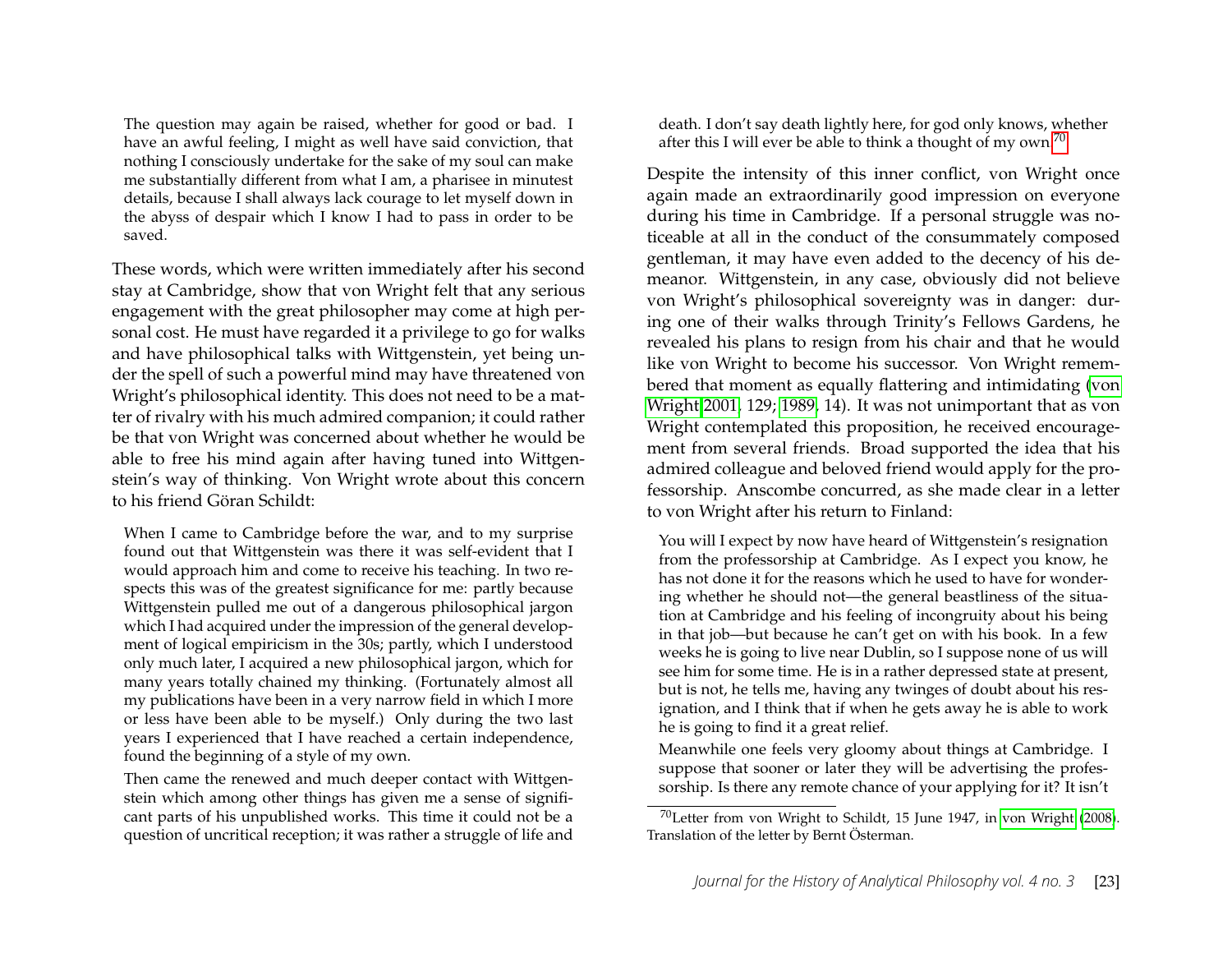of any significance that you are the only person I can think of in that job without acute depression—but I've no doubt that others whose opinion does count will have the same idea. But I have a fear from certain things that you said about your job at Helsingfors that loyalty may keep you there apart from anything else.<sup>[71](#page-24-0)</sup>

By the time von Wright read this, he was undecided whether he really ought to apply for the professorship. He was unsure whether at the age of 31, he was suited for this most outstanding position of professor of philosophy at Cambridge. In addition, he hesitated to force his family to resettle in England. Wittgenstein expressed his sympathy for these doubts and would have been neither surprised nor disappointed if von Wright had decided to stay in Finland.[72](#page-24-1) The decisive consideration in favor of applying was seemingly a political one: von Wright feared that Finland might be incorporated into the Soviet Union. If this happened, he would be isolated from his cherished colleagues to the west and prevented from philosophical exchanges with them.[73](#page-24-2) Thus, after intense deliberation, von Wright applied for the professorship in January 1948. While Broad informed him of the formal requirements for applying for the post, von Wright asked Wittgenstein for a letter of recommendation. Wittgenstein agreed, but not without a word of warning:

Dear von Wright,

Miss Anscombe wrote to me a few weeks ago that you had put in for the professorship. I shall write the recommendation in a few days & send it to the Registrary as you suggest. May your decision be the right one! I have no doubt that you will be a better professor than any of the other candidates for the chair. But Cambridge is a dangerous place. Will you become superficial? smooth? If you don't, you will have to suffer terribly.—The passage in your letter which makes me feel particularly uneasy is the one about your feeling enthusiasm at the thought of teaching in Cambridge. It seems to me: if you go to Cambridge you must go as a sober man.—May my fears have no foundation, & may you not be tempted beyond your powers!<sup>[74](#page-24-3)</sup>

In contrast to Wittgenstein, Anscombe had no doubts about von Wright's prospects as professor. In a long letter, she expressed her delight about von Wright's application and addressed many themes besides the new position, such as the *Tractatus*, Parmenides, Leibniz and the current situation of English academia. Anscombe may have wished for a friend in such an influential position.[75](#page-24-4) First and foremost, however, her letter shows that friendship and mutual professional respect had begun to grow between herself and von Wright. Of course, their relationship was rooted in their acquaintance with Wittgenstein and his philosophy, but other strands grew out from this. Despite many shared philosophical interests, however, their mutual literary recommendations remind one of how different they must have been. In a letter to von Wright, she commented on the already-mentioned three volumes of Werner Jaeger's *Paideia*, which von Wright had obviously recommended to her:

Werner Jaeger, I have got to confess, does not appeal to me; it may be because I have not read a great deal of his book; I think it probable that one should read a great continuous chunk of it in order to get anything out of it; but I am afraid that I have got impatient with the atmosphere of general adulation.<sup>[76](#page-24-5)</sup>

Anscombe added her literary recommendation of her own in a post-script:

<span id="page-24-0"></span><sup>71</sup>Letter from Anscombe to von Wright, 12 October 1947, NLF, Coll. 714.11– 12.

<span id="page-24-1"></span><sup>72</sup>Letter from Wittgenstein to von Wright, 22 December 1947, in [Wittgen](#page-39-6)[stein](#page-39-6) [\(2012,](#page-39-6) 378).

<span id="page-24-2"></span> $^{73}$ [von Wright](#page-38-8) [\(2001,](#page-38-8) 132); Letter from Wittgenstein to Malcolm, 30 April 1948, in [Wittgenstein](#page-39-6) [\(2012,](#page-39-6) 385).

<span id="page-24-3"></span><sup>74</sup>Letter from Wittgenstein to von Wright, 23 February 1948, in [Wittgenstein](#page-39-6) [\(2012,](#page-39-6) 381).

<span id="page-24-4"></span> $^{75}$ I am especially thankful to Harald Johannessen for this suggestion.

<span id="page-24-5"></span><sup>&</sup>lt;sup>76</sup>Letter from Anscombe to von Wright, May 1948, NLF, Coll. 714.11–12.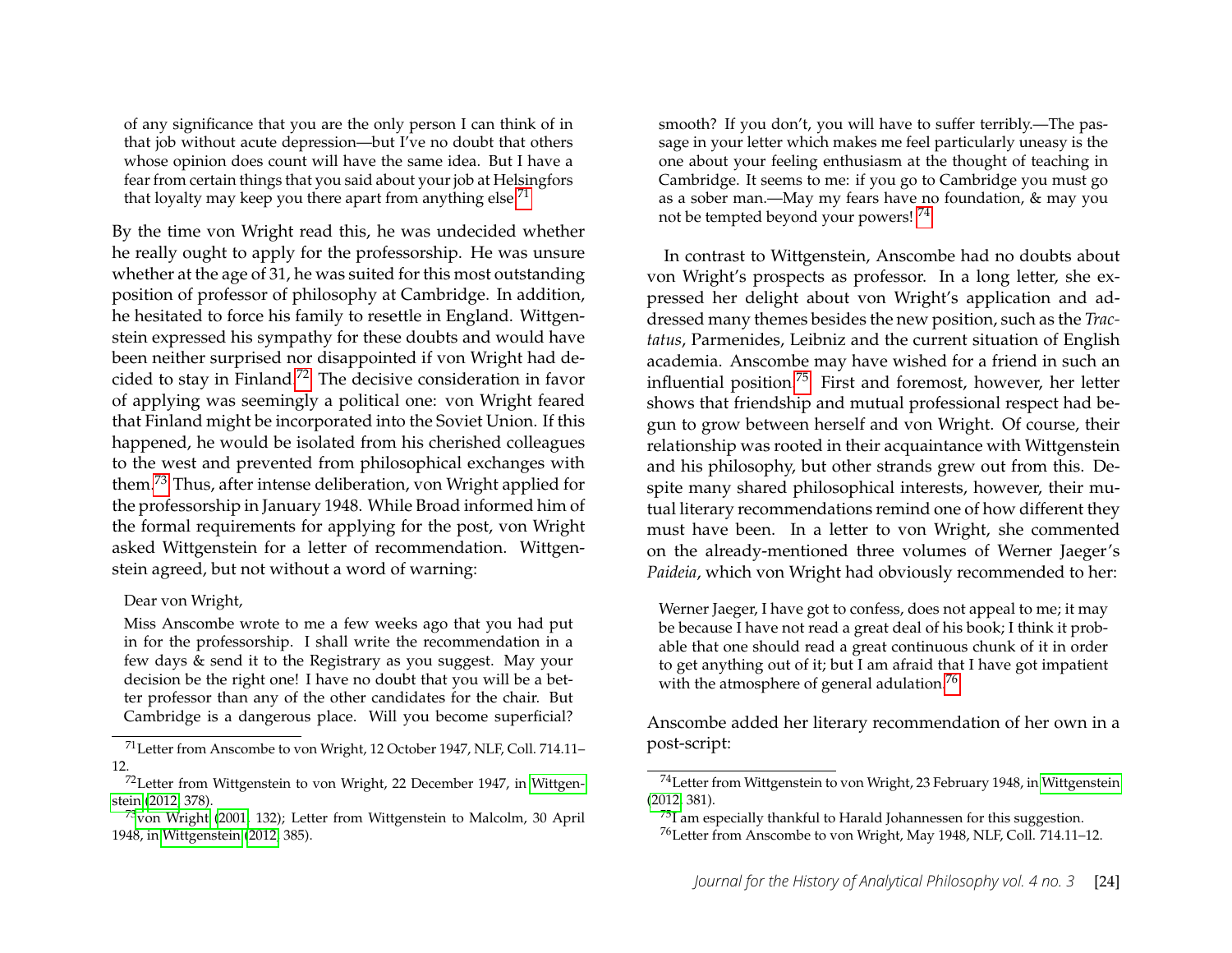Have you ever read a short (unfinished) story of Franz Kafka's called "The Burrow"? I did not understand it for a long time, but now I do and I think it incomparably the most significant thing of his,  $\&^{77}$  $\&^{77}$  $\&^{77}$  one of the most significant things I have ever read. I'd like to know what you think of it.

Compare these works by Jaeger and Kafka and the contrast could hardly be more striking! Adding Wittgenstein's reading suggestions completes a peculiar literary triangle: after Anscombe once lent Wittgenstein a work by Kafka, Wittgenstein is reported to have said that Kafka "gives himself a great deal of trouble not writing about his trouble" [\(Monk 1991,](#page-37-4) 498). According to biographer Ray Monk, Wittgenstein recommended that Anscombe instead read Otto Weininger's *The Four Last Things* and *Sex and Character* [\(Monk 1991,](#page-37-4) 498). Despite the contrast between Wittgenstein's and Anscombe's reading lists, it is doubtful whether Wittgenstein shared von Wright's enthusiasm about Jaeger's philological edifice. Wittgenstein encour-aged him to read Wilhelm Busch.<sup>[78](#page-25-1)</sup> These differences in literary taste may provide some hint of the characteristic dissimilarities that persisted amongst these three thinkers in spite of all their respectful friendship and philosophical resemblance.

There is a second post-script in Ancombe's letter to von Wright:

I delay a day or two even in posting *this*—and now I hear from Cambridge that you are elected (from my husband, who asks me to send you his good wishes & congratulation.)—I am extremely glad.[79](#page-25-2)

On 15 May 1948, von Wright received the official telegram offering him the professorship. Two days later von Wright wrote to Broad:

I have to-day cabled to the Vice-Chancellor that I accept the invitation to the professorship. I feel very much surprised, overwhelmed and honoured. I shall do my best to become a good professor, and I hope I shall not fail in my efforts. $80$ 

Gilbert Ryle, professor at Oxford and one of the electors, telegraphed to von Wright: "You will be respected for your work and welcomed for yourself" [\(von Wright 2001,](#page-38-8) 133)—a message that certainly encouraged von Wright to meet his new and daunting task. After all, von Wright was only 32 years old when he filled Wittgenstein's shoes as professor of philosophy at Cambridge.

#### **Anscombe 2**

By the time von Wright arrived at Cambridge to assume his professorial duties, Wittgenstein had already moved to Ireland in order to finish his book. After his last lecture, he visited Rhees in Swansea and he had his latest remarks on the philosophy of psychology typed. Wittgenstein took the resulting typescript to Dublin in December  $1947<sup>81</sup>$  $1947<sup>81</sup>$  $1947<sup>81</sup>$  He stayed at a farm in the south of Dublin owned by a colleague of his friend Maurice Drury who had recently been appointed psychiatrist at St. Patrick's Hospital. At first Wittgenstein's work went well. Around Easter 1948, however, illness and depression stopped the auspicious flow. Once more Wittgenstein began doubting whether he would ever finish his book. Towards the end of April, he secluded himself further by moving into a small cabin on the west coast of Ireland. There his work improved, slowly at first, but with increasing productivity as Summer approached. Except for a visit from his friend Ben Richards and daily meetings with his "assistant" Tommy, who had to burn pages of rejected remarks, Wittgenstein spent the Summer living and working in

<span id="page-25-0"></span> $\frac{77}{2}$ Anscombe often uses an abbreviation for "and" which is here transcribed as  $"&"$ 

<span id="page-25-1"></span><sup>78</sup>For an account of Wittgenstein and von Wright's exchange on Wilhelm Busch, see [Erbacher and Österman](#page-36-15) [\(2014\)](#page-36-15).

<span id="page-25-2"></span><sup>79</sup>Letter from Anscombe to von Wright, May 1948, NLF, Coll. 714.11–12. Underlinings in the original letter are transcribed as italics.

<span id="page-25-4"></span><span id="page-25-3"></span><sup>80</sup>Letter from von Wright to Broad, 17 May 1948, NLF, Coll. 714.28–32. <sup>81</sup>[Wittgenstein](#page-39-3) [\(2000b,](#page-39-3) Ts 229); later published in [Wittgenstein](#page-39-12) [\(1980b\)](#page-39-12).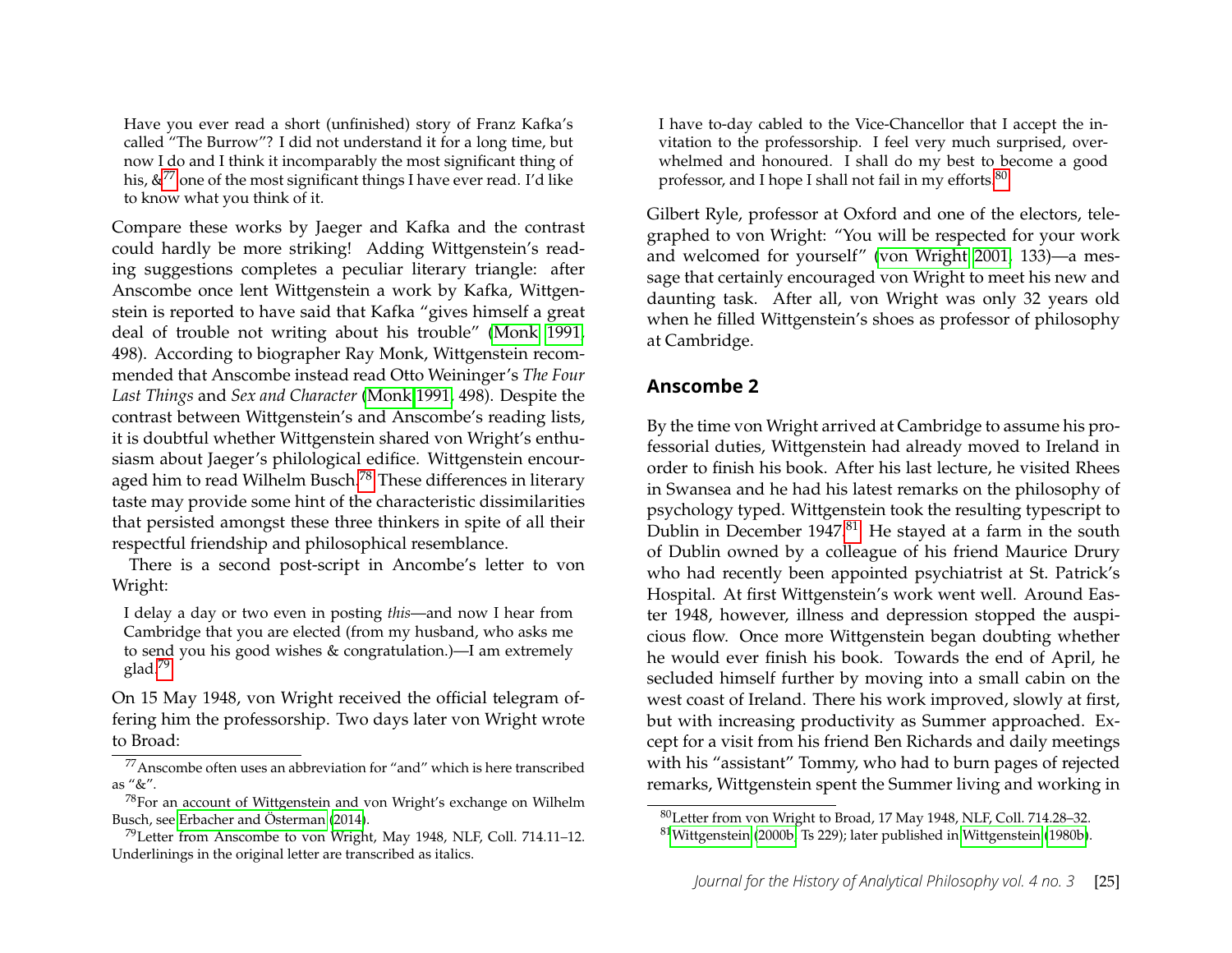isolation [\(Monk 1991,](#page-37-4) 525–26). In the Autumn of 1948, Wittgenstein went to Vienna to visit his sister Hermine who was seriously ill. On his way back to Ireland he stopped in Cambridge where he had his recently revised remarks typed.<sup>[82](#page-26-0)</sup> While staying in Cambridge, he discussed the *Philosophical Investigations* with Anscombe and lent her a typescript of the work.<sup>[83](#page-26-1)</sup>

Wittgenstein had initially planned to spend the Winter of 1948–49 in his cabin at the Irish coast, but instead decided to remain in Dublin and moved into the Ross Hotel. It was there that he experienced a rush of creativity, as he wrote to Malcolm:

When I came here I found to my surprise that I could work again; and as I am anxious to make hay during the very short period when the sun shines in my brain I've decided not to go to Rosro this winter but to stay here where I've got a warm and quiet room.[84](#page-26-2)

In a period of intense work lasting from October to December 1948, Wittgenstein completed a series of manuscripts on the philosophy of psychology.[85](#page-26-3) During the first half of December, Anscombe came to visit. They discussed the new work and Wittgenstein indicated to her that it should be incorporated into his book.<sup>[86](#page-26-4)</sup> Around the same time, he wrote to Moore with a view to make sure that his manuscripts should be given to his executors.[87](#page-26-5) Shortly after Anscombe's departure, in the second half of December, Rhees visited Wittgenstein at the Ross Hotel. The two discussed Wittgenstein's new remarks and Rhees, like Anscombe, was told that they should be incorporated into his book.[88](#page-26-6) On New Years Eve, one day before Rhees left Dublin, Wittgenstein informed Moore:

My executors are Rhees and Burnaby of Trinity.[89](#page-26-7)

Wittgenstein stayed in the Ross Hotel for the first half of 1949, with the exception of a visit to Vienna in April [\(Wittgenstein](#page-39-6) [2012,](#page-39-6) 396–407). He was ill for many weeks during Spring, but eventually able to travel to Cambridge in late June. Here he had typed his new remarks. The resulting typescript would later be used for printing Part II of Rhees and Anscombe's posthumous edition of the *Philosophical Investigations*. [90](#page-26-8) During the typing process, Wittgenstein and Anscombe had lunch together several times, as she later told von Wright, "I remember his reading it a bit and exclaiming at some point 'Gescheit!'"[91](#page-26-9)

While staying in Cambridge, Wittgenstein was the guest of von Wright who rented a large house on Lady Margaret Road. Here they sometimes enjoyed tea in the garden. Half jokingly, Wittgenstein even offered to design a house that von Wright was planning to build—a proposal that, to von Wright's relief,

<span id="page-26-1"></span><span id="page-26-0"></span><sup>82</sup>[Wittgenstein](#page-39-3) [\(2000b,](#page-39-3) Ts 232); later published in [Wittgenstein](#page-39-13) [\(1980c\)](#page-39-13).

<sup>83</sup>[Wittgenstein](#page-39-3) [\(2000b,](#page-39-3) Ts 227a); referred to as "Spätfassung" (late version) in [Wittgenstein](#page-39-4) [\(2001\)](#page-39-4); Letter from Wittgenstein to Malcolm, 6 November 1948, in [Wittgenstein](#page-39-6) [\(2012,](#page-39-6) 393).

<span id="page-26-2"></span><sup>&</sup>lt;sup>84</sup>Letter from [Wittgenstein](#page-39-6) to Malcolm, 6 November 1948, in Wittgenstein [\(2012,](#page-39-6) 393).

<span id="page-26-4"></span><span id="page-26-3"></span><sup>85</sup>[Wittgenstein](#page-39-3) [\(2000b,](#page-39-3) Ms 137), later published in [Wittgenstein](#page-39-14) [\(1982a\)](#page-39-14).

<sup>86</sup>This information was the reason to include "Part II" in Anscombe and Rhees' edition of the *Philosophical Investigations* [\(1953\)](#page-38-17). The relevant quotes can be found in [Erbacher](#page-36-16) [\(2015\)](#page-36-16).

<span id="page-26-5"></span><sup>87</sup>Letter from Wittgenstein to Moore, 16 December 1948, in [Wittgenstein](#page-39-6) [\(2012,](#page-39-6) 394).

<span id="page-26-7"></span><span id="page-26-6"></span> $88$ See note [86.](#page-26-4)

<sup>89</sup>Letter from Wittgenstein to Moore, 31 December 1948, in [Wittgenstein](#page-39-6) [\(2012,](#page-39-6) 395). Rev. John Burnaby was an ordained priest, fellow of Trinity College, Junior Bursar and, in 1948, Dean of Chapel and University lecturer in Divinity. Later he became Regius Professor of Divinity; see [http:](http://trinitycollegechapel.com/about/memorials/brasses/burnaby/) [//trinitycollegechapel.com/about/memorials/brasses/burnaby/](http://trinitycollegechapel.com/about/memorials/brasses/burnaby/). According to a note in a personal conversation with Michael Nedo, Burnaby declined the proposal to become Wittgenstein's executor.

<span id="page-26-8"></span> $90$ Typescript now lost; last existing pre-version [\(Wittgenstein 2000b,](#page-39-3) Ms 144) published in [Wittgenstein](#page-39-4) [\(2001\)](#page-39-4).

<span id="page-26-9"></span> $91$ Letter from Anscombe to von Wright, 15 April 1991, NLF, Coll. 714.11– 12. "Gescheit!" is an idiomatic expression in Austrian dialect; it is difficult to translate, but helpful approximations may be "bright!", "smart!", "shrewd!", but also "well done!".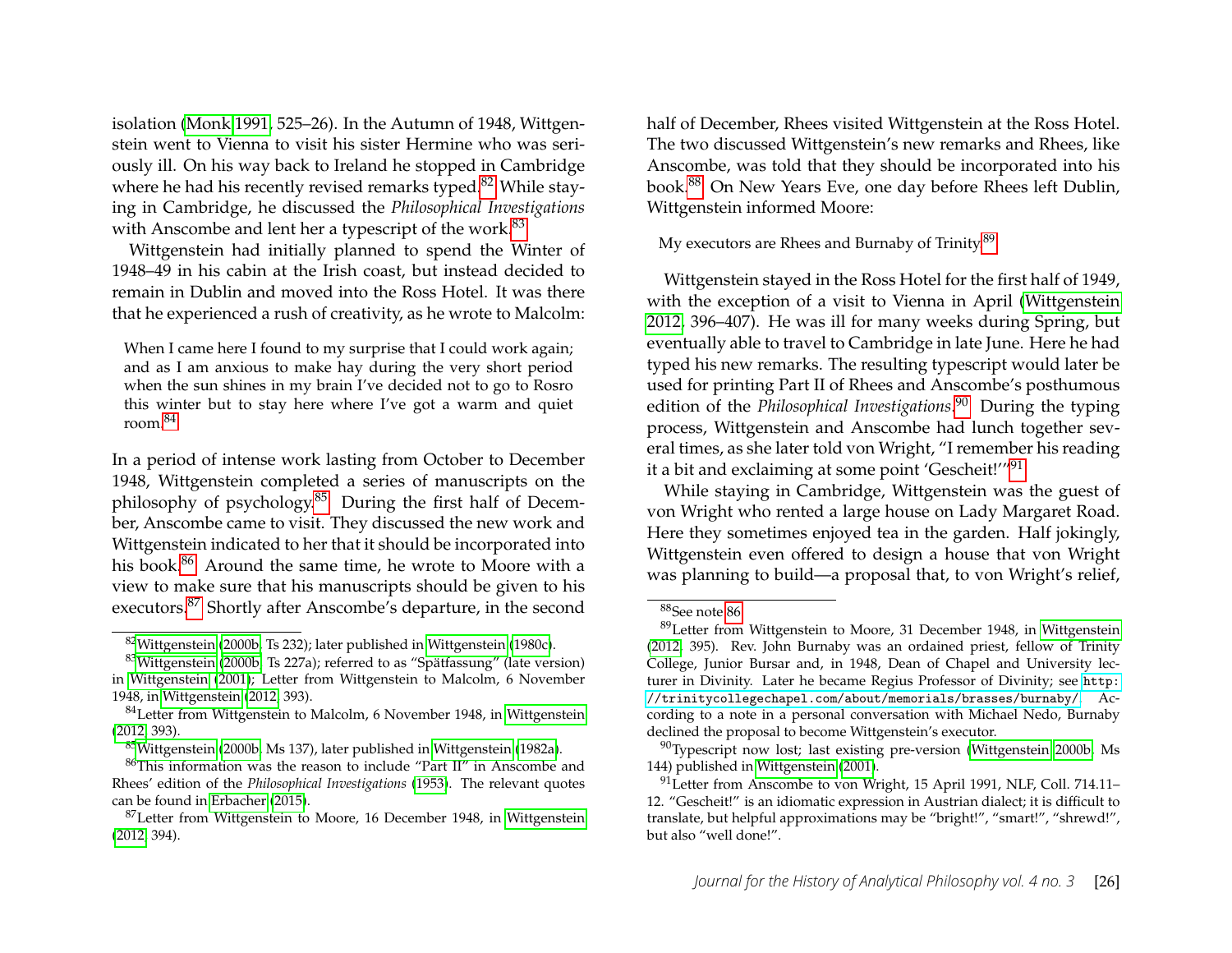went unfulfilled. About their discussions during that period, von Wright later gave a report:

When Wittgenstein was with us, he and I had daily talks, sometimes on things he was working on then, sometimes on the logical topics which were mine at the time, but most often on literature and music, on religion, and on what could perhaps best be termed the philosophy of history and civilization. Wittgenstein sometimes read to me from his favourite authors, for example, from Grimm's Maerchen or Gottfried Keller's *Zuericher Novellen*. The recollection of his voice and facial expression when, seated in a chair in his sickroom, he read aloud Goethe's *Hermann und Dorothea* is for me unforgettable. [\(von Wright 1989,](#page-38-7) 15)

His reading was full of expression and precision, without any theatricality. [\(von Wright 2001,](#page-38-8) 129; my translation)

Von Wright felt that his mutual sympathy with Wittgenstein was rooted in these shared non-philosophical interests, in their shared taste in art and their common background of central European culture [\(von Wright 2001,](#page-38-8) 74). Discussions between Anscombe and Wittgenstein, by contrast, seem to have been more directly focused on philosophy. Once she noted to von Wright that she considered it "a very striking fact about Wittgenstein's thought that he reverts to problems of Greek philosophy".[92](#page-27-0) She continued:

... one of the things for which I am grateful to him is that he has caused me to read Plato and Parmenides with more understanding. $93$ 

In fact, Anscombe was working on an essay in which she used the means she had learned from Wittgenstein to treat a philosophical problem the first expression of which she had found in Parmenides: the question of whether we must regard the concept of the past as a delusion, since there is no state of affairs

to which statements about the past can point. In this formulation, the problem of our knowledge of past time is the question how statements about the past can have meaning. In her essay entitled "The Reality of the Past" [\(1950\)](#page-36-17), Anscombe presented the inclination to construct a theory of knowledge about past events as a foundation for how statements about the past can be true. This led her to take into consideration possible theories of memory and consciousness. By introducing intriguing scenarios of how we actually do and possibly can meaningfully speak about the past, she delicately and carefully sorted out misleading analogies in our striving for such general theoretical accounts. Working through the problem piecemeal, Anscombe identified the source of her philosophical perplexity:

The idea of the past as something *there*, to which true statements about the past correspond as a description corresponds to the object that we can compare with it, is what produces the puzzlement of which this paper is a discussion; for now when I wish, as it were, to locate this object I cannot do so. [\(Anscombe 1950,](#page-36-17) 113)

Anscombe would not come up with a coherent theory that would justify our way of speaking about the past, yet her scenarios from everyday life showed that we do understand the examples of talking about the past. How then can statements about the past have meaning? Echoing von Wright's conclusion in his early talk to the Moral Sciences Club in Spring 1939, Anscombe tunes into a philosophical dissolution by refusing to provide a theory and, instead, treating the demand for a theory: "The purpose of answering the question 'How does the past tense have meaning?' by giving a description of use is to make one think that this search for a justification is a mistake" [\(Anscombe 1950,](#page-36-17) 118).

Anscombe was very clear about the fact that she owed to Wittgenstein the course of her discussion in "The Reality of the Past." She ends her essay thus:

<span id="page-27-0"></span><sup>92</sup>Letter from Anscombe to von Wright, May 1948, NLF, Coll. 714.11–12.

<span id="page-27-1"></span><sup>93</sup> Letter from Anscombe to von Wright, May 1948, NLF, Coll. 714.11-12.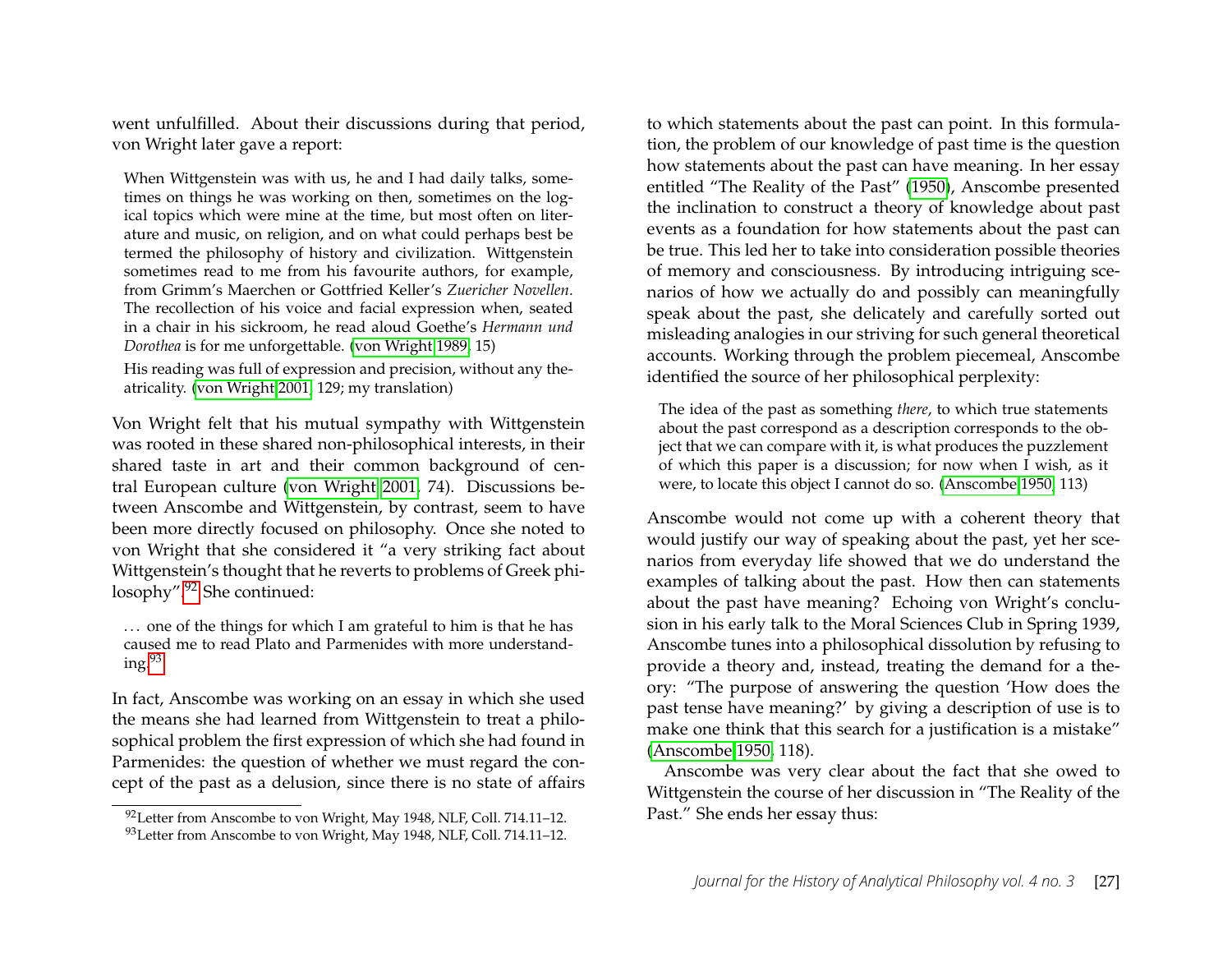And so far I can judge, only the account of meaning given by Wittgenstein enables one without begging the question to introduce mention of actual past events into one's account of knowing the past that one *has* witnessed. This is made possible precisely by that feature of his method which is most difficult to accept: namely, that he attacks the effort at justification. [\(Anscombe 1950,](#page-36-17) 118)

Anscombe had been working on "The Reality of the Past" since  $1948<sup>94</sup>$  $1948<sup>94</sup>$  $1948<sup>94</sup>$  and it was published in a volume of essays by several of Wittgenstein's students in 1950. Thus, it is likely that Anscombe has shown it to Wittgenstein before publication. If so, it is telling since "The Reality of the Past" can really be read as an application of Wittgenstein's thought and method. Anscombe was aware of this and made it patently clear in a footnote:

Everywhere in this paper I have imitated his ideas and methods of discussion. The best I have written is a weak copy of some features of the original, and its value depends only on my capacity to understand and use Dr Wittgenstein's work. [\(Anscombe 1950,](#page-36-17) 50)

This footnote is interesting in light of how furious Wittgenstein was with earlier attempts to paraphrase his ideas: against this background, it is informative that he did not intervene in Anscombe's article.<sup>[95](#page-28-1)</sup> Indeed, Anscombe's essay seems to differ in one crucial aspect from other authors' publications that Wittgenstein had condemned: whereas earlier writers may have claimed to present original thinking while imitating Wittgenstein, Anscombe admitted imitation while presenting

original thinking.<sup>[96](#page-28-2)</sup> "The Reality of the Past" does not mimic Wittgenstein's style nor does it lightheartedly repeat his slogans. Anscombe makes effective use of Wittgenstein's method in order to clarify her genuine philosophical puzzlement. Unlike Wittgenstein, she follows a clear argumentative structure that proceeds from one step to the next in order to untie the intellectual knot. Like Wittgenstein, however, she uses a language that is simple, strong and so dense that it requires slow reading. If Wittgenstein saw the article, he certainly noticed these stylistic qualities and this might have further contributed to the idea that Anscombe could be the right person for translating the *Philosophical Investigations*. He knew her capability to render his words into English from earlier experiments, as this recollection by Anscombe shows:

Another case backs up this general line of thinking. For John Wisdom published a paper entitled 'Philosophical Perplexity' in the 1936/7 *Proceedings of the Aristotelian Society*, and Wittgenstein did not complain. In it Wisdom wrote an acknowledgement very similar to Anscombe's (in his first footnote): "Wittgenstein has not read this over-compressed paper and I warn people against supposing it a closer imitation of Wittgenstein than it is. On the other hand I can hardly exaggerate the debt I owe to him and how much of the good in this work is his—not only in the treatment of this philosophical difficulty and that but in the matter of how to do philosophy. As far as possible I have put a W against examples I owe to him. It must not be assumed that they are used in a way he would approve." It seems to me that both Wisdom's and Anscombe's acknowledgements make two points that were jointly necessary for Wittgenstein not to get angry: (i) they make a full-throated acknowledgement that many of the ideas in the work are taken directly from or derived from Wittgenstein; and (ii) they equally acknowledge that in the transfer process they may have distorted them from Wittgenstein's original intention. Wittgenstein's annoyance with Waismann seems to have derived from the lack of (i) in his paper; and his annoyance with Braithwaite seems to have derived from lack of (ii).

See [Wisdom](#page-38-18) [\(1937\)](#page-38-18).

<span id="page-28-0"></span> $94$ Anscombe mentioned this in her letter to von Wright, May 1948, NLF, Coll. 714.11–12.

<span id="page-28-1"></span> $95$ I am especially indebted to James Conant for making me see the relevance of Anscombe's essay "Reality of the Past" in the context of the question how it came that Anscombe was asked to translate the *Philosophical Investigations*.

<span id="page-28-2"></span><sup>&</sup>lt;sup>96</sup>I owe an anonymous reviewer for JHAP the following suggestion that is worth quoting here: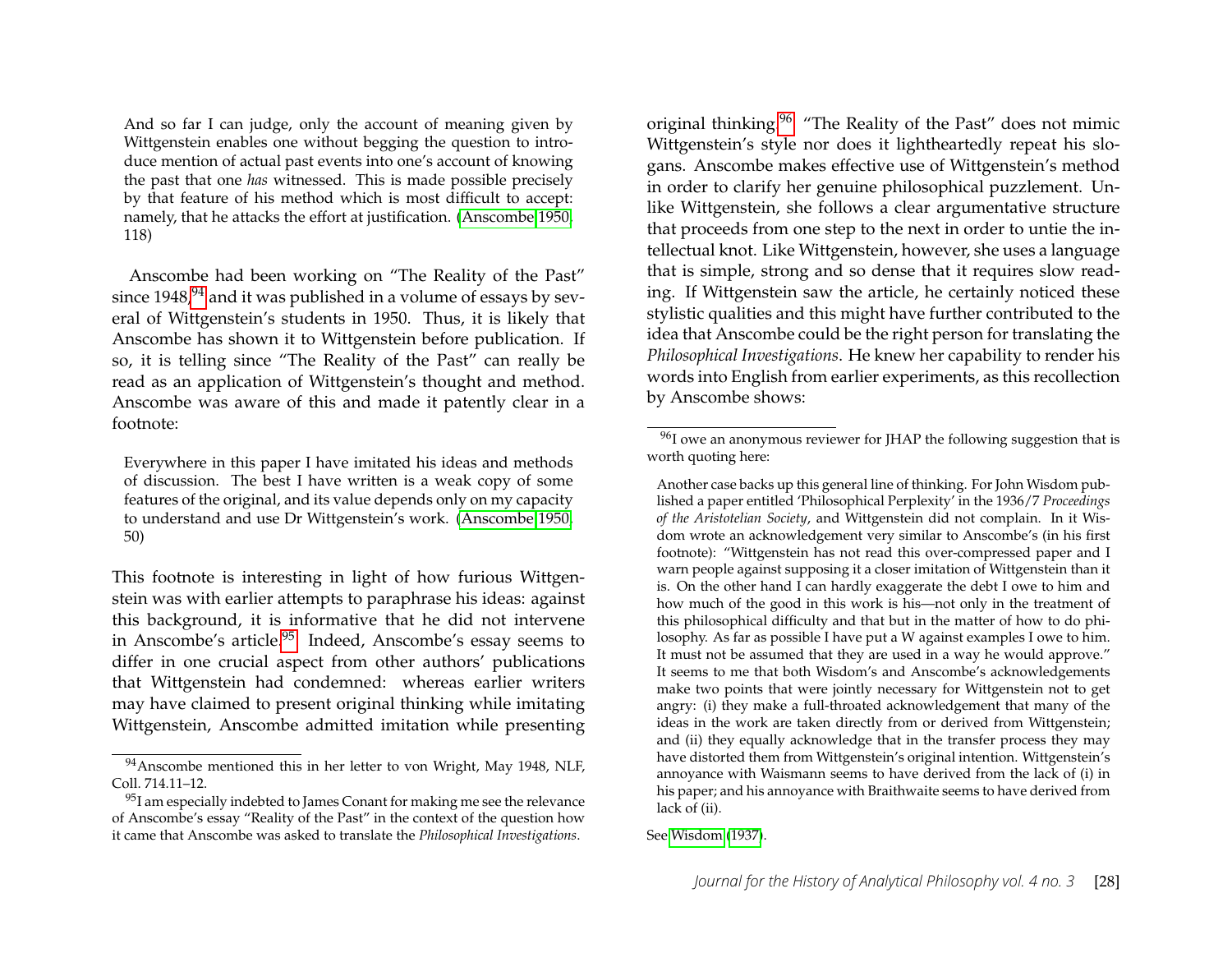In 1946 I decided to learn German, and started with Hugo. I told Wittgenstein, and he said 'Oh, I am very glad, for if you learn German, then I can give you my book to read'. This had been my hope, and it spurred me on. We read the introduction to Frege's *Grundlagen* together. He professed amazed admiration at my laying hold of the construction of the sentences. He said, what no doubt was true, that it must have been the fruit of a training in Latin. But I was struck by the incongruousness of his admiring the exercise of so elementary a skill, which I thought a very slight display of intelligence, when one could get into fearful trouble in his lectures for not grasping something which I was sure it needed great powers and hard thought to grasp. We eventually read the early part of the *Investigations*; I remember he reacted with real pleasure when I told him that I had read to §35 and had found it intoxicating; which was the case. As we read it we discussed translating it—he would explain the import of words, and I would suggest an English rendering, about which he would be very enthusiastic. (I don't know if I remembered any of these when I came to translate the book for its publication in  $1953.$ )<sup>[97](#page-29-0)</sup>

At the latest in early 1950, Anscombe had "committed herself to translating the *Investigations* and wanted to equip herself for the task with a good knowledge of Viennese German" [\(Geach 1988,](#page-36-12) xiii). For this purpose, Wittgenstein arranged for her to spend several months in Vienna in Spring 1950.<sup>[98](#page-29-1)</sup> At least during a part of this visit she stayed in the house of Wittgenstein's friend Ludwig Hänsel.<sup>[99](#page-29-2)</sup>

Wittgenstein too was in Vienna in early 1950, principally to visit his sister Hermine for the last time. He had then returned from visiting Malcolm in Ithaca, New York. Already during this journey, he had appeared weakened himself, and after returning to England in November 1949, he had been diagnosed with cancer. In Vienna in early 1950, Anscombe and Wittgen-stein met for discussions two to three times a week.<sup>[100](#page-29-3)</sup> Once they attended a meeting of the philosophical circle around Viktor Kraft, a member of the former Vienna Circle who was just finishing a summarizing book on this philosophical movement [\(Kraft 1950\)](#page-37-20). Being a student of Kraft, Paul Feyerabend was also present at that meeting. As a result of the discussion, Feyerabend wished to write a doctoral dissertation under Wittgenstein's supervision—a wish that the course of Wittgenstein's life left unfulfilled.

By April 1950, Wittgenstein and Anscombe had returned to England and Wittgenstein moved into Anscombe's house in Oxford. They most likely discussed the translation of his book. Given his keen interest in earlier translations of his work, it is hard to imagine that he would have lived in the same house with his translator and not paid due attention to the process underway. In fact, Jenny Teichman, a friend of Anscombe's family, wrote that the translation "was carried out under his guidance" [\(Teichmann 2001,](#page-37-18) 2). According to Peter Geach, the translation of all remarks in the then-current version of the *Philosophical Investigations* was finished while Wittgenstein was still alive [\(Geach 1988,](#page-36-12) xiii).

During the Summer of 1950, Wittgenstein waited for his friend Ben Richards to finish an exam so that they could travel together to Skjolden. Wittgenstein used the time to write about questions of knowledge and certainty, themes he had discussed

<span id="page-29-0"></span><sup>97</sup>Transcript from Anscombe's notebook. I thank Prof. Luke Gormally for sending this transcript to me and Dr. Mary Geach for permitting to quote it. Prof. Gormally added the following note: "Hugo refers to a series of elementary language learning texts, including German."

<span id="page-29-1"></span><sup>&</sup>lt;sup>98</sup>Notes from personal conversation with Ingrid Hänsel and with Dr. Mary Geach. According to both, Anscombe was sent to Vienna by Wittgenstein. Later, Prof. Luke Gormally specified in a note to the author that Wittgenstein "arranged for her to spend nine months in Vienna in 1950 so that she could perfect her knowledge of Austrian German."

<span id="page-29-2"></span> $99$ Notes from personal conversation with Ingrid Hänsel. According to I. Hänsel, Anscombe lived at the house of Wittgenstein's friend Ludwig Hänsel.

See [Somavilla et al.](#page-37-21) [\(1994\)](#page-37-21).

<span id="page-29-3"></span> $100$ Letter from [Wittgenstein](#page-39-6) to von Wright, 12 February 1950, in Wittgenstein [\(2012,](#page-39-6) 419).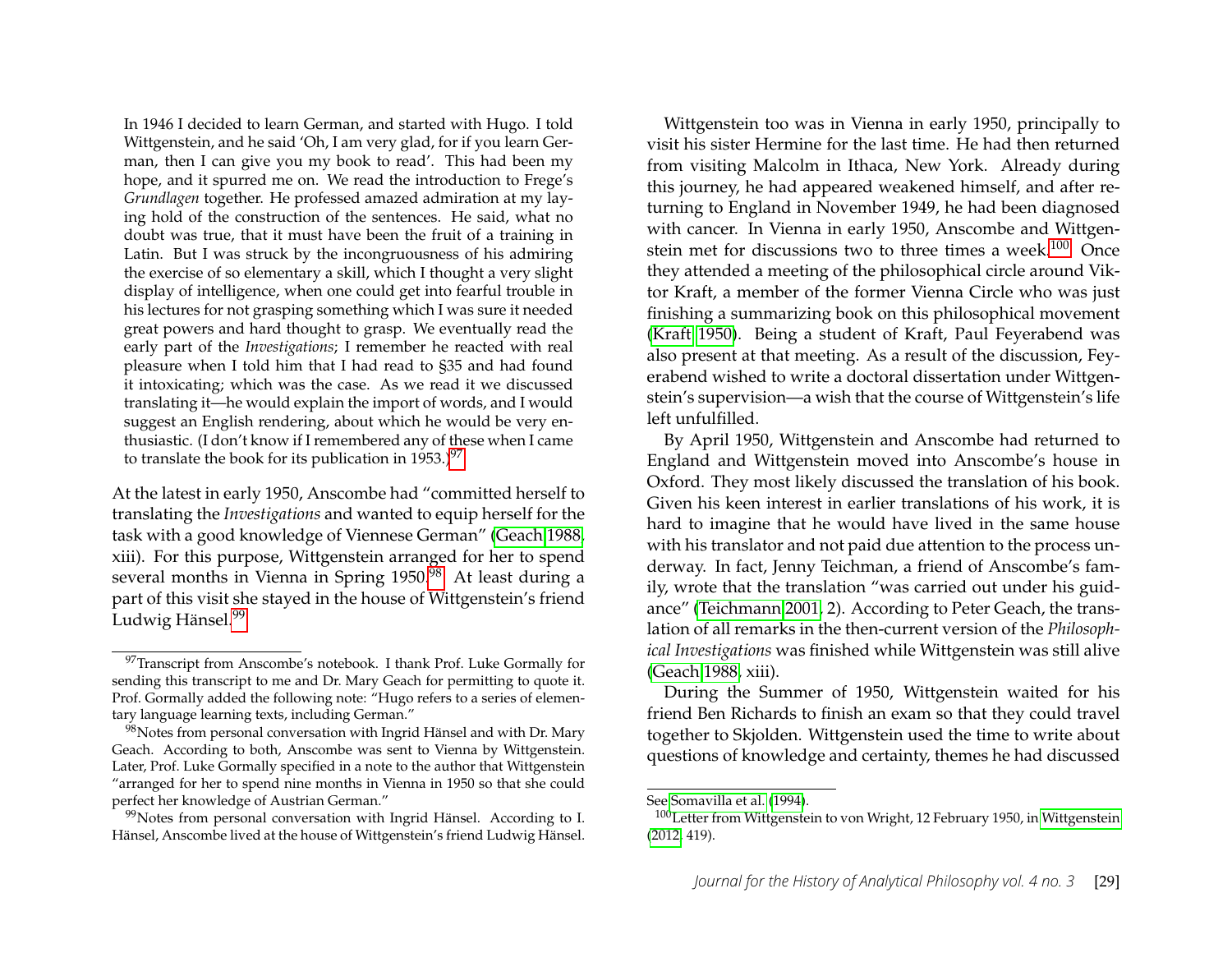with Malcolm in the United States. These new remarks, how-ever, were not meant to go into his book.<sup>[101](#page-30-0)</sup> His work on the *Philosophical Investigations* had, it seems, come to an end. In the Autumn of 1950, Wittgenstein and Richards finally took their journey to Skjolden, to the spot at the end of the Sognefjord where the philosopher had experienced an intellectual rush as a youth and achieved another breakthrough in his later work as a man in his prime. Now he was inspired once again. Despite illness, Wittgenstein even planned to return to Skjolden to resume his philosophical work. This he wrote in a letter to von Wright:

If all goes well I shall sail on Dec.  $30<sup>th</sup>$  and go to Skjolden again. . . . I don't think I'll be able to stay in my hut because the physical work I've got to do there is too heavy for me, but an old friend told me that she'd let me stay at her farmhouse. Of course I don't know whether I'm able any more to do decent work, but at least I'm giving myself a real chance. If I can't work there I can't work anywhere.<sup>[102](#page-30-1)</sup>

Despite this flare of hope, Wittgenstein's health now deteriorated rapidly and he was unfit for the ship's departure. Anscombe informed von Wright on New Year's Day 1951:

He is still in England, as he wasn't able to make arrangements in Norway. Also he has been rather ill, but apparently it is—or ought to be—a temporary thing and to pass off in another week or two. He already seems much better after having been pretty wretched and having a good deal of pain ever since his return in November. Of course he has not been able to do any work and he told me that he had not even felt any frustration at this, but was vegetating. He spent Christmas here at the Bevans' house and has returned to Oxford today—or so I believe; this was his plan last night. $103$ 

Wittgenstein suffered severe attacks of pain in the subsequent weeks.[104](#page-30-3) Returning to Oxford from yet another treatment session in Cambridge on 29 January 1951, he gathered witnesses to sign his will by which he entrusted Rhees, Anscombe and von Wright with the task to decide what to publish from his writings:

I GIVE to MR. R. Rhees Miss Anscombe and Professor G. H. v. Wright of Trinity College Cambridge All the copyright in all my unpublished writings and also the manuscripts and typescripts thereof to dispose of as they think best but subject to any claim by anybody else to the custody of the manuscripts and typescripts

I intend and desire that Mr. Rhees Miss Anscombe and Professor von Wright shall publish as many of my unpublished writings as they think fit but I do not wish them to incur expenses in publication which they do not expect to recoup out of royalties or other profits $105$ 

In February 1951, treatments were stopped and Wittgenstein moved into the house of his medical doctor Edward V. Bevan in Cambridge. Von Wright visited him there several times, and Wittgenstein once came to see von Wright in his college office. They talked about Sergej Aksakov's "Family Chronicle" but not about questions related to editing his papers. In fact, Wittgenstein did not tell von Wright that he was to inherit this task [\(von Wright 2001,](#page-38-8) 152, 158). With Rhees, on the other hand, he directly addressed the issue. As late as ten days before his death, Wittgenstein spoke with Rhees about preparing the manuscripts for publication. According to Rhees, Wittgenstein "was particularly anxious that care should be taken in what was published and how it was presented".<sup>[106](#page-30-5)</sup> However, when Anscombe asked Wittgenstein how they ought to deal

<span id="page-30-0"></span> $101$ [Wittgenstein](#page-39-3) [\(2000b,](#page-39-3) Mss 169–176); later partly published in [Wittgenstein](#page-38-19) [\(1969a\)](#page-38-19), [Wittgenstein](#page-38-20) [\(1977\)](#page-38-20), [Wittgenstein](#page-39-14) [\(1982a\)](#page-39-14), and [Wittgenstein](#page-39-15) [\(1992\)](#page-39-15).

<span id="page-30-1"></span> $102$ Letter from [Wittgenstein](#page-39-6) to von Wright, 7 December 1950, in Wittgenstein [\(2012,](#page-39-6) 430).

<span id="page-30-2"></span><sup>103</sup>Letter from Anscombe to von Wright, 1 January 1951, NLF, Coll. 714.11– 12.

<span id="page-30-3"></span><sup>&</sup>lt;sup>104</sup>Letter from Anscombe to Wittgenstein's sister, 8 June 1951, transcription by Kotte Autographs GmbH, Germany.

<span id="page-30-4"></span><sup>105</sup>Wittgenstein's will, 29 January 1951, copy at WWA.

<span id="page-30-5"></span><sup>106</sup>Letter from Rhees to von Wright, 7 July 1965, WWA.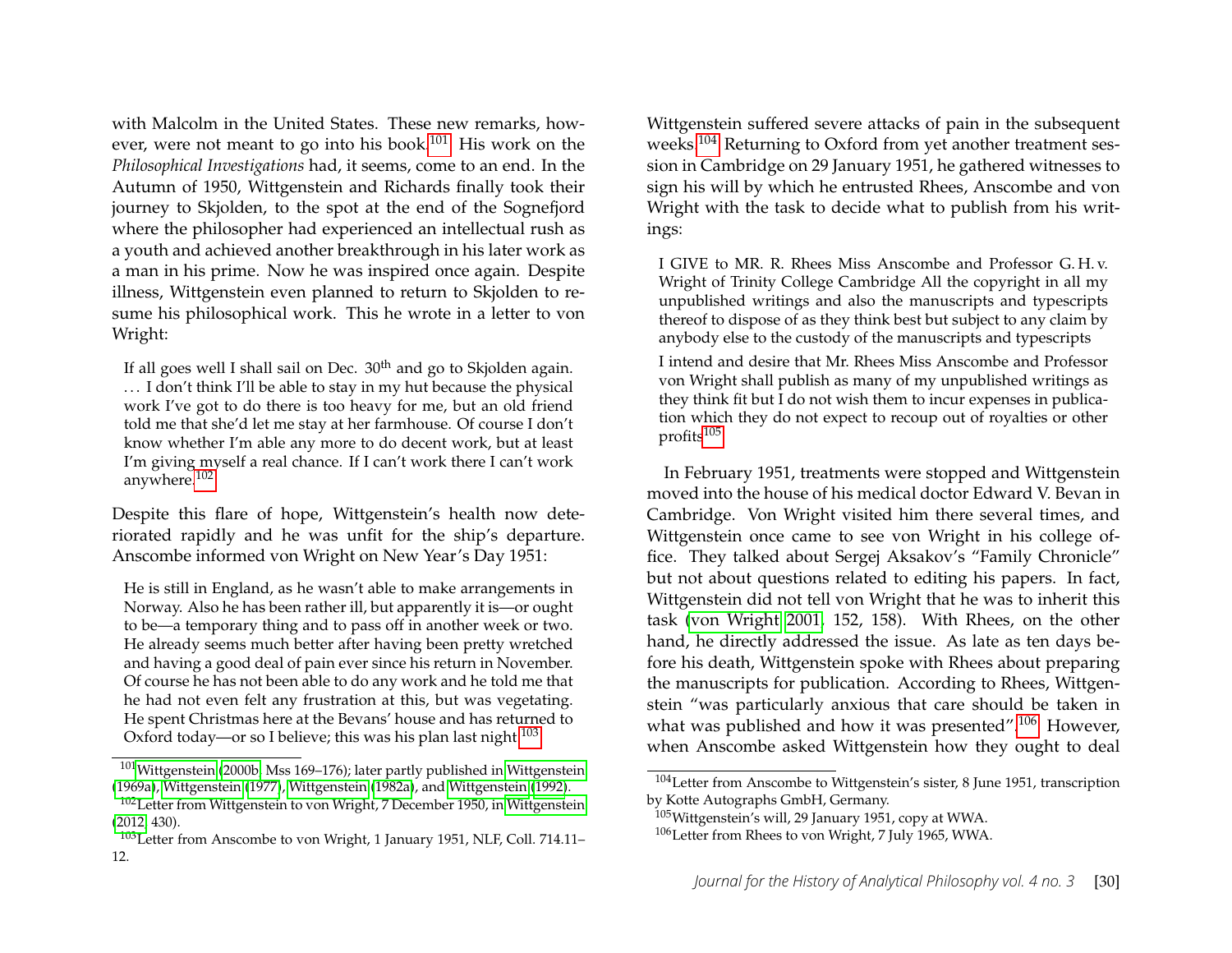with variant versions in his manuscripts, Wittgenstein is said to have answered that he could not help them any longer [\(Nedo](#page-37-22) [1993,](#page-37-22) 75). He left these decisions to the literary heirs he had chosen. In one of their last conversations about the matter and a few days before his death, Wittgenstein said to Rhees: "I trust you absolutely, and I trust Miss Anscombe absolutely."[107](#page-31-0)

## **Concluding Remarks**[108](#page-31-1)

Wittgenstein died in April 1951. The fact that he passed the copyright for his unpublished writings on to Rhees, Anscombe and von Wright may seem like the final acknowledgement that he would not live to see his book printed. This thought, however, was already familiar to him. Finishing the *Tractatus* during World War I, he had been compelled to consider what should happen to his work if he died. This is why the very first entry in the first of his preserved philosophical notebooks states that "After my death to be sent to Mrs. Poldy Wittgenstein XVII. Neuwaldeggerstr. 38—to be sent to Hon. B. Russell Trinity College Cambridge."[109](#page-31-2) In June 1917, at the age of 28, Wittgenstein wrote what may be considered his first more extensive will.<sup>[110](#page-31-3)</sup> This concern for the posthumous fate of his writings was not exclusively caused by the life-threatening conditions of war. Since resuming philosophical writing in 1929, shortly after his return to Cambridge, he told Frank R. Leavis that "When I am engaged on a piece of work I'm always afraid I shall die before I've finished it. So I make a fair copy of the day's work, and give it to Frank Ramsey for safe-keeping" [\(Rhees 1984,](#page-37-6) 61).

This practice was later repeated in different forms and found its final expression in the will Wittgenstein signed in 1951, naming Rhees, Anscombe and von Wright as his literary executors. Thus it may be safely assumed that Wittgenstein did not make this choice in haste. Indeed, the presentation in this essay has aimed at showing how personal and philosophical friendships grew over many years and eventually led Wittgenstein to choose his three literary executors. At this point it may be worthwhile explicating some further suggestions for why he chose them, though much of this must naturally remain speculation.

The entire foregoing story indicates that Wittgenstein was convinced of Rhees', Anscombe's and von Wright's philosophical acumen and integrity. He had advised some of his most trusted and loyal friends to leave philosophy and pursue other more suitable occupations. This was not the case with Rhees, Anscombe or von Wright. Wittgenstein actually helped to establish their academic positions by writing recommendations for each of them. Two of these recommendations still exist and have been quoted above; the third one concerning von Wright has not yet been found, but there is a letter by Wittgenstein which confirms that he indeed wrote such a letter (also quoted above); Wittgenstein concludes it by saying "If I wanted to play providence I'd write you a lukewarm recommendation; but I won't. I'll write you as good a one as you can possibly wish for. For what can I know about the future?"<sup>[111](#page-31-4)</sup>

<span id="page-31-0"></span> $107$ Letter from Rhees to Kenny, 22 March 1977, copy at WWA. Underlinings in the original letter are transcribed as italics. An edited version of this letter has been published in [Rhees](#page-37-23) [\(1996\)](#page-37-23).

<span id="page-31-1"></span> $108$ I thank an anonymous reviewer for JHAP for suggesting this concluding section.

<span id="page-31-2"></span><sup>109</sup>[Wittgenstein](#page-39-3) [\(2000b,](#page-39-3) Ms 101, iii), entry from 9 August 1914. The German original reads: "Nach meinem Tod zu senden an Frau Poldy Wittgenstein XVII. Neuwaldeggerstr. 38 Zu senden an Hon. B. Russell Trinity College Cambridge"; my translation.

<span id="page-31-3"></span><sup>110</sup>The critical edition of the *Tractatus* informs about a letter (dated 7 June 1917) that contains instructions for what should be done with Wittgenstein's manuscripts after his death; this letter may be regarded as the first will Wittgenstein wrote. See [Wittgenstein](#page-39-16) [\(1989,](#page-39-16) XIV).

<span id="page-31-4"></span><sup>&</sup>lt;sup>111</sup>Letter from [Wittgenstein](#page-39-6) to von Wright, 2 February 1948, in Wittgenstein [\(2012,](#page-39-6) 381).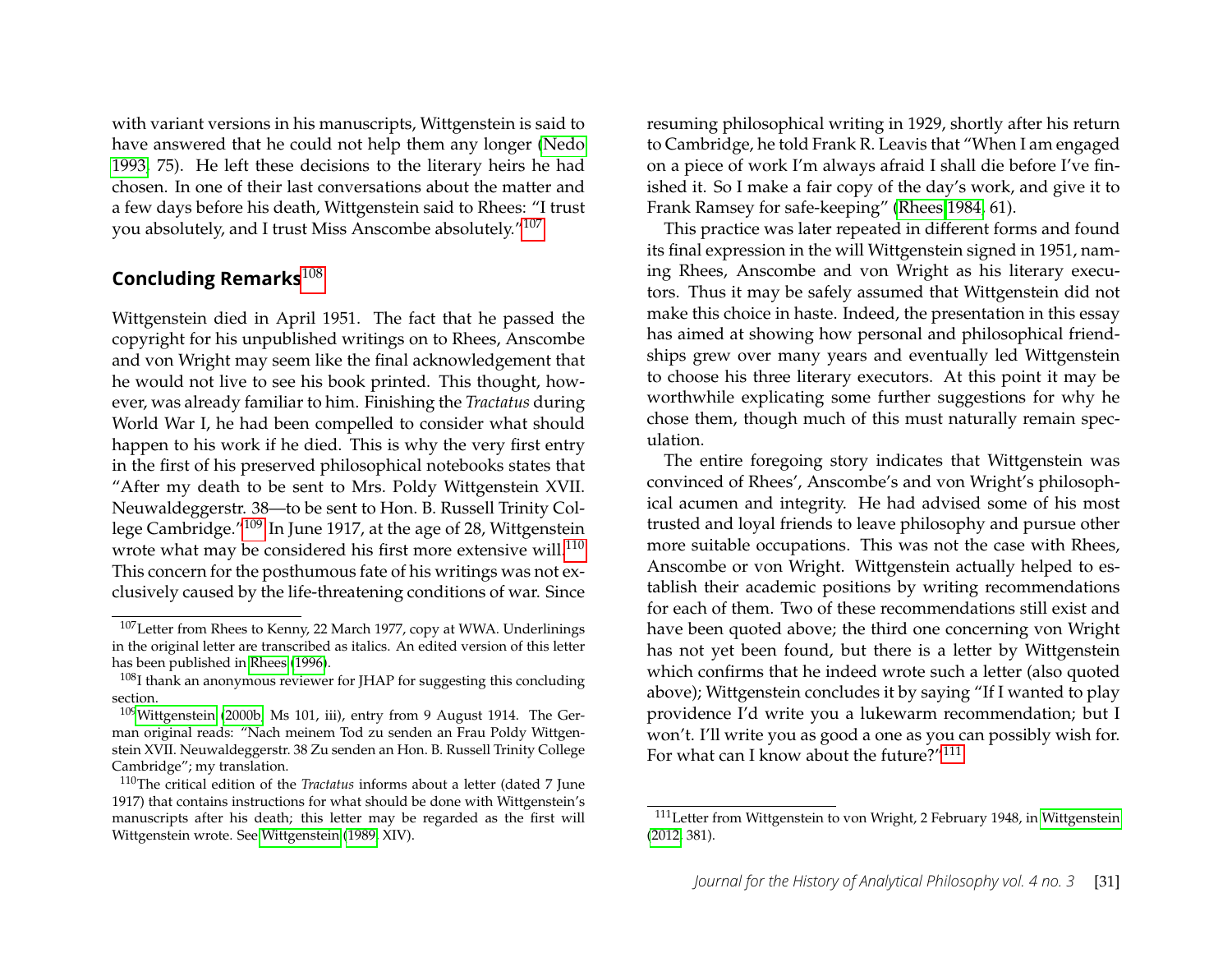Besides trusting their overall philosophical talent, Wittgenstein extensively discussed his work with Rhees, Anscombe and von Wright; hence he was aware of their understanding of his philosophy. This is also true for von Wright, even if he felt his friendship with Wittgenstein was based on similarities in taste and culture rather than on philosophical resemblance. This, however, points to another important aspect: none of the three were inclined or tempted to imitate Wittgenstein by using his methods or expressions in their own names. Judging from Wittgenstein's loathing of plagiarism, he certainly valued this intellectual independence.

A similar account may to some extent be given for other trusted friends whose philosophical talent Wittgenstein appreciated. But in contrast to them, Rhees, Anscombe and von Wright may have possessed further qualities especially relevant for the practical task of publishing his papers. Two aspects immediately come to mind: first, all three had a very good command of German—the language Wittgenstein almost exclusively wrote. Rhees spent long periods in Austria when studying with Kastil, Anscombe became acquainted with Austrian German when preparing herself to translate the *Philosophical Investigations* and von Wright was educated in a mainly Germanspeaking academic environment. Second, all three lived in Great Britain at the time of Wittgenstein's death: Rhees was a lecturer in Swansea, Anscombe was a research fellow at Oxford and von Wright had succeeded him as professor of philosophy at Cambridge. In addition to these qualities that apply to all three, other more specific qualities may have further distinguished them from other candidates. A consideration of these specific qualities may best be made in a way that follows the order in which the literary executors appear in Wittgenstein's will. This order may also reflect the temporal order of Wittgenstein's decisions to include each of them.

Rhees was the first to be chosen for the task: in a letter to

Moore he was named executor as early as 1948. Since Rhees was visiting Wittgenstein when this letter was written, it may be assumed that he had been asked and had agreed. At that time, Wittgenstein had known Rhees for 15 years. Rhees had started attending Wittgenstein's lectures albeit with some hesitation, but became a regular attendee in the subsequent years. Through discussions outside class and on repeated visits, he gained insight into the development of Wittgenstein's book, witnessed his way of working and was aware of his considerations as he composed his remarks with a view towards publication. Rhees was sympathetic to Wittgenstein's second thoughts about authorship and customs of academia. Thus, Rhees shared Wittgenstein's views in many crucial respects, and Wittgenstein could be certain that Rhees would be loyal to these views. This combination of philosophical understanding and unconditional loyalty may have contributed to Wittgenstein choosing him as an executor, not only in 1948, but also in the final will from 1951:

I appoint my friend MR. R. RHEES of 96 Bryn Road Swansea to be the EXECUTOR of this my will *and I hope that he will accept £50 for his personal Expenses in discharging this Trust*<sup>[112](#page-32-0)</sup>

In 1948, Wittgenstein envisaged both Rhees and Rev. John Burnaby to be his executors. When Burnaby declined, it might have been possible to leave the task to Rhees alone. In a sense this is what happened, as Rhees became the sole executor of Wittgenstein's will in 1951. However, the fact that Wittgenstein thought about entrusting the task to two men may indicate that he considered it too much of a burden for only one person. Thus, the idea of appointing a consortium of literary executors may have occurred after Burnaby declined. Since Wittgenstein had early on planned a bilingual edition of his book, Anscombe was a natural candidate. Rhees' unsuccessful attempt to translate the early version of the *Philosophical Investigations* in 1938

<span id="page-32-0"></span><sup>112</sup>Wittgenstein's will §2, copy at WWA. The sentence in italics represents an addition in Wittgenstein's hand; my transcription.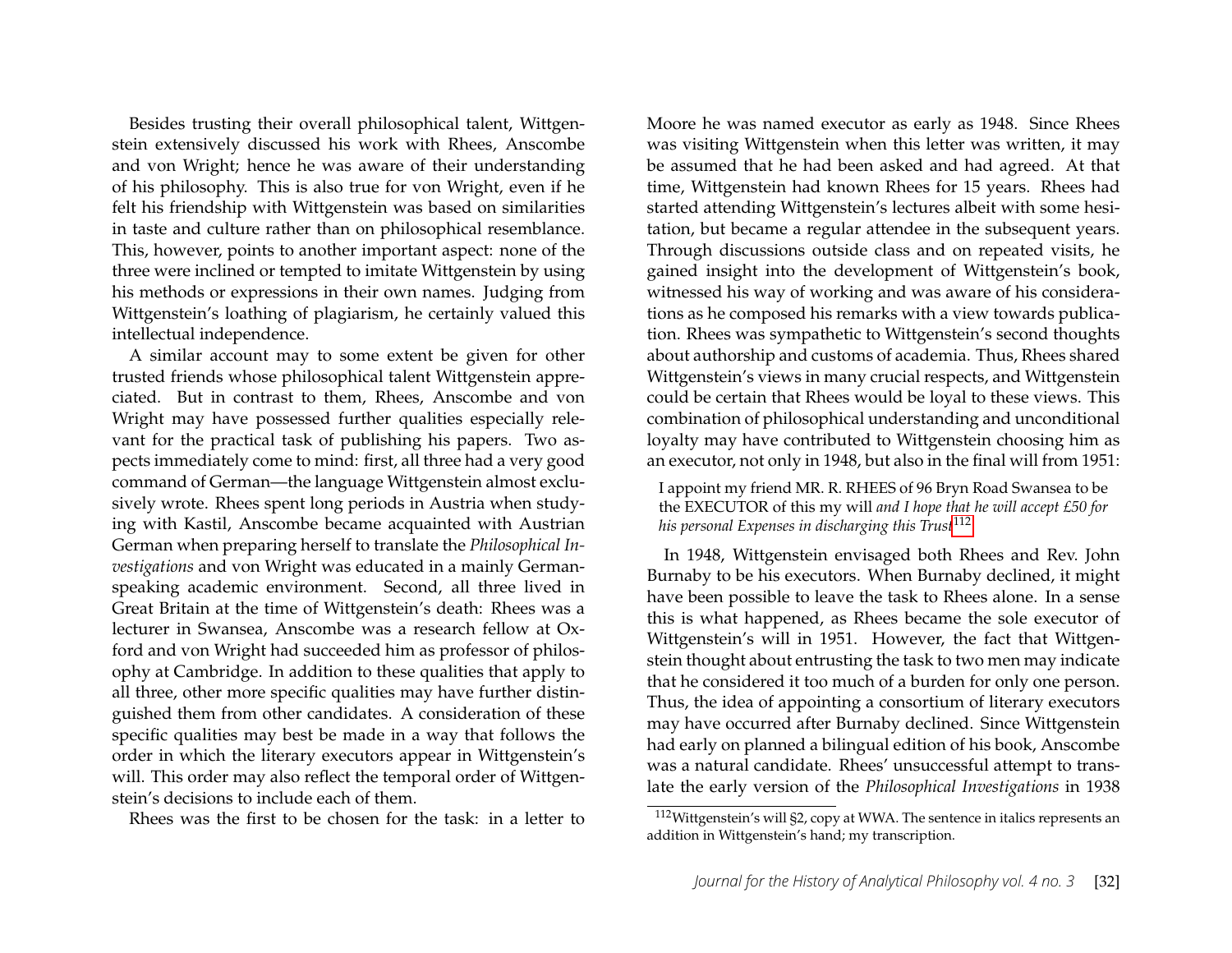ruled him out as a translator. Anscombe, on the other hand, had been chosen and instructed by Wittgenstein to translate the most finished version of his book at least one year before his death. However, if Wittgenstein had wanted her to deal exclusively with the translation and not with judgments about what to publish, he would have had many opportunities to express this wish. But there is nothing to indicate that he wanted to restrict Anscombe's role to translating his writings. He may have thought that she would have a special sensibility for a different aspect of his philosophy than would Rhees. The same may be true for von Wright.<sup>[113](#page-33-0)</sup> At any rate, Anscombe's recollections of her visit to Dublin in 1948 show that Wittgenstein informed not only Rhees but also Anscombe about his plans for how to improve his book. As this was precisely the time when he decided that Rhees ought to become his executor, he may already then have thought of integrating Anscombe into the task of publishing his writings.

Wittgenstein informed Rhees and Anscombe about the task he wanted them to do. In this respect, there is a clear difference between their appointment as literary executors and that of von Wright, who may have been the last to be included in the consortium.[114](#page-33-1) It is striking that Wittgenstein did not even tell von Wright about his will. Why not? Did he not consider it necessary? Did he fear that von Wright would not accept? Or did he want to keep the option open of removing him from the list? The answers to these questions will probably never be known. However, it is thought-provoking in this context that

Rhees remembered Wittgenstein saying he would absolutely trust Rhees and Anscombe, bearing in mind that this statement was made when Wittgenstein had already signed the version of his will that included von Wright as the third literary executor. The statement cannot possibly mean that Wittgenstein did not trust von Wright in general. This would not only be absurd given their relationship; had he not trusted von Wright, there would have been no reason to include him in the first place. It seems obvious that von Wright was just as loyal and trustworthy as the other two. Nevertheless, one may be inclined to understand the statement as a hint concerning the future decisions about which parts of his writings ought to be published. Indeed, Rhees seems to have understood the statement in this sense:

And he might have said of someone that he 'did not altogether trust him', or perhaps of someone that he did not trust him at all: meaning, of course, that he trusted, or did not trust the person's *judgment* in deciding what should be published. For it was plain that he expected or took it as obvious that there would have to be selection, and so there would have to be decisions.<sup>[115](#page-33-2)</sup>

The fact that von Wright did not participate in preparing the typescript for Anscombe and Rhees' edition of the *Philosophical Investigations* may be regarded as support for such an interpretation (see [Erbacher and Krebs 2015\)](#page-36-18). On the other hand, again, Wittgenstein did not, in his will, distinguish between the future roles of his literary executors. All three are included in the "they" of "what they think fit". The only documentation hinting that Wittgenstein might have been making a distinction between the three literary heirs is Rhees' double position as executor of the will and literary executor, as well as the order in which the literary executors are named. This order can be explained neither by alphabet nor by age or gender. However, this seems

<span id="page-33-0"></span><sup>&</sup>lt;sup>113</sup>Anthony Kenny has suggested that each of the literary executors covered one aspect of Wittgenstein's philosophy: von Wright the logical, Anscombe the philosophy of mind and Rhees the mystical. Quoted from notes of a personal conversation; see also [Kenny](#page-37-24) [\(2014\)](#page-37-24). In this connection, it is worth noting that von Wright was early on aware of the cultural context and literary quality of Wittgenstein's writings: see [von Wright](#page-38-21) [\(1955\)](#page-38-21).

<span id="page-33-1"></span> $114$ That von Wright was included last in the list of literary executors was also assumed by M. Nedo in a personal conversation.

<span id="page-33-2"></span><sup>115</sup>Letter from Rhees to Kenny, 22 March 1977, copy at WWA. See also [Rhees](#page-37-5) [\(2006,](#page-37-5) 56).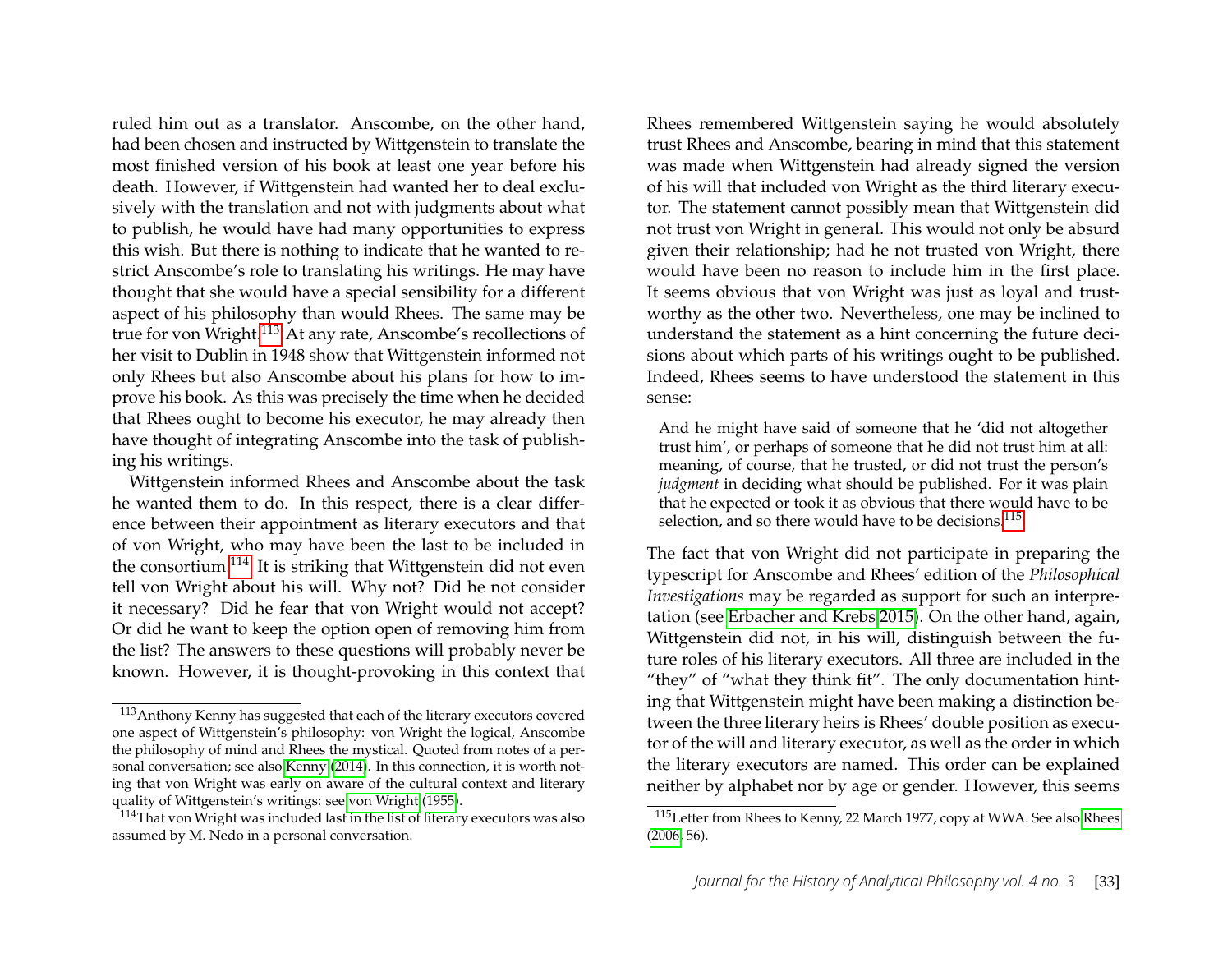too weak to justify the strong interpretation of Wittgenstein's statement according to which he would not have trusted von Wright's judgment in making selections for publication. Von Wright may have considered it inappropriate to intervene in the editing of the *Philosophical Investigations* since—contrary to Rhees and Anscombe—he had not been expressly asked to do so, and neither may Rhees and Anscombe have asked him to participate in it. However, his exclusion may also be explained by the fact that he retired from his professorship and moved to Finland while the editing took place [\(von Wright 2001,](#page-38-8) 152–57). Furthermore, there could be many reasons for not mentioning von Wright in Wittgenstein's statement about trustworthiness. It simply may have been inappropriate to mention to Rhees that von Wright was meant to become one of the literary executors before having informed von Wright himself. But then we are left again with the question that triggered this line of thought: why did Wittgenstein not inform von Wright?

A positive reason why Wittgenstein included von Wright as a literary executor may be seen when considering once more the letter from 1948 that names Rhees and Burnaby as his executors. Placing "Burnaby of Trinity" at Rhees' side indicates that Wittgenstein wanted to ensure a strong connection to Trinity College. Despite all his reservations about academic customs at Cambridge, Trinity College had provided an academic home for Wittgenstein for many years—for his discussions, lectures and writing. As his successor as professor of philosophy, von Wright certainly provided this connection to Trinity College. Further, as the first months of the posthumous editing show, it was advantageous that von Wright had an academically authoritative position: he played a central role in organizing the publication, in clarifying questions of copyright with publishers and college representatives and in acquiring funding that would facilitate working on the manuscripts [\(Erbacher](#page-36-18) [and Krebs 2015\)](#page-36-18). This function of von Wright may also give an

idea of the special abilities he brought to the team: von Wright was an efficient manager who achieved the academic goals he set for himself and he was able to take fastidious care of all the practical necessities a decent publication would require. In addition, von Wright was a natural gentleman and diplomat. It may have occurred to Wittgenstein that von Wright could act as a mediator in cases of conflict between the other two rather uncompromising characters—one a devout Catholic, the other a strong-headed anarchist. Thus, naming von Wright as one of his literary executors significantly reduced the risk of disagreement within the group while increasing the likelihood that the endeavor of publishing his book would soon be successfully concluded.

Rhees, Anscombe and von Wright appear as a carefully chosen and balanced triumvirate of literary executors. Considering their personal integrity, philosophical ability and pragmatic capacities, it is comprehensible that Wittgenstein chose precisely these three for publishing his writings. Furthermore, he obviously felt that he could entrust them with this burden, and he knew from Rhees and Anscombe that they would accept. When appointing them, he may have thought first and foremost of publishing the *Philosophical Investigations*. This was the book that he had prepared for publication to the greatest extent. The literary executors knew this and were sure that publishing the *Philosophical Investigations* was their first task [\(Erbacher and](#page-36-18) [Krebs 2015\)](#page-36-18). However, in his will Wittgenstein referred to the entirety of his writings, and for Rhees at least, it was obvious that they should continue publishing selected material after the *Philosophical Investigations*. Wittgenstein may have foreseen that they would spare no trouble in fulfilling this wish. Perhaps this is why he, in his will, reminded them not to "incur expenses in publication which they do not expect to recoup"<sup>[116](#page-34-0)</sup>. However,

<span id="page-34-0"></span><sup>116</sup>Wittgenstein's will; this statement reminds us also of Wittgenstein's unwillingness to pay for the paper and the printing of the *Tractatus* in 1919; see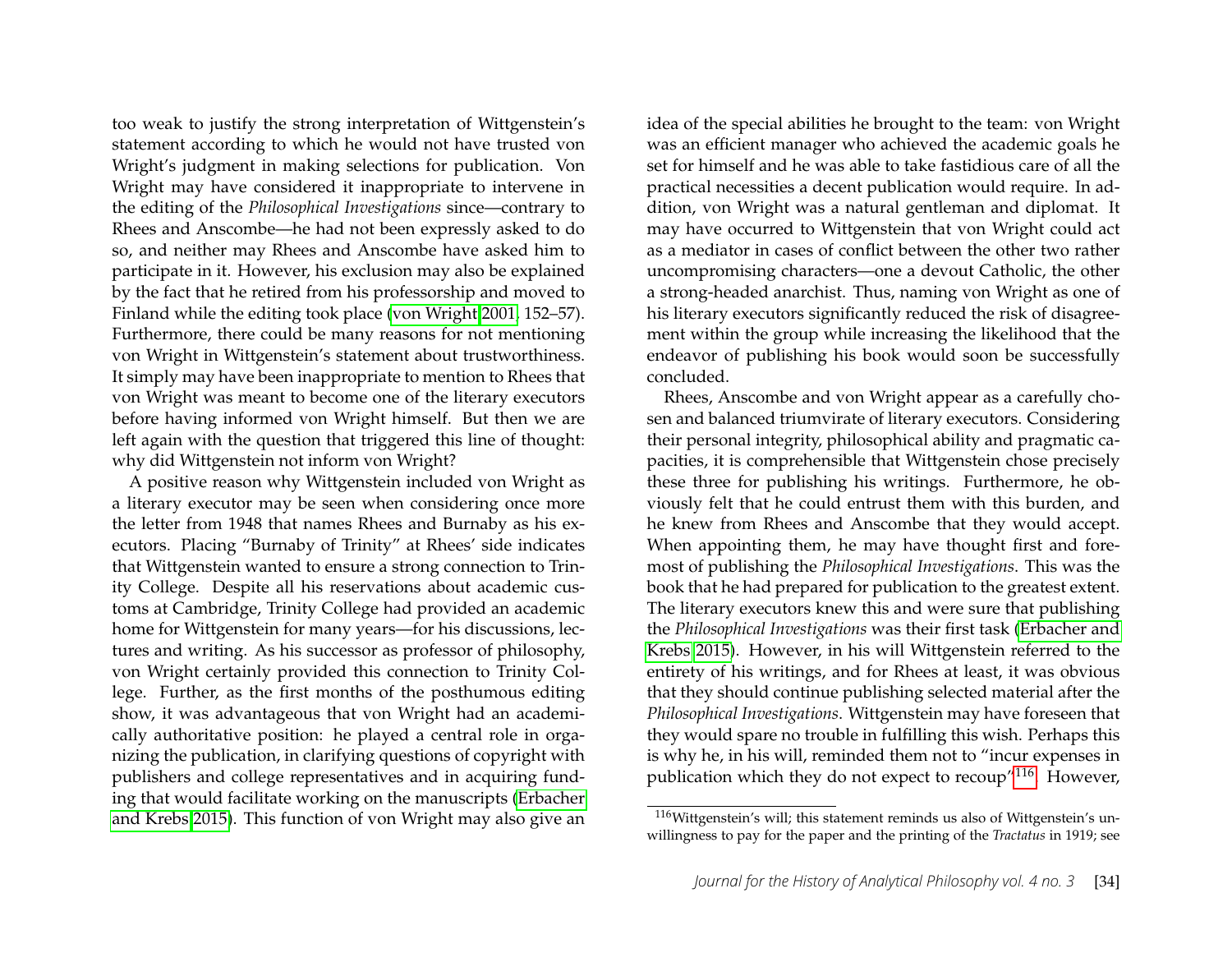at that point of time, no one envisaged that Wittgenstein's last will would give rise to an editorial story that, as of today, has been expanding for  $65$  years.<sup>[117](#page-35-0)</sup>

#### **Acknowledgements**

Many people have aided me in the research and writing underpinning this essay. More than anyone else, Ralph Jewell inspired me to write this story. Earlier versions of the present text were presented to the Department of Philosophy at the University of Bergen and to the Department of Philosophy at the University of Helsinki. Participants of these presentations generously contributed their views and knowledge. Bernt Österman shared his valuable insights during many additional discussions. James Conant, Cora Diamond, Luke Gormally, Ingrid Hänsel, Claus Huitfeldt, Anthony Kenny, Brian McGuinness, Anselm Müller, Michael Nedo, Alois Pichler, Mario von der Ruhr and Anita and Benedict von Wright very kindly supported this work through interviews and conversations that improved the essay considerably. Furthermore, I thank the reviewers for JHAP for their valuable suggestions. For language corrections I wish to thank Harald Johannessen, James Klagge, David LaRocca, Sonja Lewandowski, Arlyne Moi, Tina Schirmer and Konstantin Seitz. James Klagge further contributed by commenting on historical facts.

I am grateful to Peg Smythies for permitting me to quote from Rush Rhees' letters; sadly, she passed away while this essay was in preparation. Volker Munz renewed her permission. The copyright for the letters and notes by G. E. M. Anscombe belongs to Mrs. M. C. Gormally (Dr. Mary Geach) who has given permission for publication. Anita and Benedict von Wright granted permission to quote from Georg Henrik von Wright's letters. The *Richard Burton Archives* at the University of Swansea (RBA) granted permission to quote from the letters of Rush Rhees and Alfred Kastil that are in their possession. Permission to quote from Rhees' letter to Alfred Kastil was granted from the *Franz Brentano Archiv Graz* and Volker Munz who represents the copyright-holder of Rhees' letters in this case. Permission to quote from Wittgenstein's will was granted by The Master and Fellows of Trinity College Cambridge. I am thankful to the *Wittgenstein Archives at the University of Bergen* (WAB), *The von Wright and Wittgenstein Archives at the University of Helsinki* (WWA), the *National Library of Finland* (NLF), the *Richard Burton Archives* at the University of Swansea and the *Franz Brentano Archiv Graz* for providing access to resources and to their holdings of quoted correspondence and other materials.

This work was funded by the Research Council of Norway as part of the project "Shaping a Domain of Knowledge by Editorial Processing: The Case of Wittgenstein's Work" (NFR 213080) and by the Deutsche Forschungsgemeinschaft (DFG) as part of the Collaborative Research Centre "Media of Cooperation" (SFB 1187).

#### **Christian Erbacher**

University of Bergen (Norway) and University of Siegen (Germany) christian.erbacher@uib.no

[McGuinness](#page-37-16) [\(1988,](#page-37-16) 287).

<span id="page-35-0"></span><sup>117</sup>An overview of the phases in the history of editing Wittgenstein is presented in [Erbacher](#page-36-16) [\(2015\)](#page-36-16).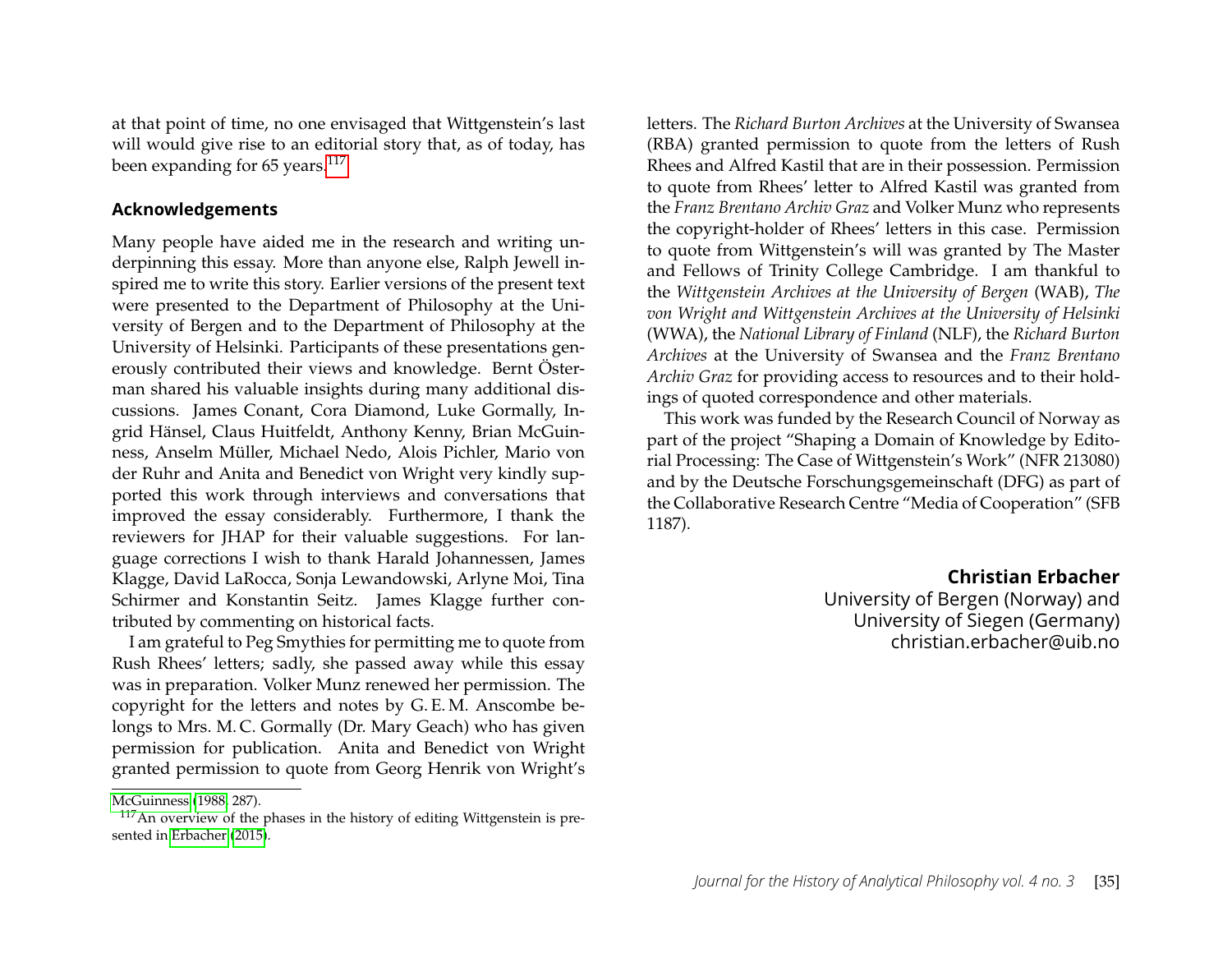## **References**

- <span id="page-36-17"></span>Anscombe, Elizabeth, 1950. "The Reality of the Past." In *Philosophical Analysis: A Collection of Essays*, edited by M. Black, pp. 38–59. Ithaca: Cornell University Press.
- <span id="page-36-7"></span>, 1981a. *The Collected Philosophical Papers of G. E. M. Anscombe*, vol. II, *Metaphysics and the Philosophy of Mind*. Oxford: Blackwell.
- <span id="page-36-9"></span>, 1981b. *The Collected Philosophical Papers of G. E. M. Anscombe*, vol. III, *Ethics, Religion and Politics*. Oxford: Blackwell.
- <span id="page-36-19"></span>, 2008. *Faith In A Hard Ground: Essays on Religion, Philosophy and Ethics*, edited by M. Geach and L. Gormally. St. Andrews: St. Andrews Studies in Philosophy and Public Affairs.
- <span id="page-36-20"></span>, 2011. *From Plato to Wittgenstein*, edited by M. Geach and L. Gormally. St. Andrews: St. Andrews Studies in Philosophy and Public Affairs.
- <span id="page-36-2"></span>Bouwsma, O. K., 1961. "The Blue Book." *The Journal of Philosophy* 58: 141–62.
- <span id="page-36-0"></span>Brentano, Franz, 1968. *Kategorienlehre*, edited by A. Kastil. Hamburg: Meiner.
- <span id="page-36-5"></span>Broad, C. D., 1925. *The Mind and Its Place in Nature*. London: Routledge and Kegan Paul.
- <span id="page-36-13"></span>, 1944. "Hr. von Wright on the Logic of Induction (I–III)." *Mind* 1953: 1–24, 97–119, 193–214.
- <span id="page-36-6"></span>, 1959a. "Autobiography." In *The Philosophy of C. D. Broad.* (Library of Living Philosophers, vol. 10), edited by P. A. Schilpp, pp. 3–70. New York: Tudor.
- <span id="page-36-4"></span>, 1959b. Review of Norman Malcolm, *Ludwig Wittgenstein:*

*A Memoir*. *Universities Quarterly* (= *Higher Education Quarterly*) 13: 304–06.

- <span id="page-36-3"></span>Brouwer, L. E. J., 1996. "The Structure of the Continuum." In *From Kant to Hilbert: A Source Book in the Foundations of Mathematics*, vol. II, edited by W. Ewald, pp. 1186–96. Oxford: Clarendon Press.
- <span id="page-36-16"></span>Erbacher, Christian, 2015. "Editorial Approaches to Wittgenstein's Nachlass: Towards a Historical Appreciation." *Philosophical Investigations* 38: 165–98.
- <span id="page-36-18"></span>Erbacher, Christian and Sophia Victoria Krebs, 2015. "The First Nine Months of Editing Wittgenstein: Letters from G. E. M. Anscombe and R. Rhees to G . H. v. Wright." *Nordic Wittgenstein Review* 4: 195–231.
- <span id="page-36-15"></span>Erbacher, Christian and Bernt Österman, 2014. "A Passport Photo for Two: On an Allusion in the Pictures of Wittgenstein and von Wright in Cambridge." *Nordic Wittgenstein Review* 3: 139–49.
- <span id="page-36-1"></span>Erbacher, Christian and Tina Schirmer, 2016. "On Continuity: Rush Rhees on Outer and Inner Surfaces of Bodies." *Philosophical Investigations* 39, forthcoming.
- <span id="page-36-8"></span>Geach, Mary, 2008. "Introduction." In [Anscombe](#page-36-19) [\(2008\)](#page-36-19), pp. xiii–xxvi.
- <span id="page-36-10"></span>, 2011. "Introduction." In [Anscombe](#page-36-20) [\(2011\)](#page-36-20), pp. xiii–xx.
- <span id="page-36-11"></span>Geach, Peter, 1969. "The Moral Law and the Law of God." In *God and the Soul*, pp. 117–29. London: Routledge and Kegan.
- <span id="page-36-12"></span>, 1988. "Editor's Preface" In [Wittgenstein](#page-39-11) [\(1988\)](#page-39-11), pp. xiixv.
- <span id="page-36-14"></span>Jaeger, Werner, 1934–1947. *Padeia. Die Formung des griechischen Menschen*. Berlin: De Gruyter.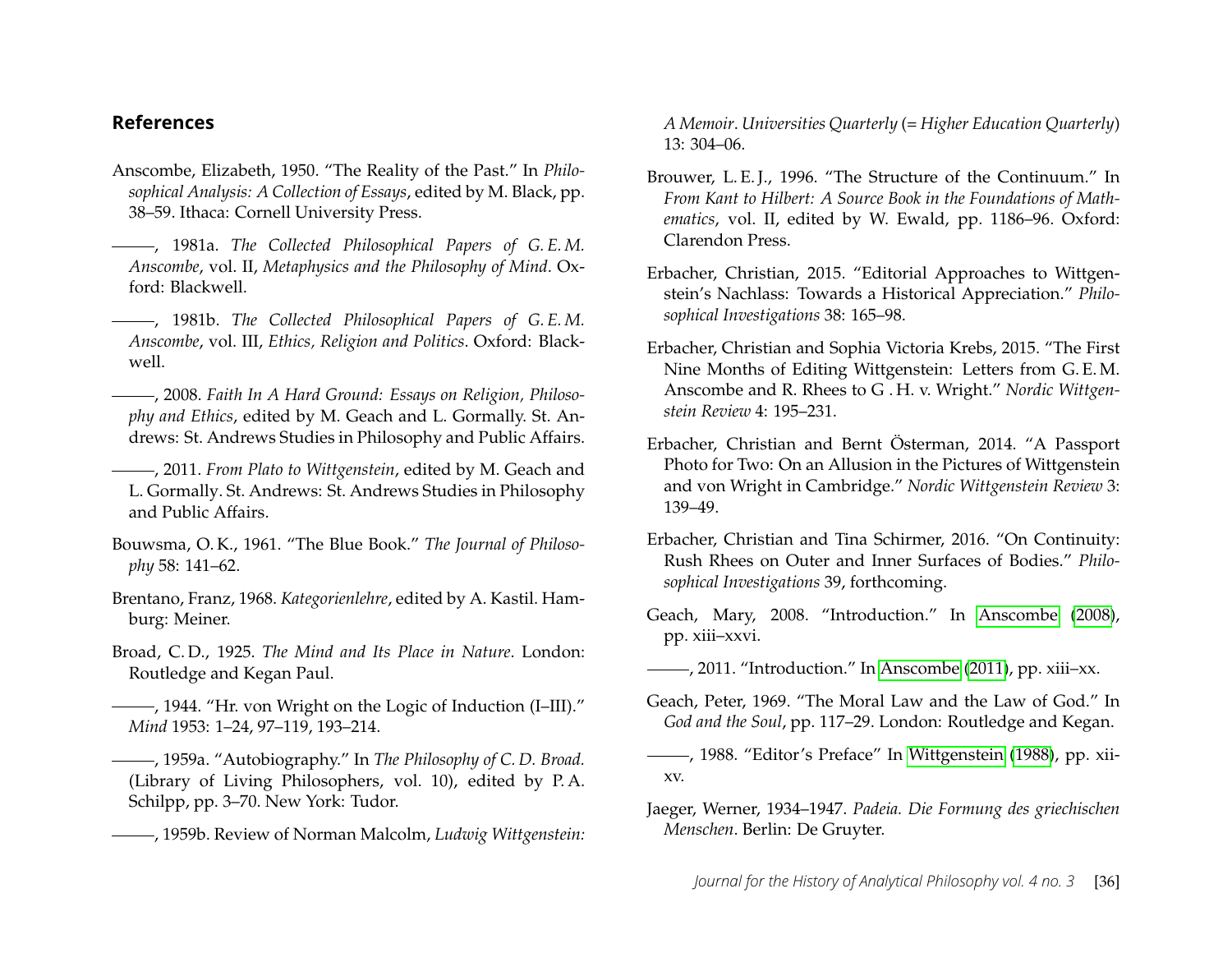- <span id="page-37-12"></span>Kaila, Eino, 1979. *Reality and Experience: Four Philosophical Essays*, edited by R. S. Cohen, with an introduction by G. H. von Wright. Dodrecht: Reidl.
- <span id="page-37-2"></span>Kant, Immanuel, 1929. *Critique of Pure Reason*, translated by Norman Kemp Smith. London: Macmillan.
- <span id="page-37-1"></span>Kemp Smith, Norman, 1918. *A Commentary to Kant's* Critique of Pure Reason. London: Macmillan.
- <span id="page-37-24"></span>Kenny, Anthony, 2014. "The Life and Work of Georg Henrik von Wright and Ludwig Wittgenstein." Video available at [http:](http://www.helsinki.fi/wwa/Video.html) [//www.helsinki.fi/wwa/Video.html](http://www.helsinki.fi/wwa/Video.html), accessed 26 Feb. 2016.
- <span id="page-37-3"></span>Körner, Stephan and Roderick M. Chisholm, 2010. "Editor's Introduction to the English Edition." In *Philosophical Investigations on Space, Time and the Continuum*, by Franz Brentano, pp. ix–xx. New York: Routledge.
- <span id="page-37-20"></span>Kraft, Victor, 1950. *Der Wiener Kreis. Der Ursprung des Neopositivismus. Ein Kapitel der jüngsten Philosophiegeschichte*. Vienna: Springer.
- <span id="page-37-19"></span>Lewis, C. S., 1947. *Miracles*. London and Glasgow: Collins-Fontana. (Revised edition appeared 1960.)
- <span id="page-37-10"></span>Malcolm, Norman, 1958. *Ludwig Wittgenstein: A Memoir*. London: Oxford University Press.
- <span id="page-37-16"></span>McGuinness, Brian, 1988. *Wittgenstein: A Life. Young Ludwig, 1889–1921*. London: Duckworth.
- <span id="page-37-4"></span>Monk, Ray, 1991. *Ludwig Wittgenstein: The Duty of Genius*. London: Vintage.
- <span id="page-37-15"></span>, 2001. *Bertrand Russell, 1921–1970: The Ghost of Madness*. London: Free Press.
- <span id="page-37-22"></span>Nedo, Michael, 1993. *Einführung in die Wiener Ausgabe*. Vienna: Springer.
- <span id="page-37-0"></span>Phillips, D. Z., 2006. "Rush Rhees: A Biographical Sketch." In [Rhees](#page-37-5) [\(2006\)](#page-37-5), pp. 266–75.
- <span id="page-37-9"></span>Pichler, Alois, 2004. *Wittgensteins Philosophische Untersuchungen. Vom Buch zum Album*. Amsterdam: Rodopi.
- <span id="page-37-11"></span>Redpath, Theodore, 1990. *Ludwig Wittgenstein: A Student's Memoir*. London: Duckworth.
- <span id="page-37-7"></span>Rhees, Rush, 1970. *Discussions of Wittgenstein*. London: Routledge.
- <span id="page-37-6"></span>Rhees, Rush, ed., 1984. *Recollections of Wittgenstein*. Oxford: Oxford University Press.
- <span id="page-37-23"></span>Rhees, Rush, 1996. "On Editing Wittgenstein", edited by D. Z. Phillips. *Philosophical Investigations* 19: 55–61.
- <span id="page-37-5"></span>, 2006. *Wittgenstein and the Possibility of Discourse*, 2nd ed., edited by D. Z. Phillips. Malden, MA: Blackwell.
- <span id="page-37-21"></span>Somavilla, Ilse, Anton Unterkircher, and Christian Paul Berger, eds., 1994. *Ludwig Hänsel – Ludwig Wittgenstein: Eine Freundschaft: Briefe, Aufsätze, Kommentare*. Innsbruck: Haymon.
- <span id="page-37-13"></span>Spengler, Oswald, 1922. *Der Untergang des Abendlandes*, vol. 1. Munich: C. H. Beck.
- <span id="page-37-14"></span>, 1923. *Der Untergang des Abendlandes*, vol. 2. Munich: C. H. Beck.
- <span id="page-37-8"></span>Stadler, Friedrich, 1997. *Studien zum Wiener Kreis. Ursprung, Entwicklung and Wirkung des Logischen Empirismus im Kontext*. Frankfurt am Main: Suhrkamp.
- <span id="page-37-18"></span>Teichmann, Jenny, 2001. "(Gertrude) Elizabeth Margaret Anscombe (1919–2001)." *Oxford Dictionary of National Biography*. <http://www.oxforddnb.com/>, accessed 10 Dec 2013.
- <span id="page-37-17"></span>Teichmann, Roger, 2008. *The Philosophy of Elizabeth Anscombe*.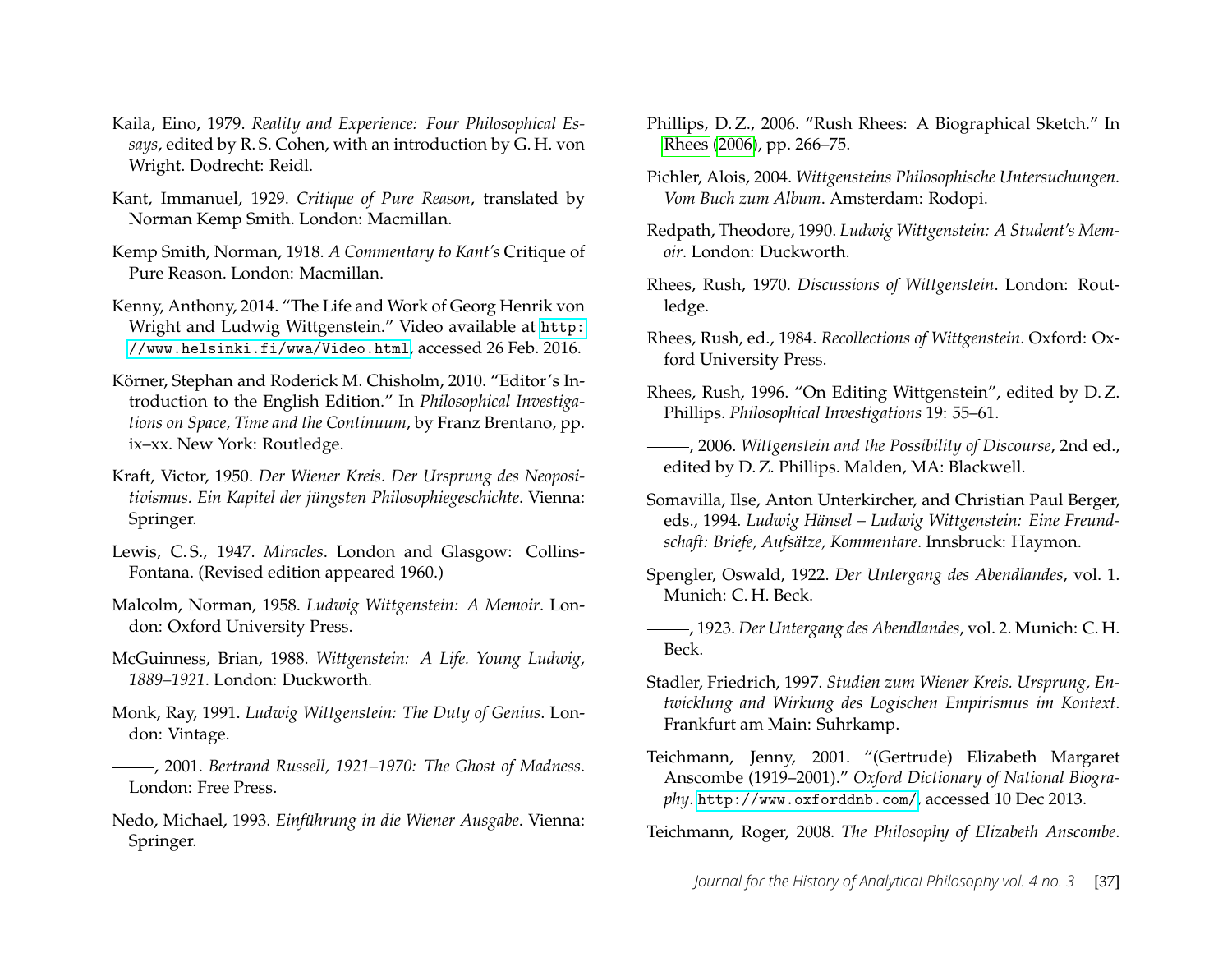Oxford: Oxford University Press.

- <span id="page-38-0"></span>von Hugel, Friedrich, 1981. *The Letters of Baron Friedrich von Hugel and Professor Norman Kemp Smith*, edited by L. F. Barmann. New York: Fordham University Press.
- <span id="page-38-9"></span>von Wright, Georg Henrik, 1938. "Logistik filosofi." *Nya Argus* 13: 175–77.
- <span id="page-38-13"></span>, 1940. "On Probability." *Mind* 49: 265–83.
- <span id="page-38-14"></span>, 1943. *Den logiska empirismen. En huvudriktning i modern filosofi*. Helsingfors: Söderströms.
- <span id="page-38-15"></span>, 1947. "Paideia." *Nya Argus* 40: 229–31.
- <span id="page-38-21"></span>, 1955. "Ludwig Wittgenstein: A Biographical Sketch." *The Philosophical Review* 64: 527–45.
- , 1969. "The Wittgenstein Papers." *The Philosophical Review* 78: 483–503.
- <span id="page-38-7"></span>, 1989. "Intellectual Autobiography." In *The Philosophy of Georg Henrik von Wright.* (Library of Living Philosophers, vol. 19), edited by P. A. Schilpp and L. E. Hahn, pp. 3–58. La Salle, IL: Open Court.
- <span id="page-38-11"></span>, 1995. "Wittgenstein and the Twentieth Century." In *Wittgenstein: Mind and Language*, edited by Rosaria Egidi, pp. 1–22. Dodrecht: Kluwer.
- <span id="page-38-8"></span>, 2001. *Mitt Liv som jeg minns det*. Helsingfors: Söderström.
- <span id="page-38-16"></span>, 2008. *En livslång vänskap: brevväxlingen mellan Göran Schildt och Georg Henrik von Wright 1937–2001*, edited by E. Kurskopf. Ekenäs: Christine och Göran Schildts stiftelse.
- <span id="page-38-2"></span>Waismann, Friedrich, 1976. *Logik, Sprache, Philosophie*. Stuttgart: Reclam.
- <span id="page-38-18"></span>Wisdom, John, 1937. "Philosophical Perplexity." *Proceedings of the Aristotelian Society* 37: 71–88.
- <span id="page-38-5"></span>Wittgenstein, Ludwig, 1933. "Letter to the Editor." *Mind* 42: 415–16.
- <span id="page-38-17"></span>, 1953. *Philosophical Investigations*, edited by G. E. M. Anscombe and R. Rhees. Oxford: Basil Blackwell.
- <span id="page-38-3"></span>, 1958. *Preliminary Studies for the "Philosophical Investigations". Generally Known as The Blue and Brown Books*, edited by R. Rhees. Oxford: Basil Blackwell.
- <span id="page-38-4"></span>, 1966. *Lectures and Conversations*, edited by C. Barrett. Oxford: Basil Blackwell.
- <span id="page-38-19"></span>, 1969a. *On Certainty / Über Gewißheit*, edited by G. E. M. Anscombe and G. H. von Wright. Oxford: Basil Blackwell.
- <span id="page-38-1"></span>, 1969b. *Philosophische Grammatik*, edited by R. Rhees. Oxford: Basil Blackwell.
- <span id="page-38-12"></span>, 1976a. *Remarks on the Foundations of Mathematics*, 3rd ed., revised and reset, parts IV, V, VI, VII, edited by G. H. von Wright, R. Rhees and G. E. M. Anscombe. Oxford: Basil Blackwell.
- <span id="page-38-6"></span>, 1976b. *Wittgenstein's Lectures on the Foundations of Mathematics: Cambridge, 1939*, edited by C. Diamond. Ithaca: Cornell University Press.
- <span id="page-38-20"></span>, 1977. *Remarks on Colour / Bemerkungen über die Farben*, edited by G. E. M. Anscombe. Oxford: Basil Blackwell.
- , 1979. *Wittgenstein's Lectures: Cambridge, 1932–35*, edited by A. Ambrose. Totowa, NJ: Rowan & Littlefield.
- <span id="page-38-10"></span>, 1980a. *Culture and Value*, edited by G. H. von Wright. Oxford: Basil Blackwell.